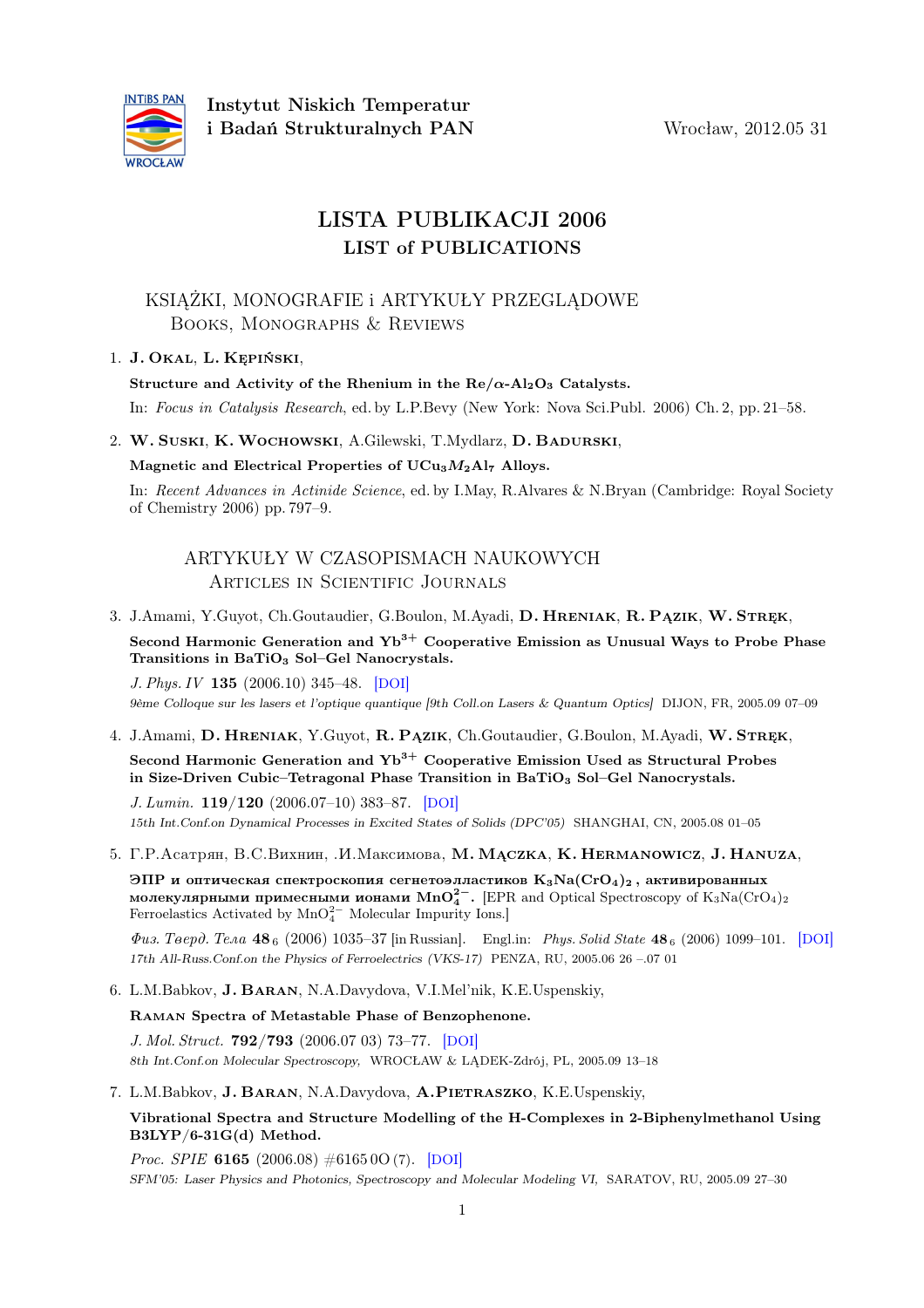- 8. L.M.Babkov, J. Baran, N.A.Davydova, K.E.Uspenskiy, Modeling of the Structure and Vibrational Spectra of 2-Biphenylmethanol Using B3LYP Method. J. Mol. Struct. 792/793 (2006.07 03) 68–72. [[DOI](http://dx.doi.org/10.1016/j.molstruc.2006.01.067)] 8th Int.Conf.on Molecular Spectroscopy, WROCŁAW & LĄDEK-Zdrój, PL, 2005.09 13–18
- 9. J. BARAN, N.A.Davydova, M. DROZD, Structural Organizations in Supercooled Liquid 2-Biphenylmethanol. J. Mol. Liq.  $127_{1-3}$  (2006) 109–12. [[DOI](http://dx.doi.org/10.1016/j.molliq.2006.03.030)] Int.Conf.on Physics of Liquid Matter: Modern Problems, KIEV, UA, 2005.05 27–31
- 10. J. BARAN, N.A.Davydova, M. DROZD, A.PIETRASZKO, Experimental Evidence of Formation of a New Phase in Supercooled Liquid 2-Biphenylmethanol. J. Phys. Cond. Matt.  $18_{24}$  (2006) 5695–702. [[DOI](http://dx.doi.org/10.1088/0953-8984/18/24/010)]
- 11. J. Baran, Yu.A.Pasechnik, K.V.Shportko, M. Trzebiatowska-Gusowska, E.F.Venger, Raman and FIR Reflection Spectroscopy of ZnP<sup>2</sup> and CdP<sup>2</sup> Single Crystals. J. Mol. Struct. 792/793 (2006.07 03) 239–42. [[DOI](http://dx.doi.org/10.1016/j.molstruc.2006.01.068)] 8th Int.Conf.on Molecular Spectroscopy, WROCŁAW & LĄDEK-Zdrój, PL, 2005.09 13–18
- 12. J. Baran, M.Postolache, M.Postolache,

Channeled Spectra Simulation of an Anisotropic Poly-(Phenylmethacrylic) Ester of Cetyloxybenzoic Acid in Tetrachloromethane.

J. Optoelectron. Adv. Mater. 8<sub>4</sub> (2006) 1529–32.

- 13. S.Baran, Ł.Gondek, J.Hernández-Velasco, D. Kaczorowski, A.Szytuła, Ferromagnetic Ordering in ErPtIn. J. Magn. Magn. Mater.  $300_2$  (2006) 484–89. [[DOI](http://dx.doi.org/10.1016/j.jmmm.2005.05.036)]
- 14. S.Baran, Ł.Gondek, J.Hernández-Velasco, D. Kaczorowski, A.Szytuła, Magnetic Ordering in RPtIn  $(R = Dy$  and Ho) Ternary Intermetallics. J. Magn. Magn. Mater.  $305_1$  (2006) 196-201. [[DOI](http://dx.doi.org/10.1016/j.jmmm.2006.01.001)]
- 15. S.Baran, F.Henkel, D. Kaczorowski, J.Hernández-Velasco, B.Penc, N.Stüßer, A.Szytuła, E.Wawrzyńska,

Magnetic Properties of the  $RCo_xGe_2$  ( $R = Gd-Er$ ) Compounds. J. Alloy. Compd.  $415_{1/2}$  (2006) 1–7. [[DOI](http://dx.doi.org/10.1016/j.jallcom.2005.06.082)]

- 16. S.Baran, D. Kaczorowski, D.Sheptyakov, A.Szytuła, Magnetic Ordering in DyRhSn. J. Magn. Magn. Mater.  $296_2$  (2006) 89–93. [[DOI](http://dx.doi.org/10.1016/j.jmmm.2005.01.027)]
- 17. A.E.Baranovskiy, G.E.Grechnev, A.V.Logosha, I.V.Svechkarev, V.B.Filippov, N.Yu.Shitsevalova, O.J. ŻOGAŁ, O.Eriksson,

Electronic Spectra and Magnetic Properties of  $RB_6$ ,  $RB_{12}$  and  $RB_2C_2$  Borides. phys. stat. sol. (c)  $3_1$  (2006) 229–32. [[DOI](http://dx.doi.org/10.1002/pssc.200562489)] Eur.Conf. Physics of Magnetism (PM'05) POZNAŃ, PL, 2005.06 24–27

18. A.Baszczuk,

Synthesis and Crystal Structure of Two Novel Layered Compounds  $Ba_3InBiO_{7-x}$ and Ba<sub>4</sub>InBiO<sub>8−x</sub> and Their Water-Containing Derivatives. J. Alloy. Compd. 414<sup>1</sup>/<sup>2</sup> (2006) 287–92. [[DOI](http://dx.doi.org/10.1016/j.jallcom.2005.07.031)]

19. A.Bednarkiewicz, M. Mączka, W. Stręk, J. Hanuza, M.Karbowiak, Size Dependence on Infrared Spectra of NaGdF<sup>4</sup> Nanocrystals. *Chem. Phys. Lett.* 418<sub>1−3</sub> (2006) 75–78. [[DOI](http://dx.doi.org/10.1016/j.cplett.2005.11.090)]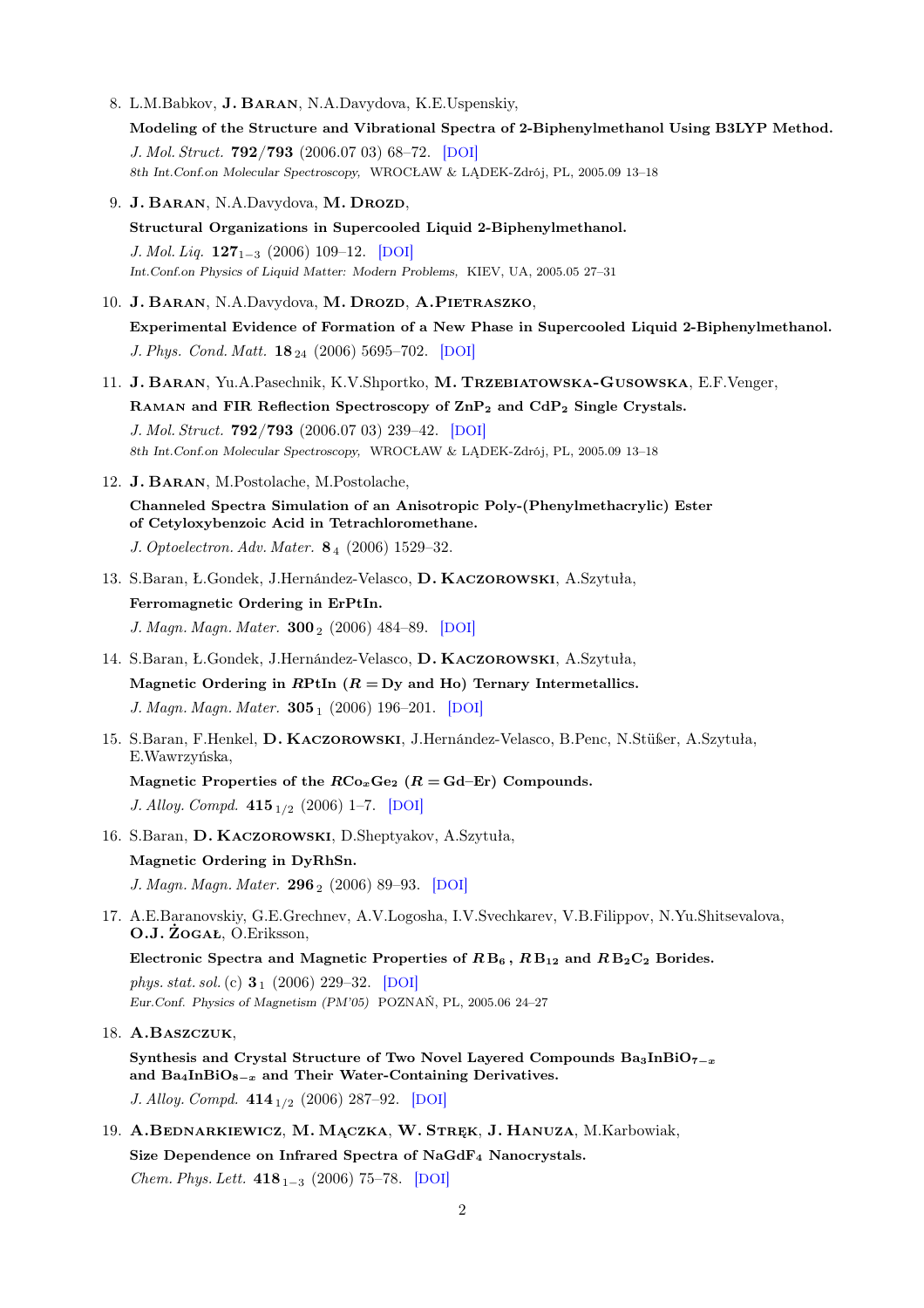20. T.Bezrodna, I.Chashechnikova, G.Puchkovska, A.Tolochko, Ye.Shaydyuk, N.Lebovka, J. Baran, M. Drozd, H. Ratajczak,

Effects of Organomontmorillonite Concentration on the Structure Formation of Nanocomposites with 5CB Liquid Crystal.

Liq. Cryst.  $33_{10}$  (2006) 1113–19. [[DOI](http://dx.doi.org/10.1080/02678290601032646)]

21. D.Biały, J.Oleszko, W. STREK, H.Nowosad,

Możliwość zastosowania nowo opracowanego oświetlacza ksenonowego do diagnostyki zmian w przewodzie pokarmowym. [The Application Possibility of Newly Elaborated Xenon Illuminator Designed for Diagnostics of Alimentary Track Changes.

Act. Bio-Opt. Inform. Med.  $12_3$  (2006) 171-73 [in Polish].

22. E. Boroński,

Positron–Electron Annihilation Rates in an Electron Gas Studied by Variational Monte Carlo Simulation.

Europhys. Lett. **75**<sub>3</sub> (2006) 475–81. [[DOI](http://dx.doi.org/10.1209/epl/i2006-10134-5)]

23. P.Byszewski, R.Aleksiyko, M.Berkowski, J.Fink-Finowicki, R.Diduszko, W.Gębicki, J. Baran, K.Antonova,

IR and RAMAN Spectroscopy Correlation with the Structure of  $(La/Pr)_{1-x}(Pr/Nd)_xGaO_3$  Solid Solution Crystals.

J. Mol. Struct. 792/793 (2006.07 03) 62–67. [[DOI](http://dx.doi.org/10.1016/j.molstruc.2006.02.046)] 8th Int.Conf.on Molecular Spectroscopy, WROCŁAW & LĄDEK-Zdrój, PL, 2005.09 13–18

- 24. H.Ciurla, J.Michalski, J. Hanuza, M. Mączka, T.Talik, Z.Talik, Molecular Structure, IR and Raman Spectra as well as DFT Chemical Calculations for Alkylaminoacetylureas: Vibrational Characteristics of Dicarbonylimide Bridge. Spectrochim. Acta A  $64_1$  (2006) 34–46. [[DOI](http://dx.doi.org/10.1016/j.saa.2005.06.035)]
- 25. A.Ciżman, D.Włosewicz, R.Poprawski, A.Sieradzki, Calorimetric Investigation of  $(TEA)_2MnCl_4$  Crystals. *Phase Transit.* **79**<sub>4/5</sub> (2006) 343-48. [[DOI](http://dx.doi.org/10.1080/01411590600671052)]
- 26. B.A.Danilchenko, T.Paszkiewicz, S.Wolski, A.Jeżowski, T. Plackowski, Heat Capacity and Phonon Mean Free Path of Wurtzite GaN. Appl. Phys. Lett. 89 (2006) 06 1901 (3). [[DOI](http://dx.doi.org/10.1063/1.2335373)]
- 27. M. Daszkiewicz, Z.Staszak, A.Pietraszko, W.Bronowska, M.Cieślak-Golonka, Cis-Coordination of the Chromate Anions in Helical Co/Ni Block-Type Polymeric Systems. Structural and Spectroscopic Characteristics of  $\; catena(\mu$ -CrO<sub>4</sub>-O,O')<sup>[Co</sup>(HIm)<sub>3</sub>H<sub>2</sub>O] and  $\textit{catena}(\mu\text{-CrO}_4\text{-}O, O')[\text{Co}_{0.43}\text{Ni}_{0.57}(\text{HIm})_3\text{H}_2\text{O}].$ Struct. Chem. **17**<sub>6</sub> (2006) 599–608. [[DOI](http://dx.doi.org/10.1007/s11224-006-9100-7)]
- 28. A.T.Davidson, L.Valberg, P.D.Townsend, A.G.Kozakiewicz, T.E.Derry, J.D.Cominsc, M. Suszyńska, The Effect of Impurities on TL Emission Wavelengths of NaCl Crystals. Nucl. Instr. Meth. B  $250_{1/2}$  (2006) 354–58. [[DOI](http://dx.doi.org/10.1016/j.nimb.2006.04.137)] 13th Int.Conf.on Radiation Effects in Insulators (REI-2005) SANTA FÉ, NM, US, 2005.08 28 –.09 02
- 29. P. Dereń, Ph.Goldner, O.Guillot-Noël, Green Up-conversion Emission in LaAlO<sub>3</sub> Crystal Doped with Holmium Ions. J. Lumin. 119/120 (2006.07–10) 38–42. [[DOI](http://dx.doi.org/10.1016/j.jlumin.2005.12.058)] 15th Int.Conf.on Dynamical Processes in Excited States of Solids (DPC'05) SHANGHAI, CN, 2005.08 01–05
- 30. V.M.Dmitriev, L.F.Rybaltchenko, L.A.Ishchenko, E.V.Khristenko, Z. Bukowski, R. Troć, Energy Gap and Upper Critical Field of the New Magnetic Superconductor Mo3Sb<sup>7</sup> Found by the ANDREEV Reflection Method.

Supercond. Sci. Technol.  $19_6$  (2006) 573–76. [[DOI](http://dx.doi.org/10.1088/0953-2048/19/6/026)]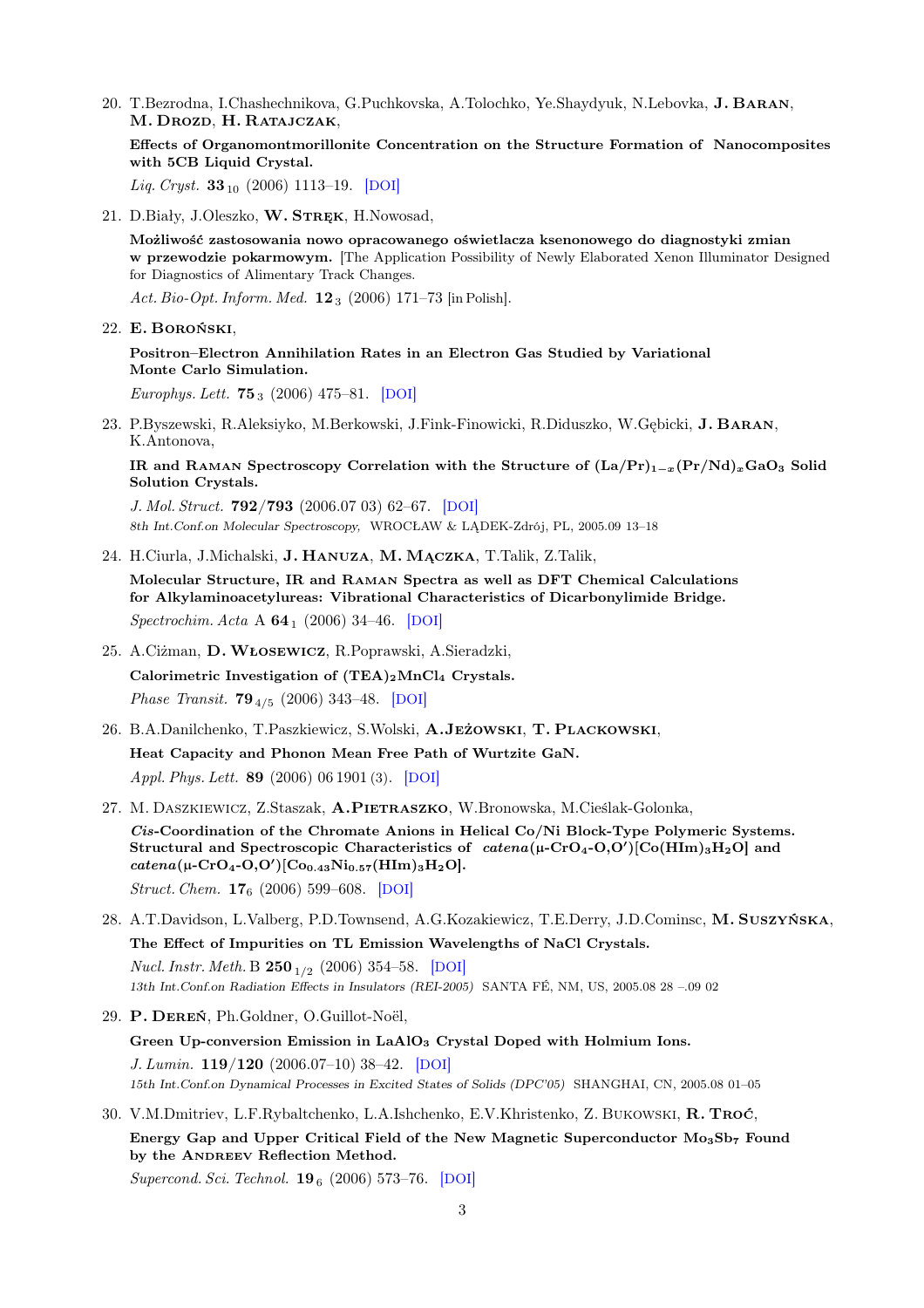31. В.М.Дмитриев, A.B.Tepexoв, W. SUSKI,

Обнаружение аномалного пика электросопротивления монокристалла UFe<sub>4</sub>Al<sub>8</sub> в области температур 160–100 К; отрицателное магнитосопротивление в полях 0–400 Ое. [Detection of an Anomalous Resistivity Peak in the UFe4Al<sup>8</sup> Single Crystal in the Temperature Region 160–100 K and Negative Magnetoresistance at Fields to 400 Oe.]

 $\Phi u$ s. Husk. Temp. 32<sub>10</sub> (2006) 1241–45 [in Russian]. Engl in: Low Temp. Phys. 32<sub>10</sub> (2006) 942–45. [[DOI](http://dx.doi.org/10.1063/1.2364485)]

32. J.Domaradzki, D.Kaczmarek, A.Borkowska, M.Wołcyrz, B.Paszkiewicz,

Electrical Properties of Nanocrystalline HfTiO<sup>4</sup> Gate Insulator.

phys. stat. sol. (a)  $203<sub>9</sub>$  (2006) 2215–18. [[DOI](http://dx.doi.org/10.1002/pssa.200566011)]

33. M. DROZD,

The Equilibrium Structures, Vibrational Spectra, NLO and Directional Properties of Transition Dipole Moments of Diguanidinium Arsenate Monohydrate and Diguanidinium Phosphate Monohydrate. The Theoretical DFT Calculations.

Spectrochim. Acta A **65**<sub>5</sub> (2006) 1069–86. [[DOI](http://dx.doi.org/10.1016/j.saa.2006.02.007)]

34. M. Drozd, J. BARAN,

Polarized Vibrational Studies of bisGuanidinium Hydrogenphosphate Monohydrate. Spectrochim. Acta A **64**<sub>1</sub> (2006) 73-86. [[DOI](http://dx.doi.org/10.1016/j.saa.2005.07.001)]

35. M. Drozd, J. BARAN,

Polarised IR-Microscope Spectra of Guanidinium Hydrogensulphate Single Crystal.  $Spectrochim. Acta A 64<sub>4</sub> (2006) 867–79. [DOI]$  $Spectrochim. Acta A 64<sub>4</sub> (2006) 867–79. [DOI]$  $Spectrochim. Acta A 64<sub>4</sub> (2006) 867–79. [DOI]$ 

36. M. Drozd, J. BARAN, H. RATAJCZAK,

Structural and Polarized Vibrational Studies of Pentacaesium Trihydrogentetraselenate Monohydrate.

 $Spectrochim. Acta A 63<sub>3</sub> (2006) 646–68. [DOI]$  $Spectrochim. Acta A 63<sub>3</sub> (2006) 646–68. [DOI]$  $Spectrochim. Acta A 63<sub>3</sub> (2006) 646–68. [DOI]$ 

37. M. Drozd, M.K. Marchewka,

The Structure, Vibrational Spectra and Nonlinear Optical Properties of the L-Lysine  $\times$  Tartaric Acid Complex — Theoretical Studies.

Spectrochim. Acta A  $64_1$  (2006) 6–23. [[DOI](http://dx.doi.org/10.1016/j.saa.2005.06.033)]

- 38. M.K. Drulis, H. Drulis, S.Gupta, M.W.Barsoum, T.El-Raghy, On the Heat Capacities of  $M_2$ AlC ( $M = Ti$ , V, Cr) Ternary Carbides. J. Appl. Phys. 99 (2006) 09 3502 (5). [[DOI](http://dx.doi.org/10.1063/1.2191744)]
- 39. Z.Drulis-Kawa, A.BEDNARKIEWICZ, G.Bugla, W. STREK, W.Doroszkiewicz, Bactericidal Effects of the Fotolon (Chlorin e6) on Gram-Negative and Gram-Positive Strains Isolated from Wound Infections.

Adv. Clin. Exp. Med.  $15_2$  (2006) 279–83.

- 40. S.B.Dugdale, R.J.Watts, J.Laverock, Zs.Major, M.A.Alam, M. Samsel-Czekała, G. Kontrym-Sznajd, Y.Sakurai, M.Itou, D.Fort, Observation of a Strongly Nested FERMI Surface in the Shape-Memory Alloy  $Ni<sub>0.62</sub>Al<sub>0.38</sub>$ . Phys. Rev. Lett. 96 (2006) 04 6406 (4). [[DOI](http://dx.doi.org/10.1103/PhysRevLett.96.046406)]
- 41. A.F.Fuentes, E.Rodríguez-Reyna, L.G.Martínez-González, M. Mączka, J. Hanuza, U.Amador, Room-Temperature Synthesis of Apatite-Type Lanthanum Silicates by Mechanically Milling Constituent Oxides.

Solid State Ionics  $177_{19-25}$  (2006) 1869–73. [[DOI](http://dx.doi.org/10.1016/j.ssi.2006.02.032)] 15th Int.Conf.on Solid State Ionics, BADEN-BADEN, DE, 2005.07 17–22

42. P.Gaczyński, H. Drulis, J.C.Waerenborgh,

MÖSSBAUER Effect Studies of  $RFe_{11}Ti$  and  $RFe_{11}TiH$   $(R = Y, Gd, Er)$ .

J. Magn. Magn. Mater.  $302_2$  (2006) 503-10. [[DOI](http://dx.doi.org/10.1016/j.jmmm.2005.10.012)]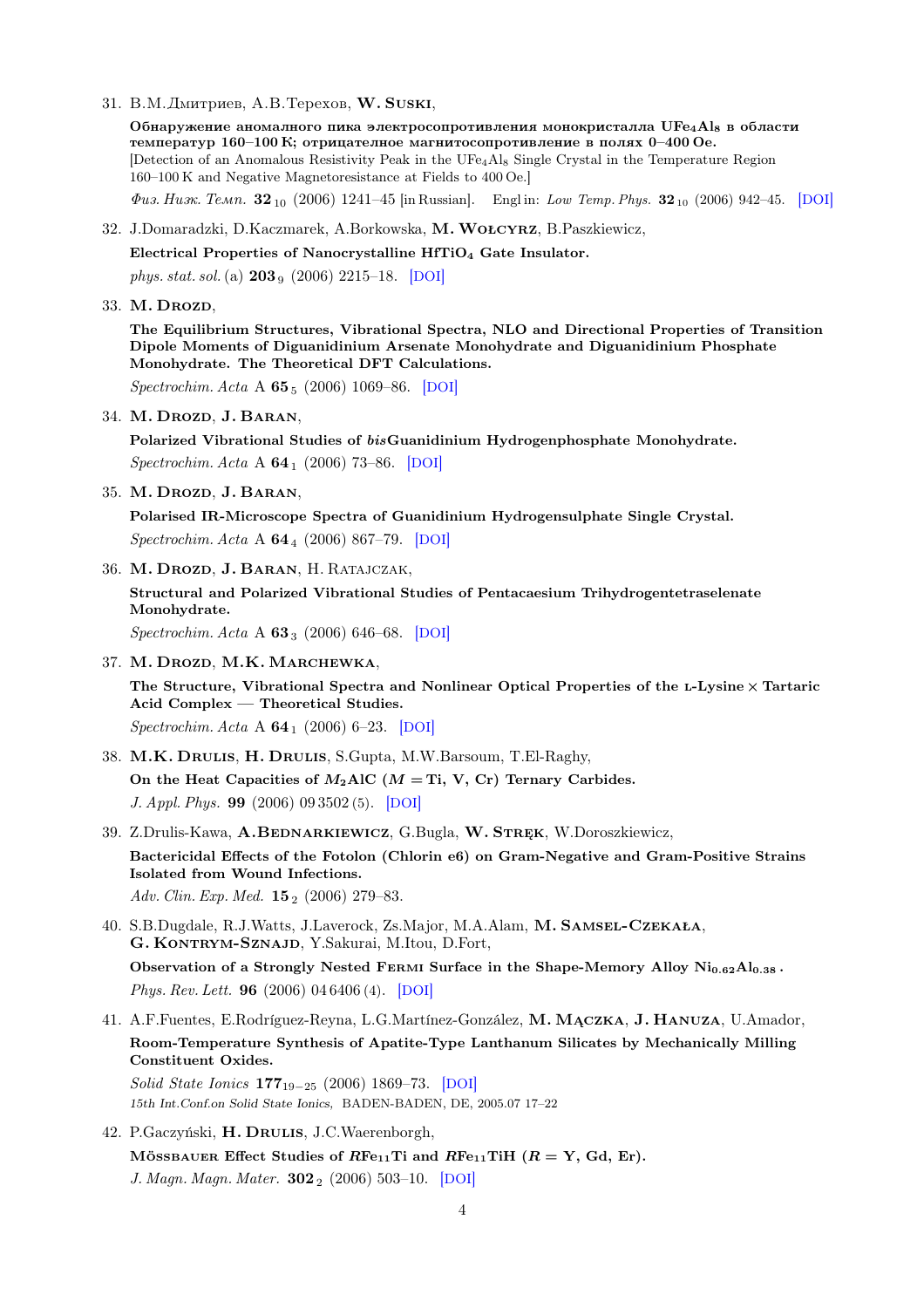- 43. A.Gągor, A.Pietraszko, M. Drozd, M.Połomska, D.Kaynts, Structural Phase Transitions and Their Influence on  $Cu<sup>+</sup>$  Mobility in Superionic Ferroelastic Cu6PS5I Single Crystals. Mater. Sci. (Poland)  $24_1$  (2006) 237-43.
- 44. A.Gągor, A.Pietraszko, M. Drozd, M.Połomska, Cz.Pawlaczyk, D.Kaynts, Structural Phase Transitions and Conduction Properties of Superionic, Ferroelastic  $Cu_6PS_5Br_{1-x}I_x$  Single Crystals  $(x = 1, 0.75, 0.5, 0.25)$ . J. Phys. Cond. Matt. 18<sup>19</sup> (2006) 4489–502. [[DOI](http://dx.doi.org/10.1088/0953-8984/18/19/005)]
- 45. D.Galanciak, W.Gryk, M.Grinberg, L. Macalik, M.Mączka, High Pressure Spectroscopy of  $Pr^{3+}$ -Doped KLa(MoO<sub>4</sub>)<sub>2</sub> Crystal. Opt. Applic.  $36_4$  (2006) 443-50.
- 46. F.Garrido, L.Nowicki, A.Stonert, A.PIETRASZKO, E.Wendler,

<sup>4</sup>He Channelling Studies of  $U_4O_9$ . Nucl. Instr. Meth. B  $249_{1/2}$  (2006) 497-500. [[DOI](http://dx.doi.org/10.1016/j.nimb.2006.03.039)] 17th Int.Conf.on Ion Beam Analysis, SEVILLA, ES, 2005.06 26 –.07 01

- 47. D. Gnida, Z. Henkie, A.Wojakowski, T. Cichorek, Thermoelectric Power in Off-Stoichiometric ThAsSe System. Physica B 378-80 (2006.05) 974–75. [[DOI](http://dx.doi.org/10.1016/j.physb.2006.01.371)] Int.Conf.on Strongly Correlated Electron Systems (SCES'05) VIENNA, AT, 2005.07 26–30
- 48. A.Gniewek, J.J.Ziółkowski, A.M.Trzeciak, L. Kępiński, Influence of Palladium Colloid Synthesis Procedures on Catalytic Activity in Methoxycarbonylation Reaction. J. Catal.  $239_2$  (2006) 272-81. [[DOI](http://dx.doi.org/10.1016/j.jcat.2006.02.002)]
- 49. P.Godlewska, H.Ban-Oganowska, L. Macalik, J. Hanuza, W. Oganowski, S.Roszak, P.Lipkowski, Normal Coordinate Analysis and DFT Calculations of the Vibrational Levels for Lanthanide(III) Complexes with 3-Bromo-4-Metoxy-2,6-Lutidine N-Oxide:  $LnCl<sub>3</sub>(3Br4CH<sub>3</sub>OC<sub>7</sub>H<sub>7</sub>NO)<sub>3</sub>$  $(Ln = Pr, Nd, Sm, Eu, Gd, Dy).$

J. Mol. Struct.  $782_1$  (2006) 1–15. [[DOI](http://dx.doi.org/10.1016/j.molstruc.2004.08.019)]

- 50. P.J.Godowski, J.Onsgaard, M. Trzebiatowska-Gusowska, K.Pater, Z.S.Li, Core-Level Binding Energy Shift as a Probe of Morphological Changes in Two-Dimensional Ag–Co Alloy. Phys. Rev. B 73 (2006) 19 3403 (4). [[DOI](http://dx.doi.org/10.1103/PhysRevB.73.193403)]
- 51. K. Gofryk, D. Kaczorowski, On the Magnetic and Electrical Behavior of UPdSb. J. Phys. Cond. Matt. **18**<sub>15</sub> (2006) 3887-96. [[DOI](http://dx.doi.org/10.1088/0953-8984/18/15/030)]
- 52. A.B.Гольцев, A.B.Голубков, И.A.Смирнов, H. Misiorek, Cz. Sułkowski,  $T$ ермоэлс «умеренной» тяжелофермионной системы YbZnCu<sub>4</sub>. [Thermopower of a "Moderate" Heavy-Fermion Compound YbZnCu<sup>4</sup> .]  $\Phi u$ s. Teepd. Tena 48<sub>4</sub> (2006) 583–85 [in Russian]. Engl.in: *Phys. Solid State* 48<sub>4</sub> (2006) 622–24. [[DOI](http://dx.doi.org/10.1134/S1063783406040020)]
- 53. A.B.Голубков, Л.С.Парфеньева, И.А.Смирнов, **Н. Misiorek, J. Mucha, A.Jeżowski**, Теплопроводность «умеренного» тяжелофермионовего соединения  $Ybln_{0.2}Ag_{0.8}Cu_4$ . [Thermal Conductivity of a "Moderate" Heavy-Fermion Compound YbIn0.2Ag0.8Cu<sup>4</sup> .]  $\Phi u$ s. Teepd. Tena 48<sub>4</sub> (2006) 586–90 [in Russian]. Engl.in: *Phys. Solid State* 48<sub>4</sub> (2006) 625–30. [[DOI](http://dx.doi.org/10.1134/S1063783406040032)]
- R.S.Gonnelli, D.Daghero, G.A.Ummarino, A.Calzolari, M.Tortello, V.A.Stepanov, N.D.Zhigadlo, K.Rogacki, J.Karpinski,

The Effect of Magnetic Impurities in a Two-Band Superconductor: A Point-Contact Study of Mn-Substituted MgB<sup>2</sup> Single Crystals.

Phys. Rev. Lett. 97 (2006) 03 7001 (4). [[DOI](http://dx.doi.org/10.1103/PhysRevLett.97.037001)]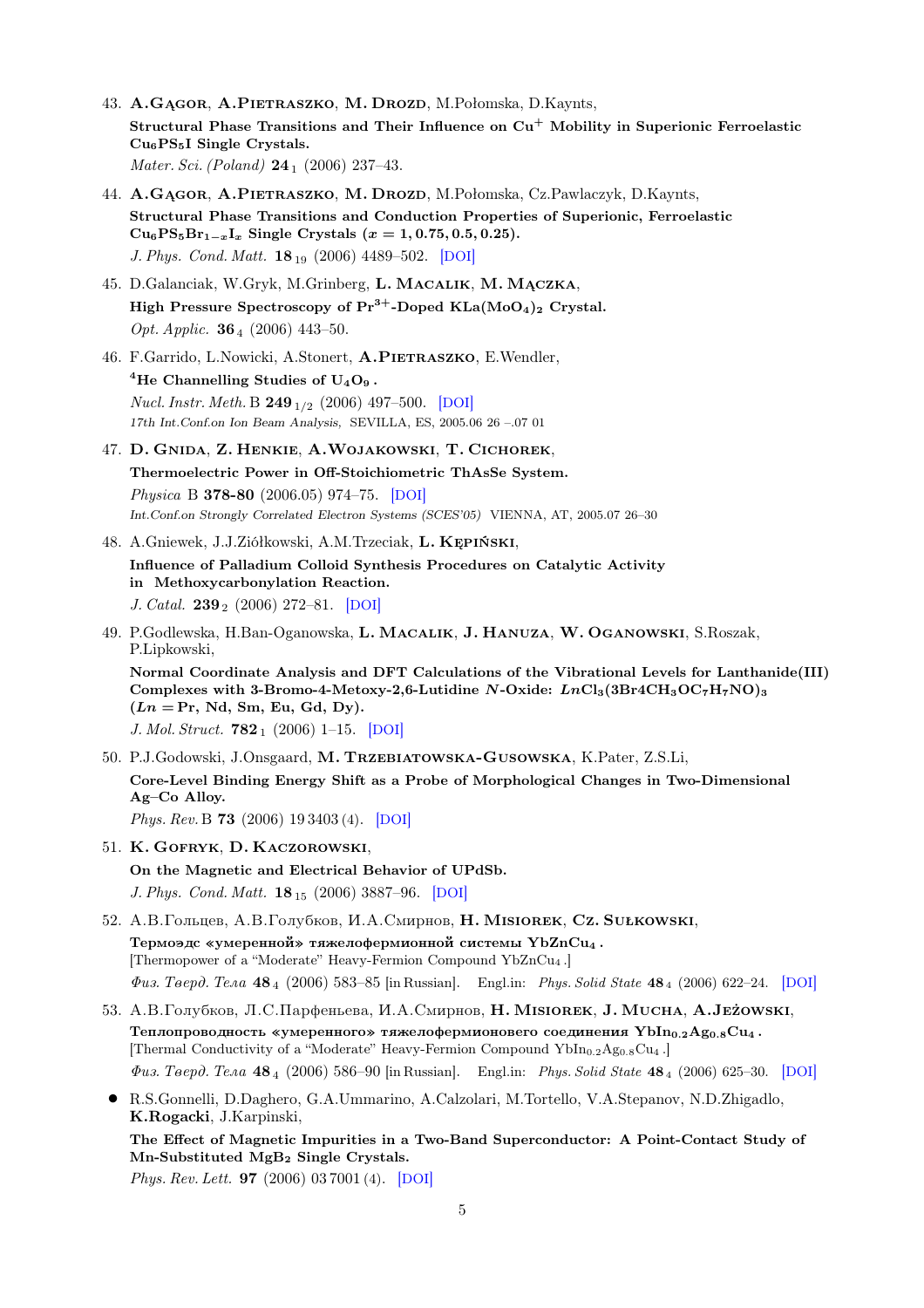54. H. Grabowska, M. Zawadzki, L.Syper,

Gas Phase Alkylation of 2-Hydroxypyridine with Methanol over Hydrothermally Synthesised Zinc Aluminate.

Appl. Catal. A **314**<sub>2</sub> (2006) 226-32. [[DOI](http://dx.doi.org/10.1016/j.apcata.2006.08.023)]

55. M.Grinberg, J.Barzowska, Y.R.Shen, K.L.Bray, J. Hanuza, P.J. Dereń, The Effect of Pressure on Luminescence Properties of  $Cr^{3+}$  Ions in LiSc(WO<sub>4</sub>)<sub>2</sub> Crystals – Part II: Pressure- and Temperature-Dependent Luminescence Kinetics. J. Lumin.  $116_{1/2}$  (2006) 15–27. [[DOI](http://dx.doi.org/10.1016/j.jlumin.2005.02.011)] For I see: *ibid.*, pp. 1–14 [prec. art. by Y.R.Shen *et al.*].

56. W.Gryk, C.Dujardin, M.-F.Joubert, W. Ryba-Romanowski, M.Malinowski, M.Grinberg,

- Pressure Effect on Luminescence Dynamics in  $Pr<sup>3+</sup>$ -Doped LiNbO<sub>3</sub> and LiTaO<sub>3</sub> Crystals. J. Phys. Cond. Matt. **18**<sub>1</sub> (2006) 117-25. [[DOI](http://dx.doi.org/10.1088/0953-8984/18/1/008)]
- 57. A.Grykałowska, M.Wołcyrz, B. Nowak,

Orbital Ordering in the Half-HEUSLER-Type Compound UPtSn: Evidence from <sup>119</sup>Sn and <sup>195</sup>Pt NMR Studies.

Phys. Rev. B 73 (2006) 21 2404 (4). [[DOI](http://dx.doi.org/10.1103/PhysRevB.73.212404)]

58. L.D.Gulay, D. Kaczorowski,

Crystal Structure and Magnetic Properties of the  $RCu_3Te_3$  ( $R = Er$  and Tm) Compounds. J. Alloy. Compd.  $422_{1/2}$  (2006) 16–20. [[DOI](http://dx.doi.org/10.1016/j.jallcom.2005.11.078)]

- 59. L.D.Gulay, D. Kaczorowski, A.Pietraszko, Crystal Structure and Magnetic Properties of YbCuPbSe<sup>3</sup> . J. Alloy. Compd.  $413_{1/2}$  (2006) 26–28. [[DOI](http://dx.doi.org/10.1016/j.jallcom.2005.06.076)]
- 60. L.D.Gulay, D. Kaczorowski, V.Ya.Shemet, A.Pietraszko, Crystal Structure of  $Ho_6Pb_2Se_11$  and Magnetic Properties of  $R_6Pb_2Se_{11}$   $(R = Y, Dy$  and Ho). J. Alloy. Compd.  $421_{1/2}$  (2006) 87–90. [[DOI](http://dx.doi.org/10.1016/j.jallcom.2005.11.014)]
- 61. L.D.Gulay, O.S.Lychmanyuk, I.D.Olekseyuk, A.Pietraszko, Crystal Structures of the  $R_3$ CuGeSe<sub>7</sub> ( $R =$  Ce, Pr, Nd, Sm, Gd, Tb and Ho) Compounds. J. Alloy. Compd.  $422_{1/2}$  (2006) 203-7. [[DOI](http://dx.doi.org/10.1016/j.jallcom.2005.12.001)]
- 62. L.D.Gulay, O.S.Lychmanyuk, J. Stępień-Damm, A.Pietraszko, I.D.Olekseyuk, Isothermal Section of the Y<sub>2</sub>S<sub>3</sub>–Cu<sub>2</sub>S–GeS<sub>2</sub> System at 870 K and Crystal Structures of the  $Y_3Ge_{1.25}S_7$  and  $Y_3CuGe_{7}$  Compounds. J. Alloy. Compd.  $414_{1/2}$  (2006) 113-17. [[DOI](http://dx.doi.org/10.1016/j.jallcom.2005.07.035)]
- 63. L.D.Gulay, O.S.Lychmanyuk, M.Wołcyrz, A.Pietraszko, I.D.Olekseyuk, The Crystal Structures of  $R_3CuGeS_7$  ( $R = Ce-Nd$ , Sm, Gd–Dy and Er). J. Alloy. Compd.  $425_{1/2}$  (2006) 159–63. [[DOI](http://dx.doi.org/10.1016/j.jallcom.2006.01.056)]
- 64. L.D.Gulay, I.D.Olekseyuk, A.PIETRASZKO, Crystal Structure of the  $R \text{AgTe}_2$  ( $R = Y$ , Tb, Dy, Ho and Er) Compounds. J. Alloy. Compd.  $424_{1/2}$  (2006) 159–63. [[DOI](http://dx.doi.org/10.1016/j.jallcom.2005.12.084)]
- 65. L.D.Gulay, O.S.Olekseyuk, M.Wołcyrz, J. Stępień-Damm, A.Pietraszko, Investigation of the Ho<sub>2</sub>Se<sub>3</sub>–Cu<sub>2</sub>Se–PbSe and Er<sub>2</sub>Se<sub>3</sub>–Cu<sub>2</sub>Se–PbSe Systems at 870 K. J. Alloy. Compd.  $416_{1/2}$  (2006) 173-78. [[DOI](http://dx.doi.org/10.1016/j.jallcom.2005.09.001)]
- 66. L.D.Gulay, J. Stępień-Damm, A.Pietraszko, I.D.Olekseyuk, Crystal Structure of the  $R_5$ CuPb<sub>3</sub>Se<sub>11</sub> ( $R = Er$ , Tm and Yb) Compounds. J. Alloy. Compd.  $413_{1/2}$  (2006) 90–95. [[DOI](http://dx.doi.org/10.1016/j.jallcom.2005.06.012)]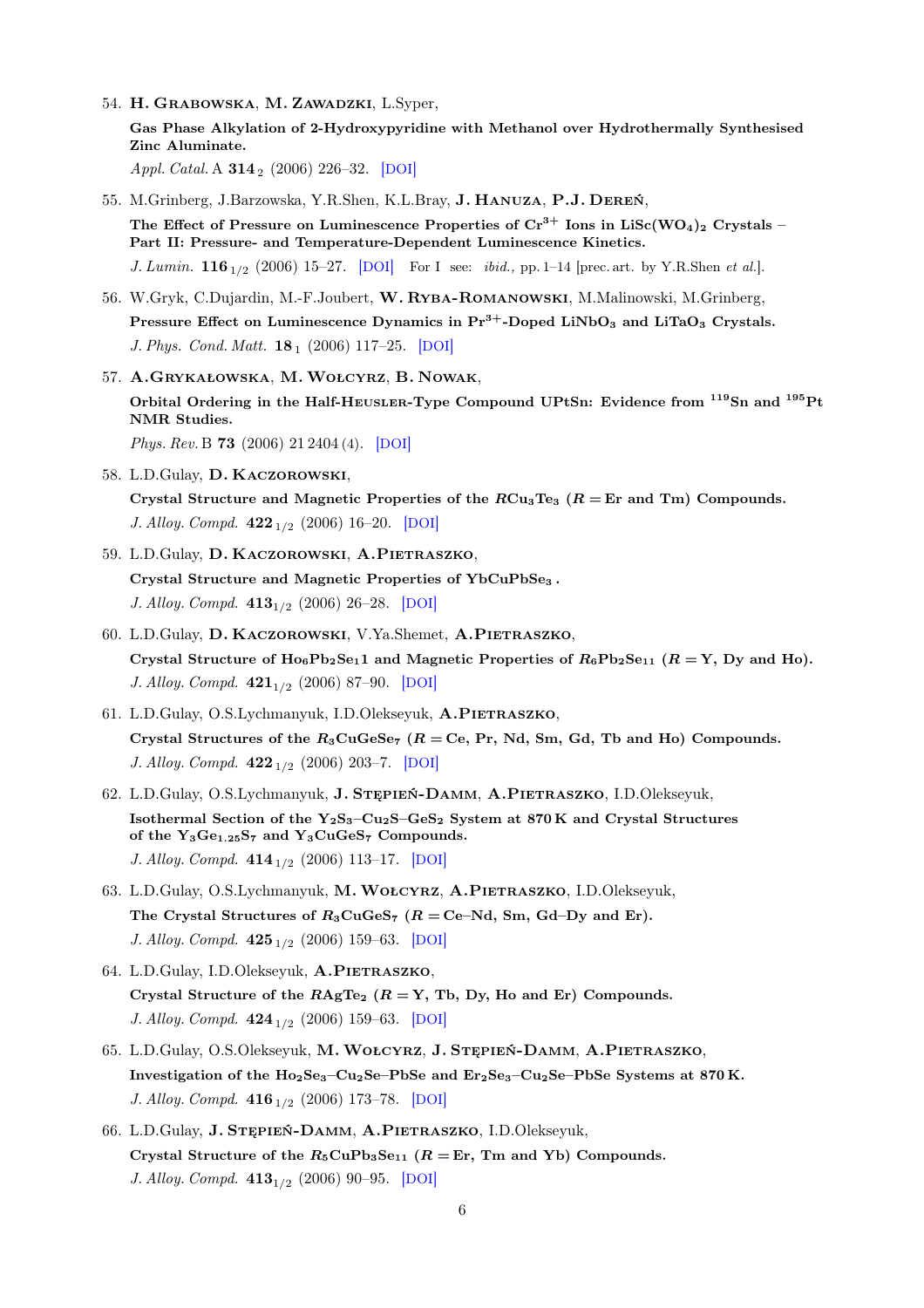- 67. L.D.Gulay, M.Wołcyrz, O.S.Olekseyuk, Investigation of the Tb<sub>2</sub>Se<sub>3</sub>–Cu<sub>2</sub>Se–PbSe and Dy<sub>2</sub>Se<sub>3</sub>–Cu<sub>2</sub>Se–PbSe Systems at 870 K. Pol. J. Chem.  $80_5$  (2006) 805-15.
- 68. L.D.Gulay, M.Wołcyrz, A.Pietraszko, O.S.Olekseyuk, Investigation of the  $Tm_2Se_3-Cu_2Se-PbSe$  and  $Lu_2Se_3-Cu_2Se-PbSe$  Systems at 870 K. Pol. J. Chem.  $80_{10}$  (2006) 1703-14.
- 69. N.Güngör, S.Işçi, E.Günister, W. Miśta, H.Teterycz, R. Klimkiewicz, Characterization of Sepiolite as a Support of Silver Catalyst in Soot Combustion. Appl. Clay Sci.  $32_{3/4}$  (2006) 291–96. [[DOI](http://dx.doi.org/10.1016/j.clay.2006.03.005)]
- 70. M.A. Gusowski, A.Gągor, M. Trzebiatowska-Gusowska, W. Ryba-Romanowski, Crystal Structure and Vibrational Properties of New Luminescent Hosts  $K_3YF_6$  and  $K_3GdF_6$ . J. Solid State Chem.  $179_{10}$  (2006) 3145–50. [[DOI](http://dx.doi.org/10.1016/j.jssc.2006.06.005)]
- 71. E.Guziewicz, T.Durakiewicz, C.G.Olson, J.J.Joyce, M.T.Butterfield, A.J.Arko<sup>†</sup>, J.L.Sarrao, A.Wojakowski,

Electronic Structure of Layered Uranium Compounds from Photoemission Spectroscopy. Surf. Sci.  $600<sub>8</sub>$  (2006) 1632–36. [[DOI](http://dx.doi.org/10.1016/j.susc.2005.11.050)] 2nd Int.Worksh.on Surface Physics (IWSP-2005) POLANICA-Zdrój, PL, 2005.09 10–13

72. E.Guziewicz, T.Durakiewicz, P.M.Oppeneer, J.J.Joyce, J.D.Thompson, C.G.Olson, M.T.Butterfield, A.WOJAKOWSKI, D.P.Moore, A.J.Arko<sup>†</sup>,

Angle-Resolved Photoemission Study of Dispersive and Narrow-Band 5f States in UAsSe. Phys. Rev. B **73** (2006) 15 5119 (10). [[DOI](http://dx.doi.org/10.1103/PhysRevB.73.155119)]

73. T.R. HAMMAD, A.J. ZALESKI, J.G.Storey,

Probing the Order Parameter of Magnetically Grain-Aligned NCCO Electron-Doped Cuprate. Physica C 449  $_2$  (2006) 122–27. [[DOI](http://dx.doi.org/10.1016/j.physc.2006.08.007)]

- 74. Z.H.Han, J.I.Budnick, W.A.Hines, P.W. Klamut, M.Maxwell, B.Dabrowski, Study of the Ru-Sublattice Magnetic Structure in the Magnetic Superconductor  $\text{RuSr}_2\text{GdCu}_2\text{O}_8$ . J. Magn. Magn. Mater.  $299_2$  (2006) 338-47. [[DOI](http://dx.doi.org/10.1016/j.jmmm.2005.04.022)]
- 75. J. HANUZA, M. MĄCZKA, W. Sąsiadek, S. Roszak, P. Lipkowski, A. A. Kaminskiĭ, E. Haussühl, J.Hulliger, Al-Agail Hussing,

Polarized IR and Raman Spectra and ab initio Calculations for bis(Guanidine) Zirconium  $bis(Nitrilotriacetate)$  Hydrate Single Crystal  $[C(NH_2)_3]_2{Zr[N(CH_2COO)_3]_2}(H_2O)$ – The New Laser Raman Converter.

Spectrochim. Acta A  $65_{3/4}$  (2006) 969–84. [[DOI](http://dx.doi.org/10.1016/j.saa.2006.02.002)]

76. Z. Henkie, T. Cichorek, R.Wawryk, A.Wojakowski, F.Steglich,

KONDO Phenomena of Structural Defects in USbTe Ferromagnet.

phys. stat. sol. (b)  $243_1$  (2006) 124–27. [[DOI](http://dx.doi.org/10.1002/pssb.200562455)] Eur.Conf. Physics of Magnetism (PM'05) POZNAŃ, PL, 2005.06 24–27

- 77. Z. Henkie, R.Wawryk, A.Wojakowski, T. Cichorek, F.Steglich, Coherent Electronic Scattering in Orbital – KONDO Ferromagnet  $\text{UAs}_{1-x}\text{Se}_{1+x}$ . Physica B 378-80 (2006.05) 956–58. [[DOI](http://dx.doi.org/10.1016/j.physb.2006.01.365)] Int.Conf.on Strongly Correlated Electron Systems (SCES'05) VIENNA, AT, 2005.07 26–30
- 78. K. Hermanowicz,

Optical Properties of Chromium (III) in  $M^{\text{I}}$ In(WO<sub>4</sub>)<sub>2</sub> Hosts, where  $M^{\text{I}} =$  Li, Na, K, Rb. J. Phys. Cond. Matt. 18<sup>47</sup> (2006) 10 601–16. [[DOI](http://dx.doi.org/10.1088/0953-8984/18/47/007)]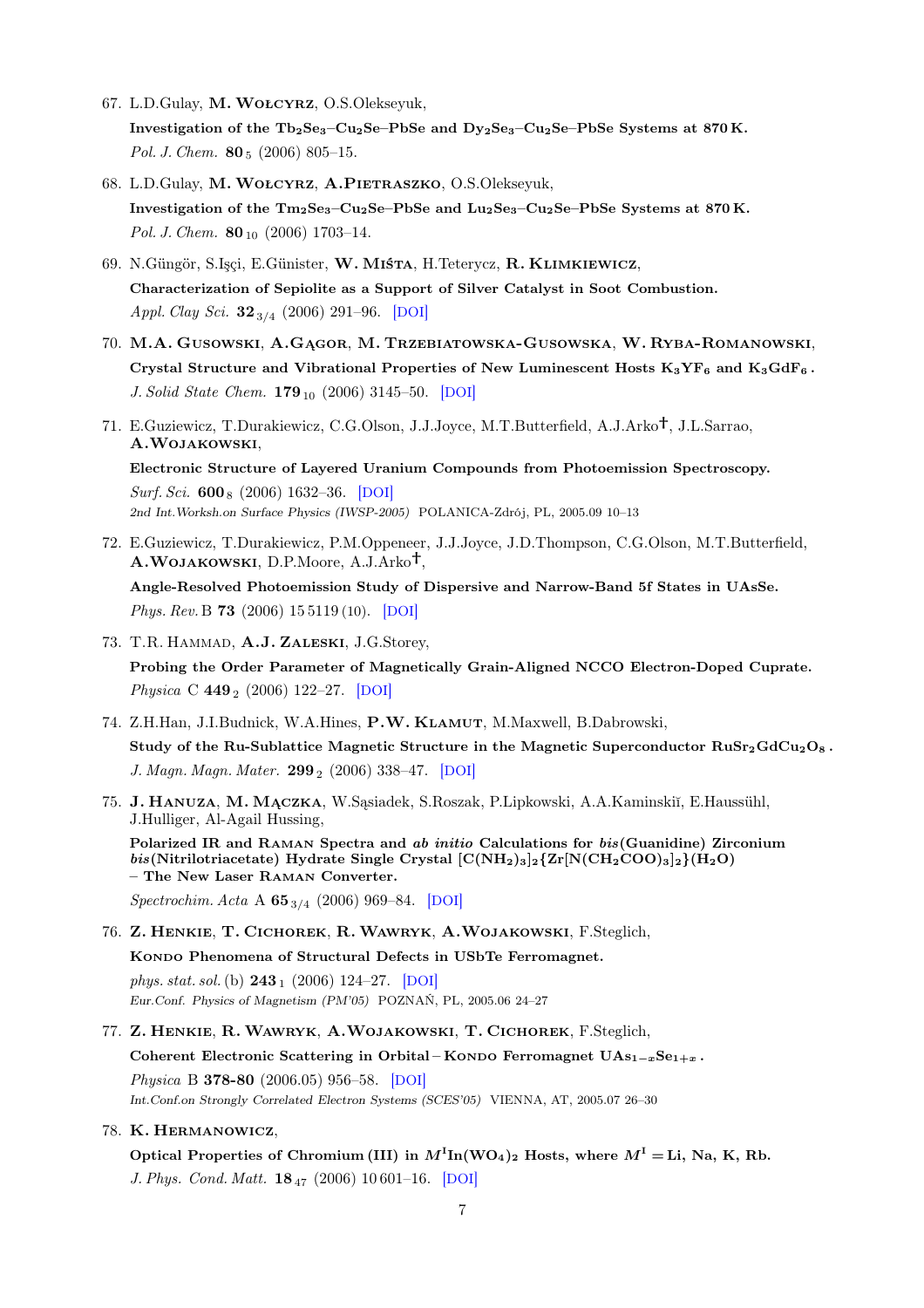79. K. Hermanowicz, M. Mączka, M.Wołcyrz, P. Tomaszewski, M. Paściak, J. Hanuza,

Crystal Structure, Vibrational Properties and Luminescence of NaMg3Al(MoO4)<sup>5</sup> Crystal Doped with  $Cr^{3+}$  Ions.

J. Solid State Chem. **179**<sub>3</sub> (2006) 685–95. [[DOI](http://dx.doi.org/10.1016/j.jssc.2005.11.032)]

- 80. B.Hilczer, J.Kułek, M.Połomska, M.Kosec, B.Malič, L. Kępiński, Dielectric Relaxation in  $K_{0.5}Na_{0.5}NbO_3-PVDF$  Composites. Ferroelectrics  $338_{1-4}$  (2006) 159–70. [[DOI](http://dx.doi.org/10.1080/00150190600737347)] 11th Int.Meet.on Ferroelectricity (IMF-11) Catar.del IGUAZÚ, AR/BR, 2005.09 05–09
- 81. R. Horyń, E. Bukowska, A.Sikora, Phase Relations in  $La_2O_3-Gd_2O_3-CuO$  System at  $950^{\circ}$ C. J. Alloy. Compd.  $416_{1/2}$  (2006) 209–13. [[DOI](http://dx.doi.org/10.1016/j.jallcom.2005.08.028)]
- 82. A.Hreniak, J.Rybka, W. STRĘK, K.Maruszewski, Luminescence Depolarization Effects in Protein-Modified  $SiO<sub>2</sub>$ -TiO<sub>2</sub> Films Doped with Organic Luminophores. J. Lumin. 119/120 (2006.07–10) 585–89. [[DOI](http://dx.doi.org/10.1016/j.jlumin.2006.01.049)] 15th Int.Conf.on Dynamical Processes in Excited States of Solids (DPC'05) SHANGHAI, CN, 2005.08 01–05
- 83. D. HRENIAK, P. GŁUCHOWSKI, W. STREK, M.Bettinelli, A.Kozłowska, M.Kozłowski, Preparation and Upconversion Properties of  $Er^{3+}$ ,  $Yb^{3+}$ :  $Y_2Si_2O_7$  Nanocrystallites Embedded in PVA Polymer Nanocomposites.

*Mater. Sci. (Poland)*  $24_2$  (2006) 405–13 [Pt I].

- 84. D. HRENIAK, A.Speghini, M.Bettinelli, W. STREK, Luminescence Investigations of Nanostructured LiNbO<sub>3</sub> Doped with  $Eu^{3+}$ . J. Lumin. 119/120 (2006.07–10) 219–23. [[DOI](http://dx.doi.org/10.1016/j.jlumin.2005.12.054)] 15th Int.Conf.on Dynamical Processes in Excited States of Solids (DPC'05) SHANGHAI, CN, 2005.08 01–05
- 85. D. Hreniak, W. Stręk, J.Chmielowiec, G.Paściak, R. Pązik, S.Gierlotka, W.Łojkowski, Preparation and Conductivity Measurement of Eu-Doped BaTiO<sub>3</sub> Nanoceramic. J. Alloy. Compd. 408–12 (2006.02 09) 637–40. [[DOI](http://dx.doi.org/10.1016/j.jallcom.2004.12.098)] Int.Conf.on Rare Earths (RE'04) NARA, JP, 2004.11 07–12
- 86. D. Hreniak, W. Stręk, P. Dereń, A.Bednarkiewicz, A.Łukowiak, Synthesis and Luminescence Properties of  $Eu^{3+}$ -Doped LaAlO<sub>3</sub> Nanocrystals. J. Alloy. Compd. 408–12 (2006.02 09) 828–30. [[DOI](http://dx.doi.org/10.1016/j.jallcom.2005.01.086)] Int.Conf.on Rare Earths (RE'04) NARA, JP, 2004.11 07–12
- 87. D. Hreniak, W. Stręk, A.Speghini, M.Bettinelli, G.Boulon, Y.Guyot, Infrared Induced Red Luminescence of  $Eu^{3+}$ -Doped Polycrystalline LiNbO<sub>3</sub>. Appl. Phys. Lett. 88 (2006) 16 1118 (3). [[DOI](http://dx.doi.org/10.1063/1.2197312)]
- 88. M.R.Huch, L.D.Gulay, I.D.Olekseyuk, A.PIETRASZKO, Crystal Structures of the  $R_2$ CuInS<sub>5</sub> ( $R =$  La, Ce, Pr, Nd and Sm) Compounds. J. Alloy. Compd.  $425_{1/2}$  (2006) 230–34. [[DOI](http://dx.doi.org/10.1016/j.jallcom.2006.01.070)]
- 89. T.I.Ivanova, M.V.Gavrilko, S.A.Nikitin, I.A.Ovchenkova, A.V.Morozkin, D. Badurski, K.P.Skokov, A Magnetic and Crystallographic Study of New Ternary GdSc<sub>x</sub>Ti<sub>1−x</sub>Ge Compounds. J. Magn. Magn. Mater.  $300<sub>1</sub>$  (2006) e489–92. [[DOI](http://dx.doi.org/10.1016/j.jmmm.2005.10.243)] 3rd Moscow Int.Symp.on Magnetism, MOSCOW, RU, 2005.06 26–30
- 90. E.Jackowska, A.Pisula, Z.Drulis-Kawa, K.Guz, G.Bugla-Płoskońska, W.Doroszkiewicz, W. STREK, Zmiany poziomu przeciwciał oraz białek C3 i C4 w surowicy krwi w wyniku krioterapii ogólnoustrojowej. [Changes of Level of Immunoglobulins and C3 and C4 Proteins in Serum During Whole Body Cryotherapy.

Act. Bio-Opt. Inform. Med.  $12_2$  (2006) 101–03 [in Polish].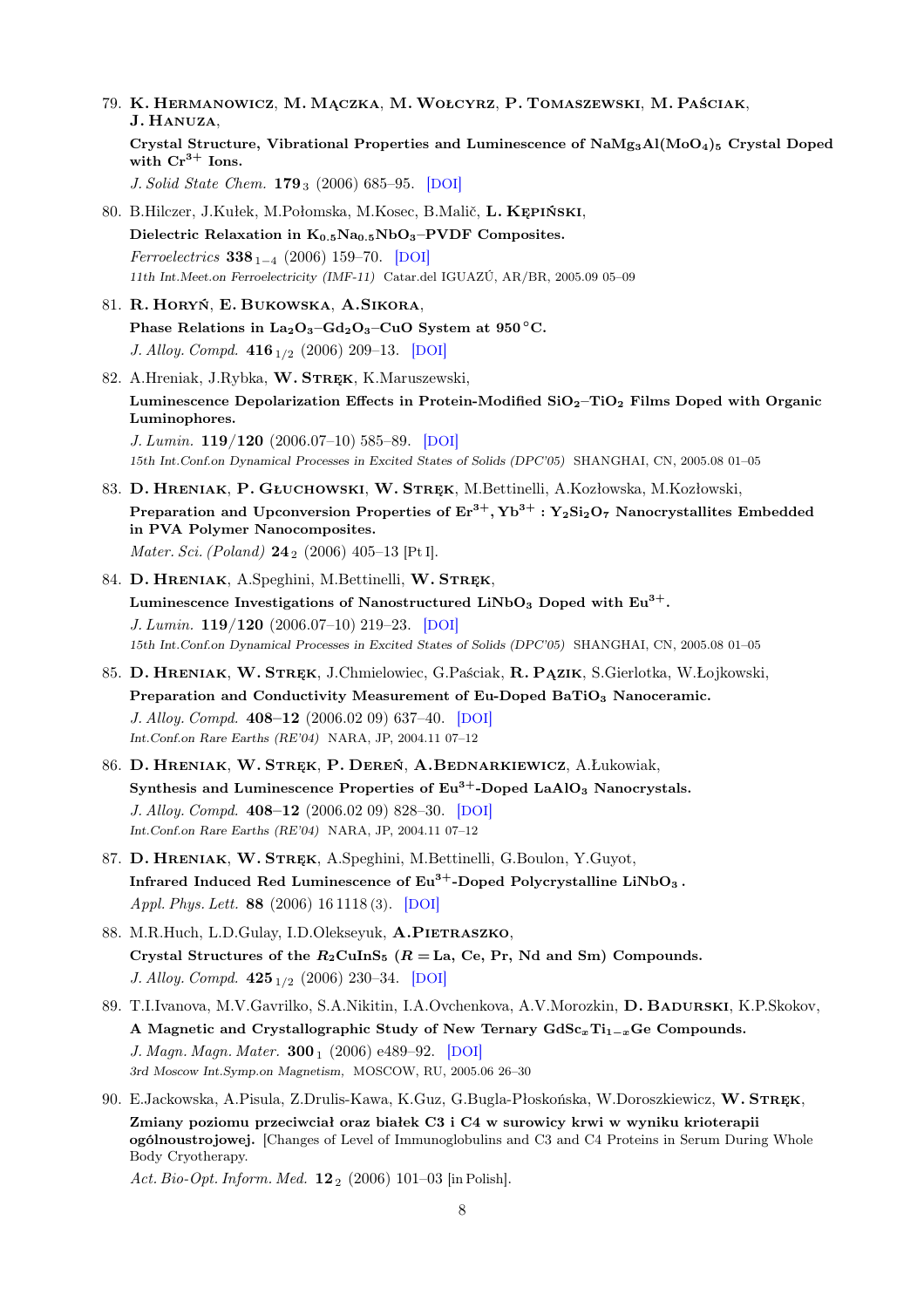91. B.Jäger, S. PALUCH, O.J. ŻOGAŁ, W.Wolf, P.Herzig, V.B.Filippov, N.Shitsevalova, Yu.Paderno, Characterization of the Electronic Properties of  $YB_{12}$ ,  $ZrB_{12}$ , and  $LuB_{12}$  Using <sup>11</sup>B NMR and First-Principles Calculations.

J. Phys. Cond. Matt.  $18_8$  (2006) 2525–35. [[DOI](http://dx.doi.org/10.1088/0953-8984/18/8/015)]

92. J. Janczak, G.J.Perpétuo,

Bis{[Phthalocyaninato(2–)]-Arsenic(III)} Octaiododiarsenic(III).  $[\text{As}(C_{32}H_{16}N_8)]_2 [\text{As}_2I_8]$ Acta Cryst. C  $62_2$  (2006) m45-47. [[DOI](http://dx.doi.org/10.1107/S0108270105042113)]

93. J. Janczak, G.J.Perpétuo,

Tetrakis[phthalocyaninato(2-)antimony(III)] Docosaiodohexaantimony(III).  $[Sb(C_{32}H_{16}N_8)]_4 [Sb_6I_{22}]$ Acta Cryst. C  $62_7$  (2006) m323-26. [[DOI](http://dx.doi.org/10.1107/S010827010601910X)]

94. J. Janczak, G.J.Perpétuo,

Synthesis, Crystal Structure and Charge Transport Properties of One-Electron Oxidised Zirconium Diphthalocyanine,  $ZrPc_2|IBr_2$ .

Polyhedron  $25_{17}$  (2006) 3319-29. [[DOI](http://dx.doi.org/10.1016/j.poly.2006.06.020)]

95. A.Jezierski, A.Szytuła, D. Kaczorowski,

Effect of Spin–Orbit Coupling on the Electronic Structure of Bismuthide YbAuBi. Mater. Sci. (Poland) **24**<sub>3</sub> (2006) 683-87.

Semin.of Scientific Network "New Materials for Magnetoelectronics" (MAG EL MAT) BĘDLEWO, PL, 2005.05 02–06

# 96. A.Jeżowski, Z. Litwicki, V.V. Sumarokov, P. Stachowiak,

The Temperature Dependence of Magnetic Susceptibility of Solid Oxygen.

Fiz. Nizk. Temp.  $32_{11}$  (2006) 1422–25. Also in: Low Temp. Phys.  $32_{11}$  (2006) 1082–85. [[DOI](http://dx.doi.org/10.1063/1.2389017)]

## 97. R.Kacprzyk, W. Miśta,

#### Back Corona in Fabrics.

Fibres Text.  $14_5$  (2006) 35-38. 7th Int.Symp.on Electrostatic and Electromagnetic Fields – New Materials and Technologies (El-Tex 2006) ŁÓDŹ, PL, 2006.11 16–17

# 98. R.Kacprzyk, W. Miśta,

The Surface Potential of Perforated Dielectric Layers. IEEE Tr. Diel. Electr. Insul.  $13_5$  (2006) 986–91.

#### 99. R.Kacprzyk, W. Miśta,

Reaktor plazmowy z wyładowaniem wstecznym. [Plasma Reactor with Back Corona Discharge.] Pr.Nauk. Inst.Podst.Elektr.Elektrotechnol. Politechn.Wrocł. Nr 44, Konf. Nr 16 (2006) 378–83 [in Polish]. VI Konf.Nauk.: Postępy w Elektrotechnologii [6th Sci.Conf.on Advances in Electrotechnology] JAMROZOWA POLANA, PL, 2006.09 20–22

## 100. D. Kaczorowski,

#### Solving Puzzles of the Itinerant Antiferromagnet UGa<sup>3</sup> .

J. Phys. Soc. Japan 75 Suppl. (2006) 68–73. 5th Int.Symp.on Advances in the Physics and Chemistry of Actinide Compounds (ASR-WYP-2005) TOKAI, JP, 2005.09 27–29

## 101. D. Kaczorowski, K. Gofryk,

Thermoelectric Power of Ce-Based Intermediate Valent Systems. Solid State Commun.  $138_7$  (2006) 337-40. [[DOI](http://dx.doi.org/10.1016/j.ssc.2006.03.016)]

# 102. D. Kaczorowski, L.D.Gulay,

## Magnetic and Electrical Properties of a Novel Compound  $U_2Pd_2Pb$ .

J. Alloy. Compd.  $419_{1/2}$  (2006) 11–14. [[DOI](http://dx.doi.org/10.1016/j.jallcom.2005.09.069)]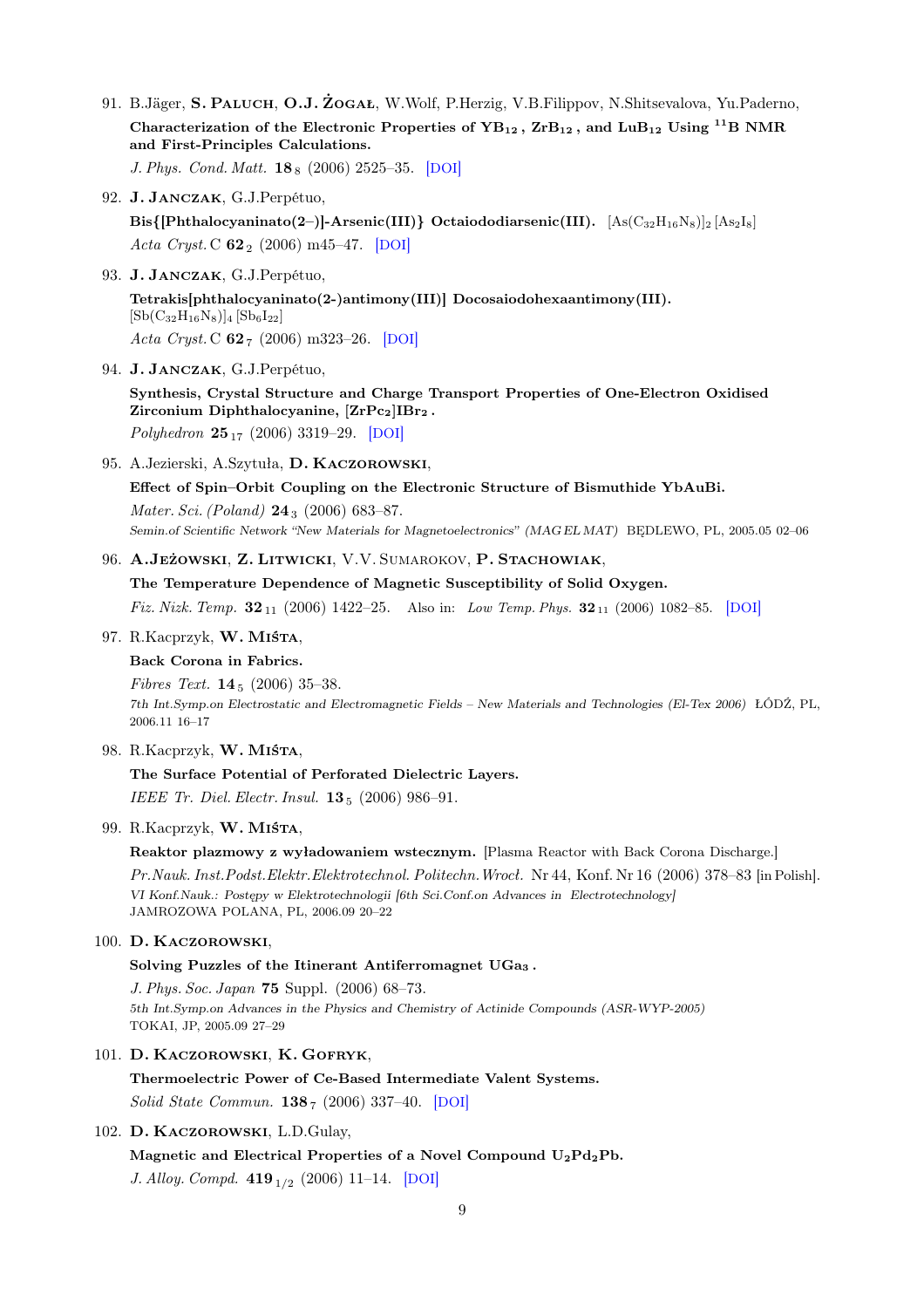- 103. A.A.Kaminskiĭ, L.Bohatý, P.Becker, P.Held, H.J.Eichler, H.Rhee, J. HANUZA, M. MĄCZKA, Cubic  $N(CH_2CH_2NH_3)_3Br_3$  Crystal – A Novel Noncentrosymmetric Organic Material for Raman Laser Converters with Large Frequency Shift. Laser Phys. Lett.  $3_{10}$  (2006) 490-94. [[DOI](http://dx.doi.org/10.1002/lapl.200610043)]
- 104. L. Kępiński, L. Krajczyk, M. Drozd,

Interfacial Reactions and Silicate Formation in Highly Dispersed  $\text{Lu}_2\text{O}_3 - \text{SiO}_2$  System. J. Microsc.  $223_3$  (2006) 224-26. [[DOI](http://dx.doi.org/10.1111/j.1365-2818.2006.01625.x)] 12th Int.Conf.on Electron Microscopy of Solids (EM2005) KAZIMIERZ DOLNY, PL, 2005.06 05–09

#### 105. L. Kępiński, M. Mączka, J. Hanuza,

Anti-STOKES  $Yb^{3+}$  Emission – Valuable Structure Information in Spectra of Rare Earth Compounds Measured with FT-Raman Spectrometers. Spectrochim. Acta A **65**<sub>5</sub> (2006) 1025–29. [[DOI](http://dx.doi.org/10.1016/j.saa.2006.01.028)]

106. L. Kępiński, M.Wołcyrz, M. Drozd,

Interfacial Reactions and Silicate Formation in Highly Dispersed  $Nd_2O_3-SiO_2$  System. *Mater. Chem. Phys.* **96**<sub>2/3</sub> (2006) 353–60. [[DOI](http://dx.doi.org/10.1016/j.matchemphys.2005.07.026)]

107. Z. KLETOWSKI,

Anomalous Thermoelectric Power Behavior in PrSn<sub>3</sub> and NdSn<sub>3</sub>. Solid State Commun. **137**<sub>11</sub> (2006) 634-36. [[DOI](http://dx.doi.org/10.1016/j.ssc.2005.12.041)]

108. M.Klimczak, E.Talik, A.Winiarski, R. Troć,

Magnetic Properties of  $R_5Pd_2$ -Type ( $R = Tb$ , Dy, Ho, Er) Compounds.

J. Alloy. Compd.  $423_{1/2}$  (2006) 62-65. [[DOI](http://dx.doi.org/10.1016/j.jallcom.2005.12.036)] E-MRS 2005, Symposium B: Multi-component Alloys and Intermetallic Compounds... and D: Magnetoelectronics, WARSAW, PL, 2005.09 05–09

## 109. R. Klimkiewicz, H. Grabowska, L.Syper,

Cyclopentyl Decanoate and Butyl Cyclopentanecarboxylate Conversions into Ketones over Solid Catalyst.

React. Kinet. Catal. Lett.  $88_2$  (2006) 243-49. [[DOI](http://dx.doi.org/10.1007/s11144-006-0058-7)]

110. N.B.Kolchugina, O.D.Chistyakov, G.S.Burkhanov, I.S.Tereshina, T.Palewski, W. Suski,

Low-Temperature Magnetic Properties of the TbPd and TbPd<sub>3</sub> Compounds. J. Magn. Magn. Mater.  $300_1$  (2006) e415-17. [[DOI](http://dx.doi.org/10.1016/j.jmmm.2005.10.180)] 3rd Moscow Int.Symp.on Magnetism, MOSCOW, RU, 2005.06 26–30

111. S.Kolesnik, B.Dabrowski, J.Mais, M.Majjiga, O.Chmaissem, A.Baszczuk, J.D.Jorgensen, Tuning of Magnetic and Electronic States by Control of Oxygen Content in Lanthanum Strontium Cobaltites. Phys. Rev. B 73 (2006) 21 4440 (8). [[DOI](http://dx.doi.org/10.1103/PhysRevB.73.214440)]

# 112. J.Konopka, R.Jose, M.Wołcyrz,

Structural and Dielectric Properties of  $Ba_2YbTaO_6$ ,  $Ba_2YSbO_6$  and  $Ba_2EuZrO_{5.5}$ . Physica C 435<sub>1/2</sub> (2006) 53–58. [[DOI](http://dx.doi.org/10.1016/j.physc.2006.01.017)] Int.Worksh.on Weak Superconductivity (WWS'05) BRATISLAVA, SK, 2005.09 16–19

### 113. T.K. Kopeć,

Topological Criticality on Brink of the MOTT Transition in High- $T_c$  Superconductors. Acta Phys. Pol. A  $109_{4/5}$  (2006) 499-506.

11th Natl Sch.: "Collective Phenomena and Their Competition" KAZIMIERZ DOLNY, PL, 2005.09 25–29

# 114. T.K. Kopeć,

Novel Quantum Criticality Due to Emergent Topological Conservation Law in High-T<sub>c</sub> Cuprates. Physica B 378-80 (2006.05) 135–36. [[DOI](http://dx.doi.org/10.1016/j.physb.2006.01.262)]

Int.Conf.on Strongly Correlated Electron Systems (SCES'05) VIENNA, AT, 2005.07 26–30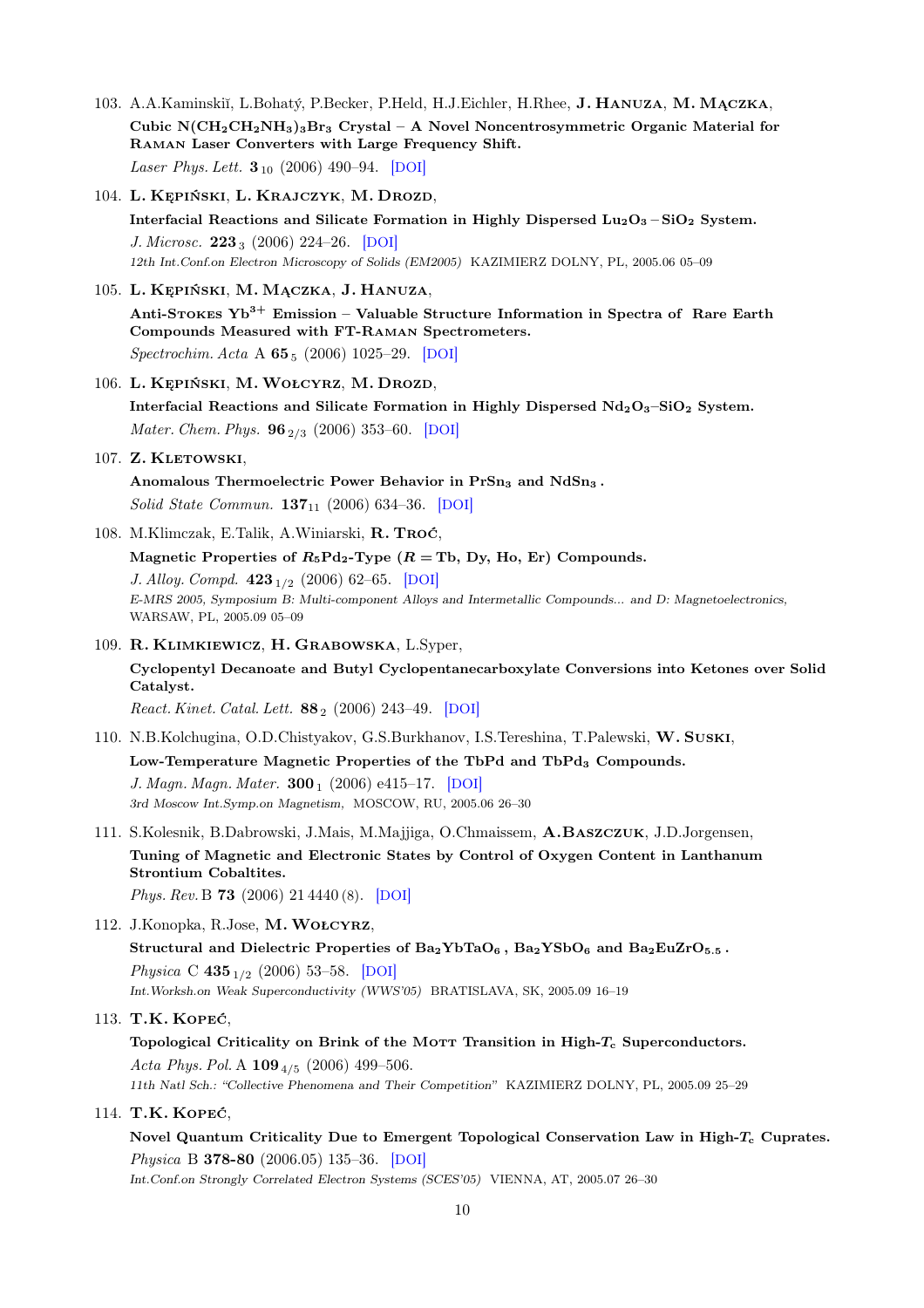115. T.K. Kopeć,

Critical Charge Instability on the Verge of the MOTT Transition and the Origin of Quantum Protection in High- $T_c$  Cuprates.

Phys. Rev. B **73** (2006) 10 4505 (21). [[DOI](http://dx.doi.org/10.1103/PhysRevB.73.104505)]

116. T.K. Kopeć,

Generic Gauge Fields in the Hubbard Model: Emergence of Pairing Interaction. Phys. Rev. B **73** (2006) 13 2512 (4). [[DOI](http://dx.doi.org/10.1103/PhysRevB.73.132512)]

117. T.K. Kopeć, K.D.Usadel,

Short-Range  $\pm J$  Interaction Ising Spin Glass in a Transverse Field on a BETHE Lattice: A Quantum-Spherical Approach.

phys. stat. sol. (b)  $243_2$  (2006) 502–11. [[DOI](http://dx.doi.org/10.1002/pssb.200541282)]

118. L. Krajczyk, J.M. Jabłoński, M.Nyk, W. Stręk, J.Misiewicz,

TEM Study of Indium and Gallium Nitride Nanocrystals in Silica Gasses Obtained by the Sol–Gel Method.

J. Microsc.  $223_3$  (2006) 231–33. [[DOI](http://dx.doi.org/10.1111/j.1365-2818.2006.01627.x)] 12th Int.Conf.on Electron Microscopy of Solids (EM2005) KAZIMIERZ DOLNY, PL, 2005.06 05–09

119. T. Krzysztoń,

Dynamics of the Magnetic Flux Peculiar to Antiferromagnetic Superconductors. Acta Phys. Pol. A  $109_{4/5}$  (2006) 513-18. 11th Natl Sch.: "Collective Phenomena and Their Competition" KAZIMIERZ DOLNY, PL, 2005.09 25–29

120. R. Kubiak, A.Waśkowska, M. Śledź, A.Jezierski,

Synthesis, X-ray Structures and Characterization of Beryllium Phthalocyanine and (2-Ethoxyethanol)-Aqua-Beryllium Phthalocyanine. *Inorg. Chim. Acta*  $359_5$  (2006) 1344–50. [[DOI](http://dx.doi.org/10.1016/j.ica.2005.10.059)]

- 121. R.Kudrawiec, M.Nyk, A.Podhorodecki, J.Misiewicz, W. Stręk, M.Wołcyrz, Change in Photoluminescence Spectra of Eu-Doped GaN Powders Due to the Aggregation of Nanosized Grains into Micrometer-Sized Conglomerations. Appl. Phys. Lett. 88 (2006) 06 1916 (3). [[DOI](http://dx.doi.org/10.1063/1.2168016)]
- 122. R.Kudrawiec, M.Nyk, M.Syperek, A.Podhorodecki, J.Misiewicz, W. STREK, Photoluminescence from GaN Nanopowder: The Size Effect Associated with the Surface-to-Volume Ratio. Appl. Phys. Lett. 88 (2006) 18 1916 (3). [[DOI](http://dx.doi.org/10.1063/1.2199489)]
- 123. B.Kulicka, R.Jakubas, A.PIETRASZKO, W.Medycki, J.Świergielc, Structure, Phase Transitions and Molecular Dynamics in 4-aminopyridinium hexachloroantimonate(V),  $[4-NH_2C_5H_4NH]$  [SbCl<sub>6</sub>]. J. Mol. Struct. 783<sub>1−3</sub> (2006) 88–95 [[DOI](http://dx.doi.org/10.1016/j.molstruc.2005.08.005)]
- 124. B.Kulicka, V. Kinzhybalo, R.Jakubas, Z.Ciunik, J. Baran, W.Medycki,

Crystal Structure and Phase Transition of 4-Aminopyridinium Tetrachlorobismuthate(III), [4 − NH2C5H4NH][BiCl4], as Studied by X-ray Diffraction, Dielectric, Proton NMR and Infrared Spectroscopy.

J. Phys. Cond. Matt.  $18_{22}$  (2006) 5087-104. [[DOI](http://dx.doi.org/10.1088/0953-8984/18/22/009)]

125. Ю.А.Кумзеров, И.А.Смирнов, Ю.А.Фирсов, Л.С.Парфеньева, **Н. Мізіокек, J. Mucha**, A.Jeżowski,

Теплопроводность ультратонких полупроводниковых нанопроволок InSb со свойствами латтинжеровой жидкости. [Thermal Conductivity of Ultrathin Semiconductor InSb Nanotubes with LUTTINGER-Fluid Properties.]

 $\Phi u$ s. Teepd. Tena 48<sub>8</sub> (2006) 1498–503 [in Russian]. Engl.in: Phys. Solid State 48<sub>8</sub> (2006) 1584–90. [[DOI](http://dx.doi.org/10.1134/S1063783406080269)]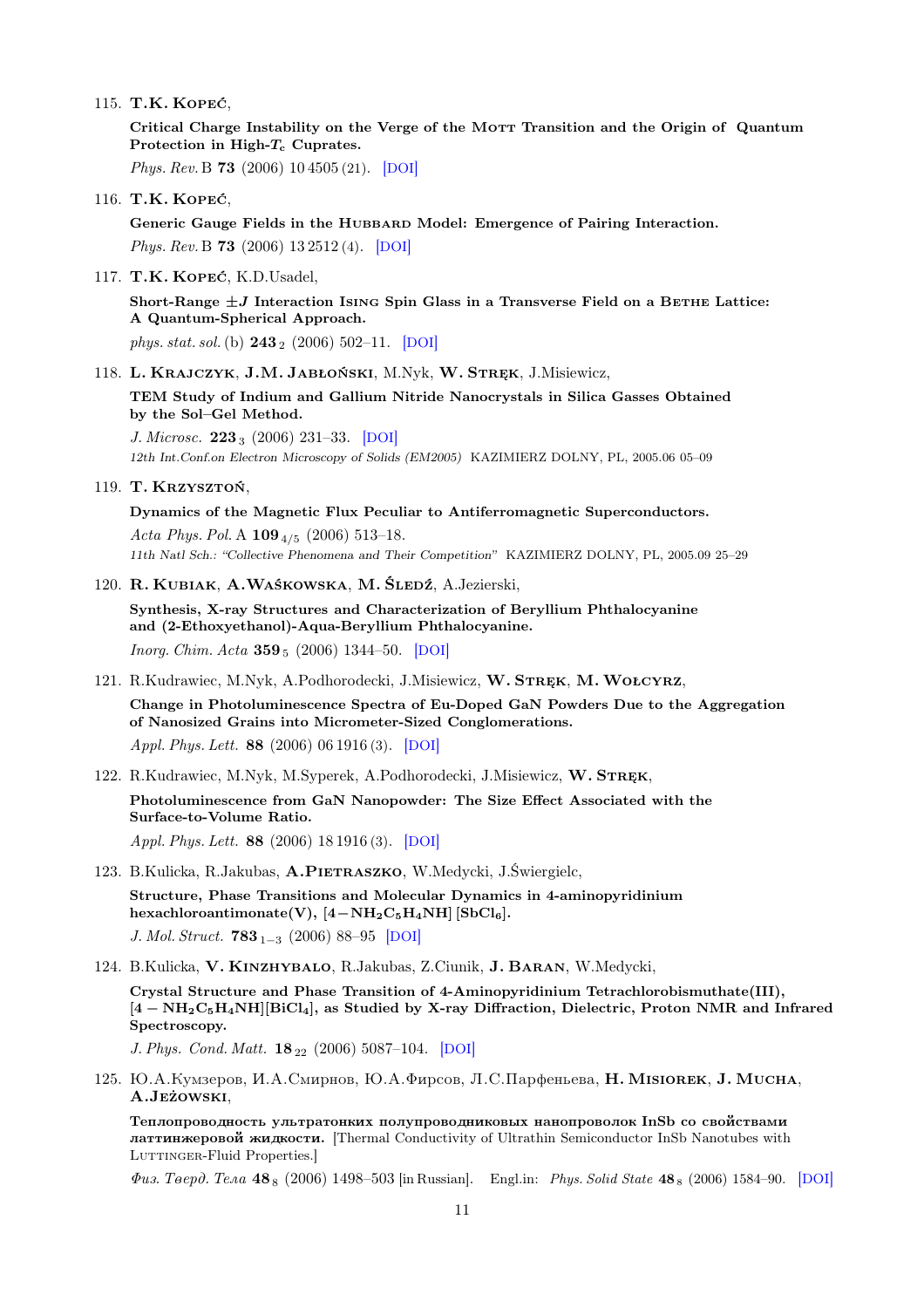- 126. R. Lemański,
	- Magnetic Properties of Correlated Electrons. phys. stat. sol. (b)  $243_1$  (2006) 347–50. [[DOI](http://dx.doi.org/10.1002/pssb.200562439)] Eur.Conf. Physics of Magnetism (PM'05) POZNAŃ, PL, 2005.06 24–27
- 127. L. Lipiński, A.Kowal, H. Manuszkiewicz, Badania własności termometrycznych przejścia fazowego  $\beta-\gamma$  w tlenie. [Investigation of Thermometric Properties of the  $\beta-\gamma$  Phase Transition in Oxygen.] Pomiary Automatyka Kontrola  $52<sub>9bis</sub>$  (2006) 22–24 [in Polish]. XXXVIII M.-uczeln. Konferencja Metrologów [38th Polish Inter-Univ.Meet.of Metrologists] WARSAW, PL, 2006.09 04–06
- 128. L. Lipiński, A.Kowal, A.Szmyrka-Grzebyk, H. Manuszkiewicz, P.P.M.Steur, F.Pavese, The Triple Point of Nitrogen. Metrologia **43**<sub>5</sub> (2006) 435–40. [[DOI](http://dx.doi.org/10.1088/0026-1394/43/5/015)]
- 129. R. Lisiecki, W. Ryba-Romanowski, T.Łukasiewicz, Relaxation of Excited States of  $\text{Tm}^{3+}$  and  $\text{Tm}^{3+}-\text{Eu}^{3+}$  Energy Transfer in YVO<sub>4</sub> Crystal. Appl. Phys. B  $83$ <sub>2</sub> (2006) 255–59. [[DOI](http://dx.doi.org/10.1007/s00340-006-2152-y)]
- 130. R. Lisiecki, P. Solarz, G. Dominiak-Dzik, W.Ryba-Romanowski, T.Łukasiewicz, Optical Losses in YVO<sub>4</sub> : RE (RE = Nd<sup>3+</sup>, Er<sup>3+</sup>, Tm<sup>3+</sup>) Laser Crystals. Laser Phys.  $16_2$  (2006) 303-11. 14th Int. Laser Physics Worksh. (LPHYS'05) KYOTO, JP, 2005.07 04–08
- 131. R. Lisiecki, P. Solarz, G. Dominiak-Dzik, W.Ryba-Romanowski, M.Sobczyk, P.Černý, J.Šulc, H.Jelínková, Y.Urata, M.Higuchi, Comparative Optical Study of Thulium-Doped YVO<sup>4</sup> , GdVO<sup>4</sup> , and LuVO<sup>4</sup> Single Crystals. Phys. Rev. B 74 (2006) 03 5103 (14). [[DOI](http://dx.doi.org/10.1103/PhysRevB.74.035103)]
- 132. B. Macalik, M. Suszyńska, L. Krajczyk, Effect of the Microstructure on Transport Properties of Doped SLS Glasses. Mater. Sci. (Poland)  $24_1$  (2006) 155–59.
- 133. L. Macalik, J. Hanuza, D.Jaque, J.García Solé, Spectroscopic Characterization of the  $Tm^{3+}$  Doped KLa(WO<sub>4</sub>)<sub>2</sub> Single Crystals. Opt. Mater.  $28_{8/9}$  (2006) 980–87. [[DOI](http://dx.doi.org/10.1016/j.optmat.2005.05.015)]

# 134. A.Maciąg, P. Wróbel,

# Asymmetric Tunneling Conductance in Doped Antiferromagnets.

Acta Phys. Pol. A  $109_{4/5}$  (2006) 607-10. 11th Natl Sch.: "Collective Phenomena and Their Competition" KAZIMIERZ DOLNY, PL, 2005.09 25–29

# 135. A.Maciąg, P. Wróbel,

# Bond Order in the Stripe Phase of Cuprates at the Hole Doping Level 1/8.

AIP Conf. Proc. 846 (2006.07) 265–74. [[DOI](http://dx.doi.org/10.1063/1.2222275)] 10th Train.Course in the Physics of Correlated Electron Systems and High-Tc Superconductors, VIETRI-sul-MARE (Salerno) IT, 2005.10 03–14

# 136. A.Maciąg, P. Wróbel,

Mixed Singlet–Triplet Superconducting State in Doped Antiferromagnets.

phys. stat. sol. (b)  $243_2$  (2006) 512–29. [[DOI](http://dx.doi.org/10.1002/pssb.200541003)] Eur.Conf. Physics of Magnetism (PM'05) POZNAŃ, PL, 2005.06 24–27

# 137. A.Maciąg, P. Wróbel, R. Eder,

Bond-Ordered, Bond-Centered Stripes in Cuprates. phys. stat. sol. (c)  $3_1$  (2006) 28–31. [[DOI](http://dx.doi.org/10.1002/pssc.200562402)] Eur.Conf. Physics of Magnetism (PM'05) POZNAŃ, PL, 2005.06 24–27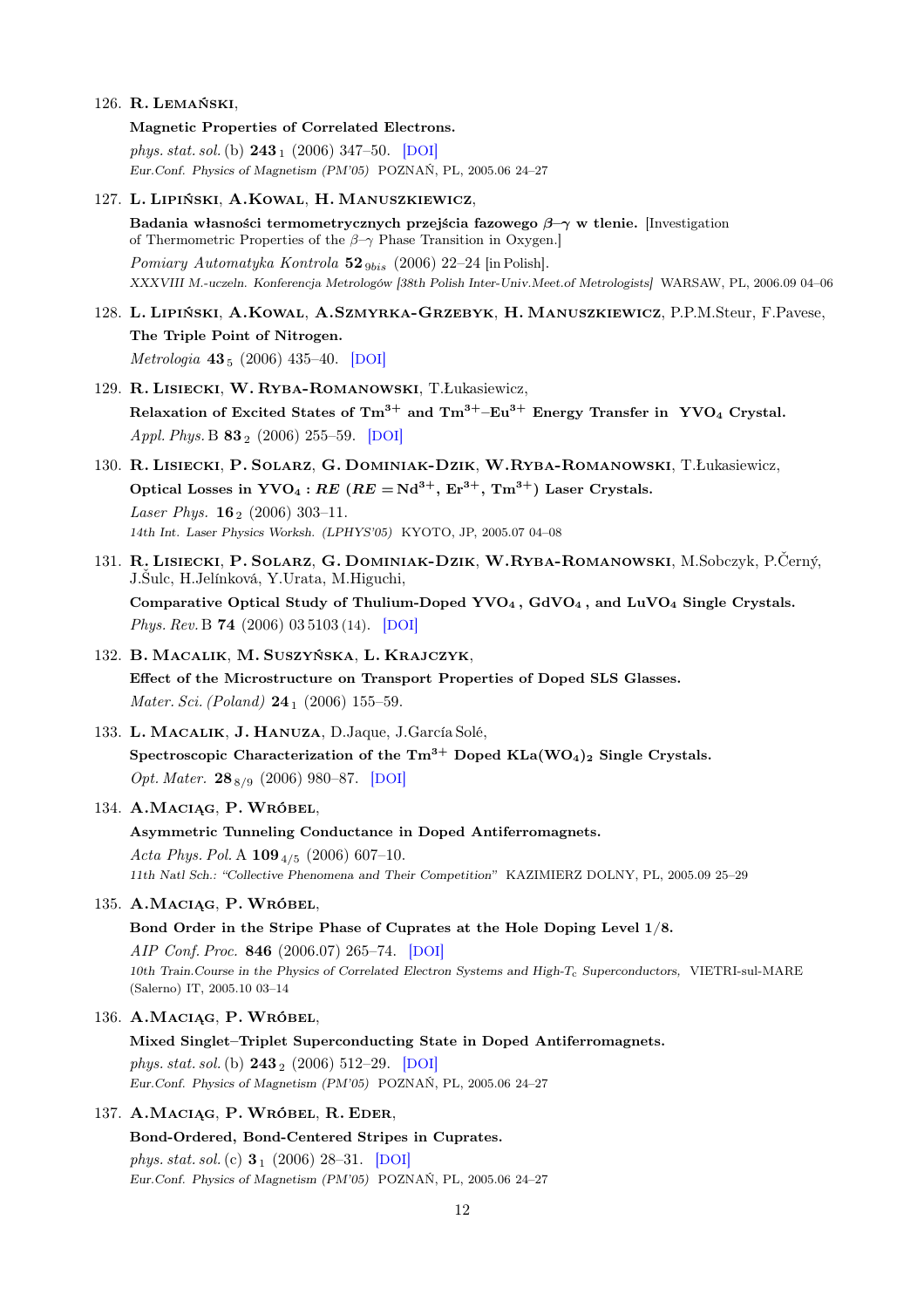- 138. M. Mączka, J. Hanuza, J. Baran, A.Hushur, S.Kojima, Heat Capacity, RAMAN and BRILLOUIN Studies of  $M_2O-MgO-WO_3-P_2O_5$  Glasses  $(M = K, Rb)$ . J. Chem. Phys. 125 (2006) 24 4503 (9). [[DOI](http://dx.doi.org/10.1063/1.2403127)]
- 139. M. MĄCZKA, J. HANUZA, A.A.Kaminskiĭ, Polarized IR, Spontaneous and Stimulated RAMAN Spectra of  $Y(HCOO)_3 \cdot 2H_2O$  Single Crystal – A New Raman Laser Material. J. Raman Spectr. **37**<sub>11</sub> (2006) 1257–64. [[DOI](http://dx.doi.org/10.1002/jrs.1546)]
- 140. M. Mączka, B. Macalik, J. Hanuza, E. Bukowska, Synthesis and Characterization of  $M_2O-MgO-WO_3-P_2O_5$  ( $M = K$ , Rb, Cs) Glass System. J. Non-Cryst. Solids **352**<sub>52−54</sub> (2006)</sub> 5586−93. [[DOI](http://dx.doi.org/10.1016/j.jnoncrysol.2006.09.009)]
- 141. M. Mączka, A.Sieradzki, R.Poprawski, K. Hermanowicz, J. Hanuza, Lattice Dynamics Calculations and Temperature Dependence of Vibrational Modes of Ferroelastic  $Li_2TiGeO_5$ . J. Phys. Cond. Matt. **18**<sup>7</sup> (2006) 2137–47. [[DOI](http://dx.doi.org/10.1088/0953-8984/18/7/003)]
- 142. M. Mączka, A.Waśkowska, J. Hanuza, Crystal Structure and Vibrational Properties of  $Rb_2MgWO_2(PO_4)_2$ , a New Framework Phosphate.

J. Solid State Chem.  $179_1$  (2006) 103-10. [[DOI](http://dx.doi.org/10.1016/j.jssc.2005.09.049)]

143. M.B.Maple, N.P.Butch, N.A.Frederick, P.-C.Ho, J.R.Jeffries, T.A.Sayles, T.Yanagisawa, W.M.Yuhasz, SongXue Chi, H.J.Kang, J.W.Lynn, PengCheng Dai, S.K.McCall, M.W.McElfresh, M.J.Fluss, Z. Henkie, A.Pietraszko,

Field-Dependent Ordered Phases and Kondo Phenomena in the Filled Skutterudite Compound PrOs<sub>4</sub>As<sub>12</sub>.

*Proc. Natl. Acad. Sci. USA*  $103_{18}$  (2006) 6783-89. [[DOI](http://dx.doi.org/10.1073/pnas.0601541103)]

- 144. M.Marutzky, U.Barkow, J.Schoenes, R. Troć, Optical and Magneto-Optical Properties of Single-Crystalline Uranium Nitride. J. Magn. Magn. Mater. 299 <sub>1</sub> (2006) 225-30. [[DOI](http://dx.doi.org/10.1016/j.jmmm.2005.04.008)]
- 145. M.Marutzky, U.Barkow, S.Weber, J.Schoenes, R. Troć, Optical and Magneto-Optical Anisotropy of UPtGe Single Crystals. Phys. Rev. B 74 (2006) 20 5115 (7). [[DOI](http://dx.doi.org/10.1103/PhysRevB.74.205115)]
- 146. M. Matusiak, Jun'ya Hori, T.Suzuki, The HALL–LORENZ Number in the  $La<sub>1.855</sub>Sr<sub>0.145</sub>CuO<sub>4</sub>$  Single Crystal. Solid State Commun. **139**7 (2006) 376–79. [[DOI](http://dx.doi.org/10.1016/j.ssc.2006.06.024)]
- 147. A.Mech, M.Karbowiak, T.Lis, J.Drożdżyński, Monomeric, Dimeric and Polymeric Structure of the Uranium(III) Trichloride Hydrates. Polyhedron  $25_{10}$  (2006) 2083–92. [[DOI](http://dx.doi.org/10.1016/j.poly.2006.01.004)]
- 148. Mar. Mihalik, K.Flachbart, S.Gabáni, S.Maťaš, Mat. Mihalik, P.Rogl, R. Troć, Thermal Properties of U<sub>3</sub>Al<sub>2</sub>Si<sub>3</sub> Single Crystal. phys. stat. sol. (b)  $243_1$  (2006) 304–8. [[DOI](http://dx.doi.org/10.1002/pssb.200562433)] Eur.Conf. Physics of Magnetism (PM'05) POZNAŃ, PL, 2005.06 24–27
- 149. M.Mihalik, V.Kavečanský, A.S.Panfilov, K. Wochowski, R. Troć, Effects of Alloying and Pressure on Magnetic Properties of  $(U_{1-x}Th_x)_{3}A_{2}M_3$  ( $M = Si$  and Ge). J. Alloy. Compd.  $421_{1/2}$  (2006) 8-11. [[DOI](http://dx.doi.org/10.1016/j.jallcom.2005.11.005)]
- 150. M.Mir, J. Janczak, Y.P. Mascarenhas, X-ray Diffraction Single-Crystal Structure Characterization of Iron Ludwigite from Room Temperature to 15 K.

J. Appl. Crystallogr.  $39_1$  (2006) 42–45. [[DOI](http://dx.doi.org/10.1107/S0021889805036344)]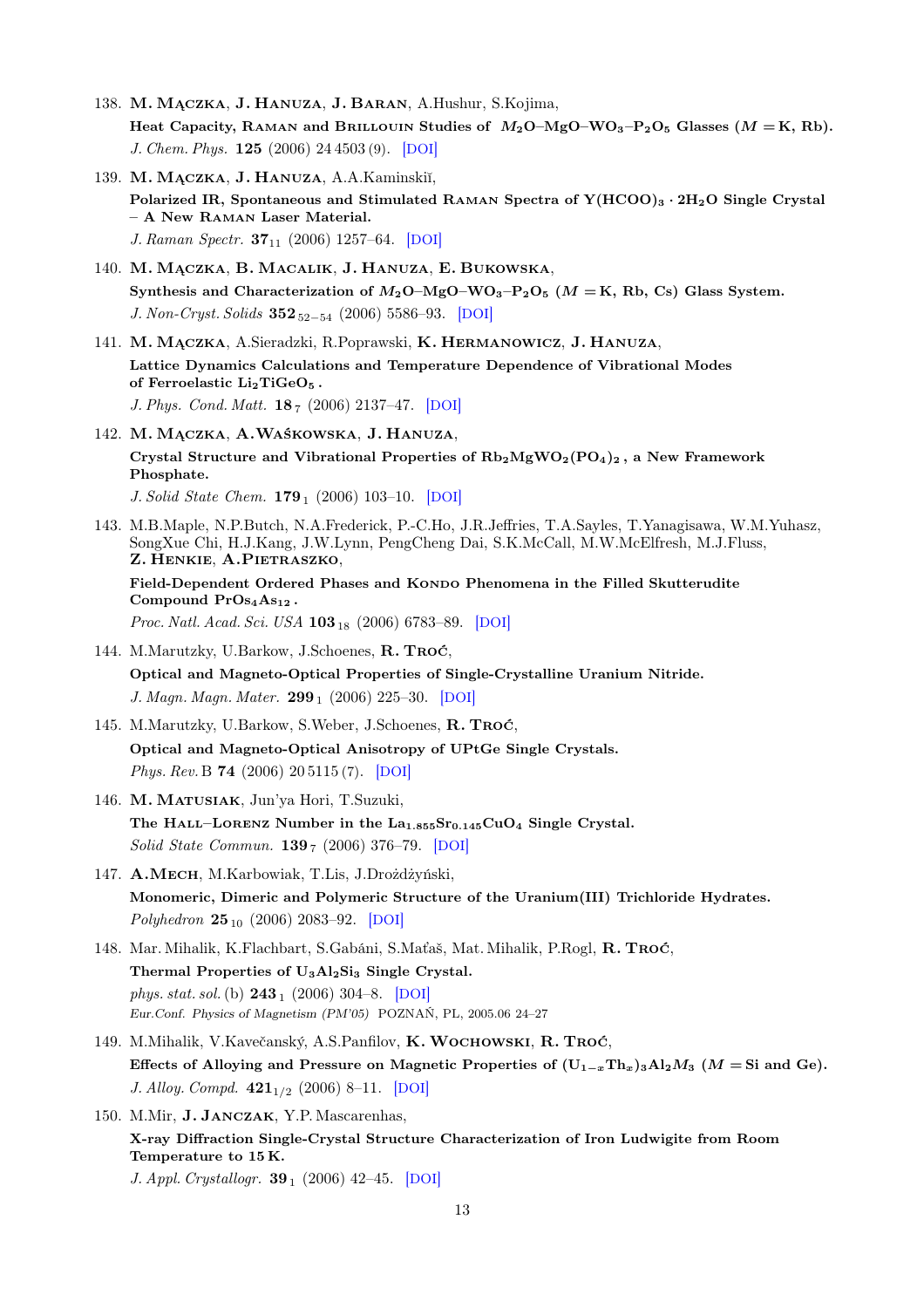- 151. A.Morawski, W.Pachla, D.Kuzmenko, T.Łada, A.J. Zaleski, O.Eibl, W.Haessler, P.Kovacs, Nano-Sized Powder Additives of SiC and Diamond to MgB<sup>2</sup> as Artificially Inductor of Pinning Force for the Dense Samples Obtained by High Pressure Technologies. AIP Conf. Proc. 850 (2006) 605–6. [[DOI](http://dx.doi.org/10.1063/1.2354855)] 24th Int.Conf.on Low Temperature Physics (LT-24) ORLANDO, FL, US, 2005.08 10–17
- 152. K.J.Moreno, A.F.Fuentes, M. Mączka, J. Hanuza, U.Amador,

Structural Manipulation of Pyrochlores: Thermal Evolution of Metastable  $Gd_2(Ti_{1-y}Zr_y)_2O_7$ Powders Prepared by Mechanical Milling. J. Solid State Chem.  $179_{12}$  (2006) 3805–13. [[DOI](http://dx.doi.org/10.1016/j.jssc.2006.08.023)]

153. M.Mraz, W. Stręk, Z.Raczkowski, M.Mraz, R.Soroka,

Zastosowanie krioterapii ogólnoustrojowej w rehabilitacji dzieci i mÅĆodzieży z mózgowym porażeniem dziecięcym. [Application of Systemic Cryotherapy in Rehabilitation of Children and Adolescents with Infantile Cerebral Palsy.

Act. Bio-Opt. Inform. Med.  $12_1$  (2006) 25-28 [in Polish].

154. J. MUCHA,

Thermal Conductivity of REIn<sub>3</sub> Compounds. J. Phys. Cond. Matt. 18<sup>4</sup> (2006) 1427–39. [[DOI](http://dx.doi.org/10.1088/0953-8984/18/4/026)]

155. J. Mucha, H. Misiorek, R. Troć, Z. Bukowski,

Thermal Conductivity of  $UNi<sub>0.5</sub>Sb<sub>2</sub>$  Single Crystal.

J. Phys. Cond. Matt.  $18_{11}$  (2006) 3097-105. [[DOI](http://dx.doi.org/10.1088/0953-8984/18/11/015)]

156. J. Mulak, M.Mulak,

The Quadrupolar Term in the Equivalent Crystal-Field Hamiltonians for Various Central-Ion Point Symmetries.

J. Phys. A  $39_{22}$  (2006) 6919–31. [[DOI](http://dx.doi.org/10.1088/0305-4470/39/22/008)]

157. J. Mulak, M.Mulak,

The Maximal Axial Components in the Equivalent Parametrizations of Crystal-Field Hamiltonians.

phys. stat. sol. (b)  $243_{12}$  (2006) 2796–810. [[DOI](http://dx.doi.org/10.1002/pssb.200542011)]

158. F.M.Muntyanu, A.Gilewski, K.Nenkov, J.Warchulska, A.J. Zaleski,

Experimental Magnetization Evidence for Two Superconducting Phases in Bi Bicrystals with Large Crystallite Disorientation Angles. Phys. Rev. B **73** (2006) 13 2507 (4). [[DOI](http://dx.doi.org/10.1103/PhysRevB.73.132507)]

159. M.Nyk, R.Kudrawiec, W. STREK, J.Misiewicz,

Synthesis and Optical Properties of  $Eu^{3+}$  and  $Tb^{3+}$ -Doped GaN Nanocrystallite Powders. Opt. Mater. 28<sub>6/7</sub> (2006) 767-70. [[DOI](http://dx.doi.org/10.1016/j.optmat.2005.09.020)] Eur. Materials Research Society 2005 Spring Meet. – Symp. C, STRASBOURG, FR, 2005.05 30 –.06 03

160. J. Okal,

Ciecze jonowe w katalizie. [Ionic Liquids in Catalysis.] Nauka Wrocł. Nr 1/2 (2006) 8–9 [in Polish].

- 161. I.A.Ovtchenkova, S.A.Nikitin, T.I.Ivanova, G.A.Tskhadadze, O.D.Chistyakov, D. Badurski, Magnetocaloric Effect and Magnetoresistance in  $Gd_xLa_{1-x}MnSi$  Compounds. J. Magn. Magn. Mater.  $300_1$  (2006) e493-96. [[DOI](http://dx.doi.org/10.1016/j.jmmm.2005.10.201)] 3rd Moscow Int.Symp.on Magnetism, MOSCOW, RU, 2005.06 26–30
- 162. B.Padlyak, O.Vlokh, W.RYBA-ROMANOWSKI, R. LISIECKI, Optical Spectroscopy of  $Nd^{3+}$  Centers in the Glass with  $3CaO-Ga_2O_3-3GeO_2$  Composition. Ukr. J. Phys. Opt. 7<sub>4</sub> (2006) 149-58.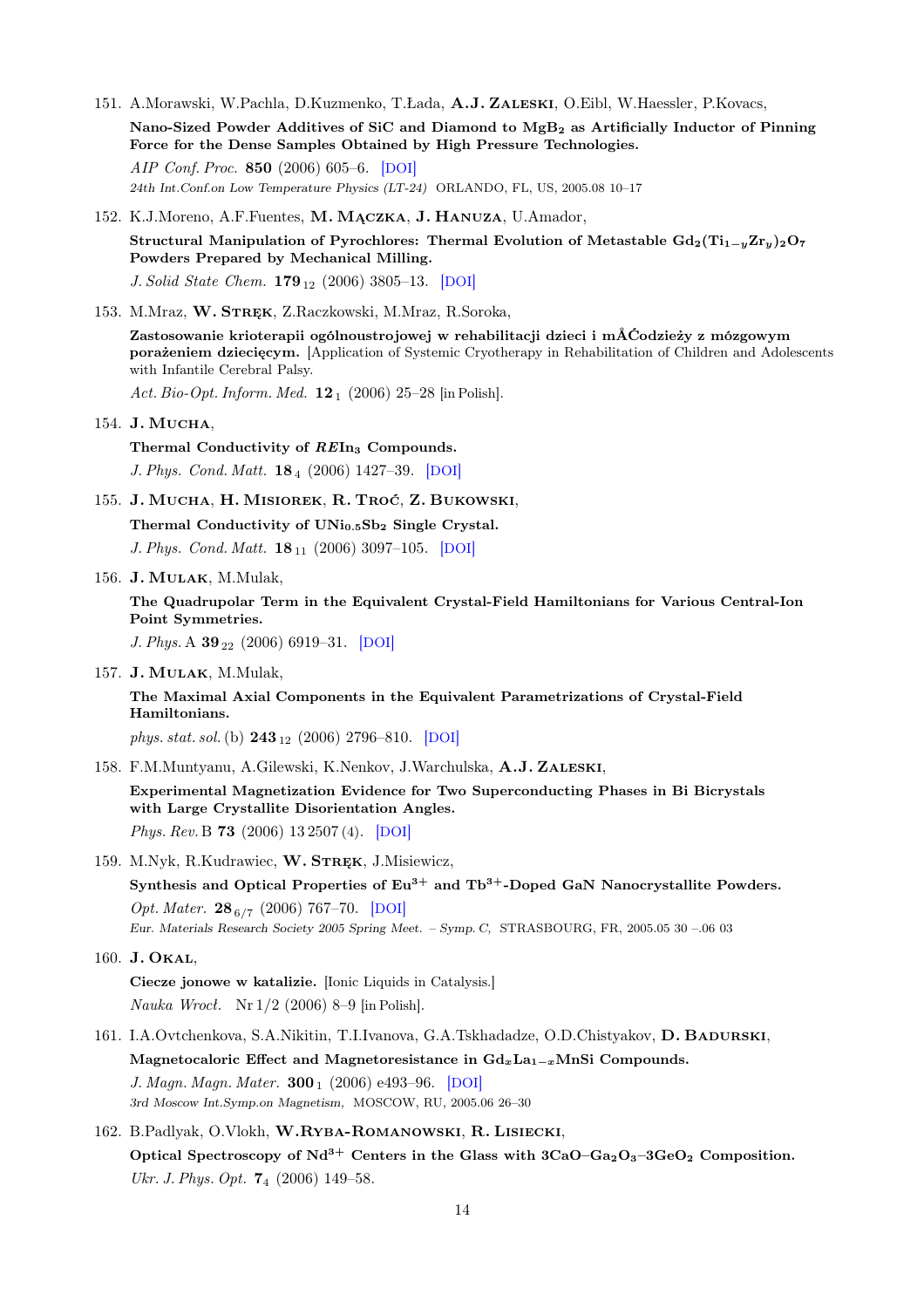163. N.Yu.Pankratov, S.A.Nikitin, W. IWASIECZKO, H. DRULIS, K.P.Skokov, Yu.G.Pastushenkov, N.Harutjunjan, J.Lyubina, O.Gutfleisch, A.Handstein, K.-H.Müller,

Spin-Reorientation Transitions in  $Nd_2(Fe, Co)_{14}B$  Compounds and Their Hydrides.

J. Magn. Magn. Mater.  $300_1$  (2006) e465–68. [[DOI](http://dx.doi.org/10.1016/j.jmmm.2005.10.195)] 3rd Moscow Int.Symp.on Magnetism, MOSCOW, RU, 2005.06 26–30

164. Л.С.Парфеньева, Т.С.Орлова, Н.Ф.Картенко, Н.В.Шаренкова, Б.И.Смирнов, И.А.Смирнов, H. Misiorek, A.Jeżowski, J. Mucha, A.R.de Arellano-Lopez, J.Martinez-Fernandez, F.M.Varela-Feria,

Тепловые и электрические свойства биоуглеродной матрицы белого эквалипта для зkokeramiki SiC/Si. [Thermal and Electrical Properties of a White-Eucalyptus Carbon Preform for SiC/Si Ecoceramics.]

 $\Phi u$ s. Teepd. Tena 483 (2006) 415–20 [in Russian]. Engl.in: Phys. Solid State 483 (2006) 441–46. [[DOI](http://dx.doi.org/10.1134/S1063783406030061)]

165. Л.С.Парфеньева, Т.С.Орлова, Б.И.Смирнов, И.А.Смирнов, **Н. Мізіокек, J. Mucha**, A.JEŻOWSKI, A.R.de Arellano-Lopez, J.Martinez-Fernandez, F.M.Varela-Feria, A.*II.Kpubukob*,

Анизотропия теплопроводности и удельного электросопротивления биоморфного композита  $SiC/Si$ , полученного на основе биоуглеродной матрицы белого эвкалипта. [Anisotropy of Thermal Conductivity and Specific Resistivity of a Biomorphic SiC/Si Composite, Obtained from Biocarbon Template of White Eucalyptus.]

 $\Phi u$ з. Тверд. Тела 48<sub>12</sub> (2006) 2157–63 [in Russian]. Engl.in: Phys. Solid State 48<sub>12</sub> (2006) 2281–88. [[DOI](http://dx.doi.org/10.1134/S1063783406120079)]

- 166. Л.С.Парфеньева, Б.И.Смирнов, И.А.Смирнов, D. Włosewicz, H. Misiorek, A.Jeżowski, J. MUCHA, A.R.de Arellano-Lopez, J.Martinez-Fernandez, F.M.Varela-Feria, A.H.KpuBuukob, Теплоемкость биоуглеродной матрицы белого эвкалипта экокерамики SiC/Si. [Heat Capacity of a White-Eucalyptus Biocarbon Template for SiC/Si Ecoceramics.]  $\Phi u$ s. Teepd. Tena 48<sub>11</sub> (2006) 1938–41 [in Russian]. Engl.in: Phys. Solid State 48<sub>11</sub> (2006) 2056–59. [[DOI](http://dx.doi.org/10.1134/S1063783406110035)]
- 167. S. Paszkowski,

Evaluation of a HARRISON Integral.

Numer. Algorithms  $41_4$  (2006) 353-58. [[DOI](http://dx.doi.org/10.1080/01411590600892450)]

168. R. Pązik, D. Hreniak, W. Stręk, A.Speghini, M.Bettinelli,

Structural and Luminescence Properties of  $Eu^{3+}$ -Doped  $Ba_xSr_{1-x}TiO_3$  (BST) Nanocrystalline Powders Prepared by Different Methods.

Opt. Mater. 28<sub>11</sub> (2006) 1284–88. [[DOI](http://dx.doi.org/10.1016/j.optmat.2006.01.022)] 1st Int.Worksh.on Photoluminescence in Rare Earths (PRE'05) TRENTO, IT, 2005.05 02–03

169. M.Pękała, J. Mucha, B.Vertruyen, R.Cloots, M.Ausloos,

Effect of Ga Doping on Magneto-Transport Properties in Colossal Magnetoresistive La<sub>0.7</sub>Ca<sub>0.3</sub>Mn<sub>1−x</sub>Ga<sub>x</sub>O<sub>3</sub> (0 < x < 0.1). J. Magn. Magn. Mater.  $306_2$  (2006) 181–90. [[DOI](http://dx.doi.org/10.1016/j.jmmm.2006.02.241)]

170. G.J.Perpétuo, J. Janczak,

Two Crystals of Doubly Protonated Melaminium Salts: Melaminium bis(Trifluoroacetate) Trihydrate and Melaminium bis(Trichloroacetate) Dihydrate.  $\rm [C_3H_8N_6^{2+} \cdot 2C_2F_3O_2^- \cdot 3H_2O$  and  $C_3H_8N_6^{2+} \cdot 2C_2Cl_3O_2^- \cdot 2H_2O$ Acta Cryst. C  $62_7$  (2006) o372-75. [[DOI](http://dx.doi.org/10.1107/S0108270106015873)]

171. A.PIETRASZKO, Л.Ф.Кирпичникова, А.У.Шелег, А.Я.Ячковскы,

\* [Structural Study of  $[(CH_3)_2NH_2]_2$ CoCl<sub>4</sub> Single Crystals at Room Temperature.]  $Kpucma.a.02pa\phi u\pi$  51  $_1$  (2006) 41–43 [in Russian]. Engl. in: Crystallogr. Rep. 51  $_1$  (2006) 34–36. [[DOI](http://dx.doi.org/10.1134/S106377450601007X)]

172. A.P. Pikul, N.Caroca-Canales, M.Deppe, P.Gegenwart, J.G.Sereni, C.Geibel, F.Steglich, Non-FERMI-Liquid Behavior Close to the Disappearance of Ferromagnetism in CePd<sub>1-x</sub>Rh<sub>x</sub>. J. Phys. Cond. Matt. 18<sup>42</sup> (2006) L535–42. [[DOI](http://dx.doi.org/10.1088/0953-8984/18/42/L01)]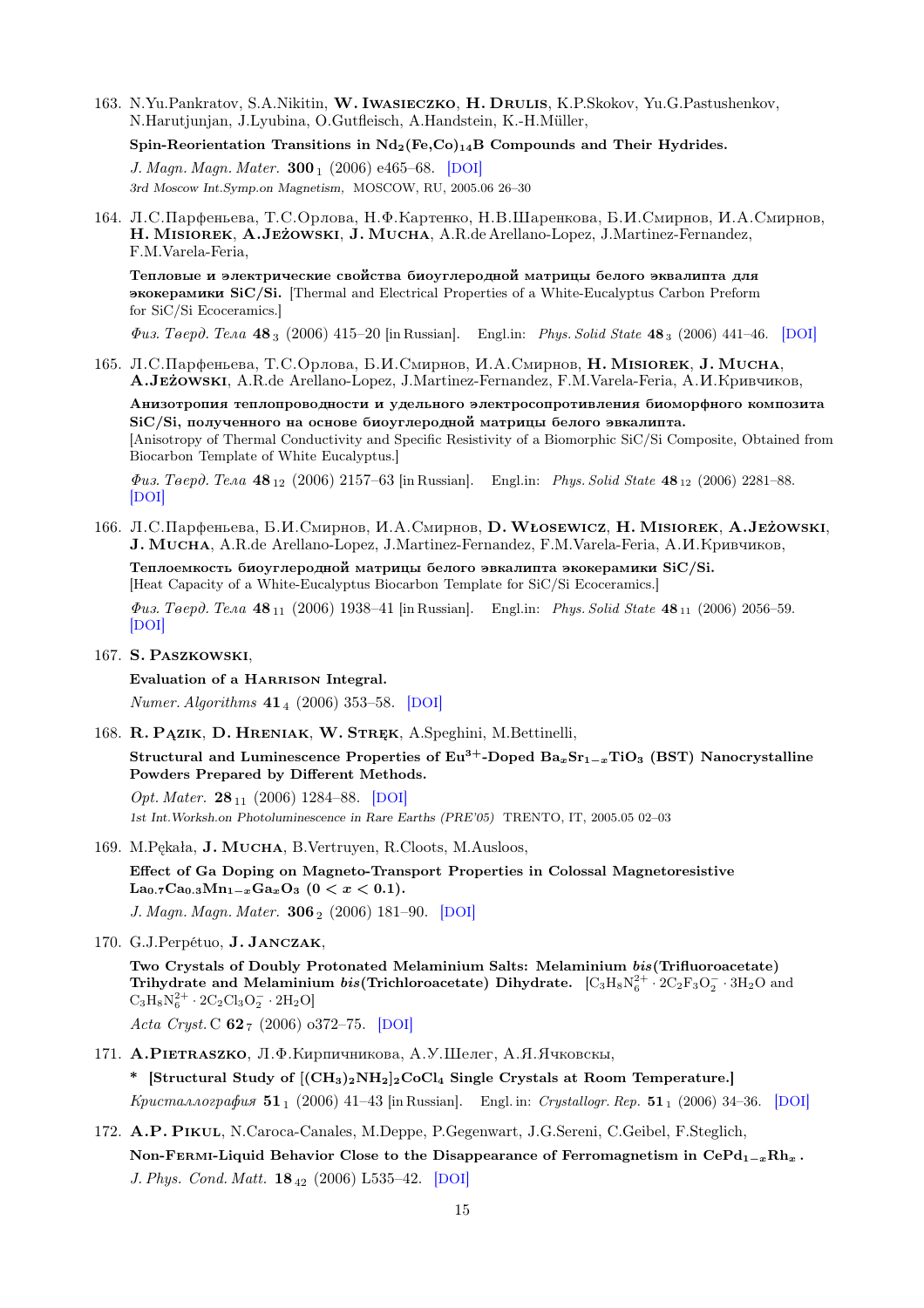- 173. A.P. Pikul, D. Kaczorowski, Z. Bukowski, K. Gofryk, U.Burkhardt, Yu.Grin, F.Steglich, Localization of Magnetic Moments of Cerium in Single Crystalline CePt<sub>4</sub>In. Phys. Rev. B **73** (2006) 09 2406 (4). [[DOI](http://dx.doi.org/10.1103/PhysRevB.73.092406)]
- 174. J.Pisarska, G.Dominiak-Dzik, W. Ryba-Romanowski, T.Goryczka, W.A.Pisarski, Holmium-Doped Borate Glasses with High Lead Oxide Content by Spectroscopic Studies. Phys. Chem. Glasses  $47_4$  (2006) 553-57.
- 175. J.Pisarska, G. Dominiak-Dzik, W. Ryba-Romanowski, W.A.Pisarski, Pr-Doped Lead Fluoroborate Glasses. *Proc. SPIE* **6347** (2006.10)  $\#643719(4)$ . [[DOI](http://dx.doi.org/10.1117/12.714660)] 18th Conference on Electronics and Photonics for the High Energy Physics Experiments, WILGA (Garwolin) PL, 2006.05 22–28
- 176. J.Pisarska, W.A.Pisarski, G. Dominiak-Dzik, W. Ryba-Romanowski, Spectroscopic Investigations of  $Nd^{3+}$  Ions in B<sub>2</sub>O<sub>3</sub>–PbO–Al<sub>2</sub>O<sub>3</sub>–WO<sub>3</sub> Glasses. J. Mol. Struct. 792/793 (2006.07 03) 201–6. [[DOI](http://dx.doi.org/10.1016/j.molstruc.2006.01.061)] 8th Int.Conf.on Molecular Spectroscopy, WROCŁAW & LĄDEK-Zdrój, PL, 2005.09 13–18
- 177. W.A.Pisarski, J.Pisarska, G. Dominiak-Dzik, M. Mączka, W. Ryba-Romanowski, Compositional-Dependent Lead Borate Based Glasses Doped with  $Eu^{3+}$  Ions: Synthesis and Spectroscopic Properties. J. Phys. Chem. Solids  $67_{12}$  (2006) 2452–57. [[DOI](http://dx.doi.org/10.1016/j.jpcs.2006.06.022)]
- 178. W.A.Pisarski, J.Pisarska, M. Mączka, W. Ryba-Romanowski, Spectroscopic Investigations of  $Nd^{3+}$  Ions in  $B_2O_3-PbO-Al_2O_3-WO_3$  Glasses. J. Mol. Struct. 792/793 (2006.07 03) 207–11. [[DOI](http://dx.doi.org/10.1016/j.molstruc.2006.01.062)] 8th Int.Conf.on Molecular Spectroscopy, WROCŁAW & LĄDEK-Zdrój, PL, 2005.09 13–18
- 179. A.Podhorodecki, M.Nyk, R.Kudrawiec, J.Misiewicz, J.C.Pivin, W. STREK,

Optical Properties of GaN Nanocrystals Embedded into Silica Matrices. Superlatt. Microstr.  $40<sub>4−6</sub>$  (2006) 533–36. [[DOI](http://dx.doi.org/10.1016/j.spmi.2006.06.004)] 2006 Spr.Meet.of Eur.Mater.Res.Soc.: Symp. S: Material Science and Technology of Wide Bandgap Semiconductors, NICE, FR, 2006.05 29 –.06 02

- 180. A.Podhorodecki, M.Nyk, J.Misiewicz, W. STREK, Total Photoluminescence Spectroscopy of GaN Nanocrystals Doped by  $Eu^{3+}$  Ions. Proc. SPIE 6321 (2006.08) #6321 0O (7). [[DOI](http://dx.doi.org/10.1117/12.678276)] 3rd Int.Conf.on Nanophotonic Materials, SAN DIEGO, CA, US, 2006.08 13–14
- 181. K.Pogorzelec-Glaser, A.PIETRASZKO, B.Hilczer, M.Połomska, Structure and Phase Transitions in  $Cu_2P_2O_7$ . Phase Transit.  $79_{6/7}$  (2006) 535–44. [[DOI](http://dx.doi.org/10.1080/01411590600892450)]
- 182. M.Prager, A.Pietraszko, L.Sobczyk, A.Pawlukojć, E.Grech, T.Seydel, A.Wischnewski, M.Zamponi, X-ray Diffraction and Inelastic Neutron Scattering Study of 1:1 Tetramethylpyrazine Chloranilic Acid Complex: Temperature, Isotope, and Pressure Effects. J. Chem. Phys. 125 (2006) 19 4525 (11). [[DOI](http://dx.doi.org/10.1063/1.2358347)]
- 183. O.Prokhnenko, Z.Arnold, A.Kuchin, C.Ritter, O.Isnard, J.Kamarád, W. Iwasieczko, H. Drulis, Influence of Lattice Volume on Magnetic States of  $Ce_2Fe_{16}MnD_y$  Compounds  $(y = 0, 1, 2, 3)$ . J. Appl. Phys. 100 (2006) 01 3903 (9). [[DOI](http://dx.doi.org/10.1063/1.2208290)]
- 184. W.Raróg-Pilecka, E.Miśkiewicz, M.Matyszek, Z.Kaszkur, L. Kępiński, Z.Kowalczyk, Carbon-Supported Cobalt Catalyst for Ammonia Synthesis: Effect of Preparation Procedure. J. Catal.  $237_1$  (2006) 207-10. [[DOI](http://dx.doi.org/10.1016/j.jcat.2005.10.029)]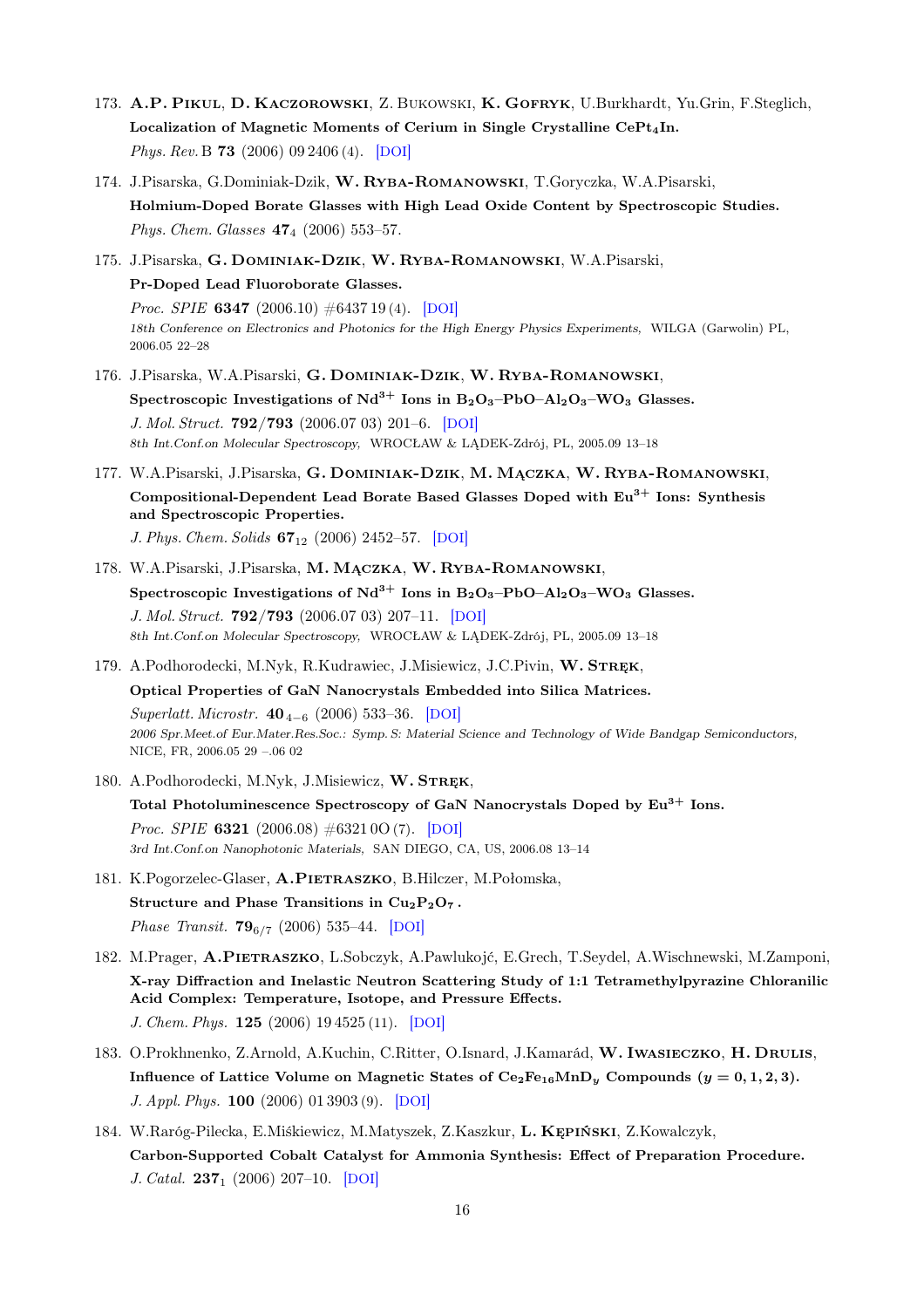- 185. E.Rodríguez-Reyna, A.F.Fuentes, M. Mączka, J. Hanuza, K.Boulahya, U.Amador, Structural, Microstructural and Vibrational Characterization of Apatite-Type Lanthanum Silicates Prepared by Mechanical Milling. J. Solid State Chem. **179** (2006) 522-31. [[DOI](http://dx.doi.org/10.1016/j.jssc.2005.11.008)]
- 186. E.Rodríguez-Reyna, A.F.Fuentes, M. Mączka, J. Hanuza, K.Boulahya, U.Amador, Facile Synthesis, Characterization and Electrical Properties of Apatite-Type Lanthanum Germanates.

Solid State Sci. 8<sup>2</sup> (2006) 168–77. [[DOI](http://dx.doi.org/10.1016/j.jsolidstatesciences.2005.11.004)]

187. K. Rogacki, B.Batlog, J.Karpinski, N.D.Zhigadlo, G.Schuck, S.M.Kazakov, P.Wägli, R.Puźniak, A.Wiśniewski, F.Carbone, A.Brinkman, D. van der Marel,

Strong Magnetic Pair Breaking in Mn-Substituted MgB<sup>2</sup> Single Crystals. Phys. Rev. B 73 (2006) 17 4520 (8). [[DOI](http://dx.doi.org/10.1103/PhysRevB.73.174520)]

188. K. Rogacki, B.Dabrowski, O.Chmaissem,

Increase of Critical Currents and Peak Effect in Mo-Substituted  $YBa_2Cu_3O_7$ . Phys. Rev. B **73** (2006) 22 4518 (12). [[DOI](http://dx.doi.org/10.1103/PhysRevB.73.224518)]

189. A.Rubaszek,

Influence of Atomic Sphere Radii on the Electron–Positron Momentum Density Calculated for SiC within the LMTO-ASA.

Acta Phys. Pol. A  $110_5$  (2006) 683-89. 36th Polish Semin.on Positron Annihilation, TURAWA, PL, 2006.06 05–09

### 190. W. Ryba-Romanowski, P. Solarz, G. Dominiak-Dzik, M. Gusowski,

New Luminescent Systems Based on Fluoride Crystals Doped with Rare Earth Ions. Opt. Mater.  $28_{1/2}$  (2006) 77–84. [[DOI](http://dx.doi.org/10.1016/j.optmat.2004.10.030)] Polish-French-Israeli Symp.on Spectroscopy of Modern Materials in Physics, BĘDLEWO, PL, 2004.09 27–30

191. M. Samsel-Czekała, G. Kontrym-Sznajd, M.Biasini,

Electronic Structure of f-Electron Intermetallic Compounds Studied by Positrons. Mater. Sci. (Poland)  $24_3$  (2006) 611-15. Semin.of Scientific Network "New Materials for Magnetoelectronics" (MAG-EL-MAT) BĘDLEWO (Poznań) PL, 2005.05 02–06

### 192. M. Samsel-Czekała, G. Kontrym-Sznajd, M.Biasini,

Electronic Structure of Rare-Earth Compounds  $TmGa<sub>3</sub>$ , ErGa<sub>3</sub>, and CeIn<sub>3</sub> Studied by Positrons. phys. stat. sol. (c)  $3_1$  (2006) 179–82. [[DOI](http://dx.doi.org/10.1002/pssc.200562486)] Eur.Conf. Physics of Magnetism (PM'05) POZNAŃ, PL, 2005.06 24–27

- 193. G.Schuck, S.M.Kazakov, K. Rogacki, N.D.Zhigadlo, J.Karpinski, Crystal Growth, Structure, and Superconducting Properties of the  $\beta$ -Pyrochlore KOs<sub>2</sub>O<sub>6</sub>. Phys. Rev. B 73 (2006) 14 4506 (9). [[DOI](http://dx.doi.org/10.1103/PhysRevB.73.144506)]
- 194. S.H.Seda, J. Janczak, J.Lisowski,

Synthesis and Reactivity of Copper(II) Metallacrowns with  $(S)$ -Phenylalanine and 2-Picolinehydroxamic Acids. *Inorg. Chim. Acta*  $359_4$  (2006) 1055–63. [[DOI](http://dx.doi.org/10.1016/j.ica.2005.11.019)]

- 195. S.H.Seda, J. Janczak, J.Lisowski, Synthesis and Structural Characterisation of Nickel 15-Metallacrown-5 Complexes with Lanthanide(III) and Lead(II) Ions: Influence of the Central Metal Ion Size on the Spin State of Peripheral Nickel(II) Ions. *Inorg. Chem. Commun.*  $9_8$  (2006) 792–96. [[DOI](http://dx.doi.org/10.1016/j.inoche.2006.04.026)]
- 196. V.Ya.Shemet, L.D.Gulay, J. Stępień-Damm, A.Pietraszko, I.D.Olekseyuk, Crystal Structure of the  $Sc_2PbX_4$  (X = S and Se) Compounds. J. Alloy. Compd.  $407_{1/2}$  (2006) 94–97. [[DOI](http://dx.doi.org/10.1016/j.jallcom.2005.04.207)]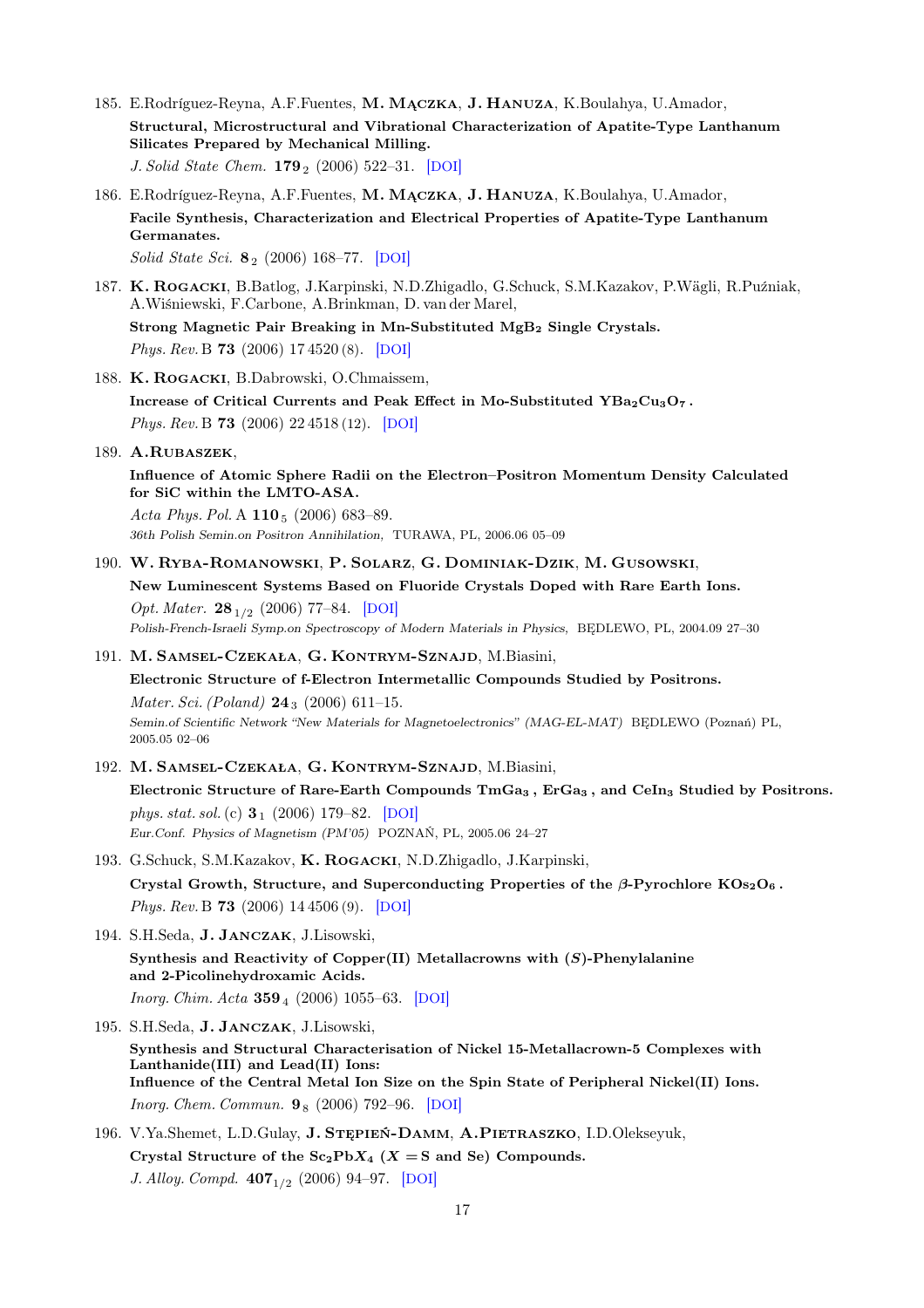- 197. V.Ya.Shemet, L.D.Gulay, J. STĘPIEŃ-DAMM, A.PIETRASZKO, I.D.Olekseyuk, Investigation of the Y2Te3–Cu2Te–PbTe System at 870 K and Crystal Structures of the  $Y_7Cu_3Te_{12}$  and  $YCu_{0.264}Te_2$  Compounds. J. Alloy. Compd.  $420_{1/2}$  (2006) 58–62. [[DOI](http://dx.doi.org/10.1016/j.jallcom.2005.10.023)]
- 198. V.Ya.Shemet, L.D.Gulay, J. Stępień-Damm, A.Pietraszko, I.D.Olekseyuk, Investigation of the  $Y_2X_3-Cu_2X-SnX_2$  (X = S, Se) Systems. Pol. J. Chem.  $80<sub>6</sub>$  (2006) 943-55.
- 199. Yu.R.Shen, M.Grinberg, J.Barzowska, K.L.Bray, J. Hanuza, P.J. Dereń, The Effect of Pressure on Luminescence Properties of  $Cr^{3+}$  Ions in LiSc(WO<sub>4</sub>)<sub>2</sub> Crystals – Part I: Pressure Dependent Emission Lineshape. J. Lumin.  $116_{1/2}$  (2006) 1–14. [[DOI](http://dx.doi.org/10.1016/j.jlumin.2005.02.010)] For II see: *ibid.*, pp. 15–27 [foll. art. by M.Grinberg *et al.*].
- 200. D.Skrzypek, E.Malicka, A.Waśkowska, S.Widuch, A.Cichoń, T.Mydlarz, Structural and Magnetic Properties of  $Cd_xIn_yCr_zSe_4$ . J. Cryst. Growth  $297_2$  (2006) 419–25. [[DOI](http://dx.doi.org/10.1016/j.jcrysgro.2006.10.104)]
- 201. A.Ślebarski, J.Spałek, M.Gamża, A.Hackemer, Nonuniversality of the Non-FERMI-Liquid State in CeRhSb<sub>1</sub> $-x$ Sn<sub>x</sub> Compounds on the Sn-Rich Side. Phys. Rev. B **73** (2006) 20 5115 (8). [[DOI](http://dx.doi.org/10.1103/PhysRevB.73.205115)]
- 202. G.Ślósarek, M.Kozak, J.Gierszewski, A.Pietraszko, Structure of  $N^6$ -Furfurylaminopurine (Kinetin) Dihydrogenphosphate. Acta Cryst. B  $62_1$  (2006) 102–8. [[DOI](http://dx.doi.org/10.1107/S010876810502673X)]
- 203. M.Sobczyk, J.Drożdżyński, R. Lisiecki, P. Solarz, W.Ryba-Romanowski, Room Temperature Fluorescence and Excited State Dynamics in the Near-Infrared and Visible Region of  $U^{3+}$ -Doped LaBr<sub>3</sub> Single Crystals. Solid State Commun.  $137_{1/2}$  (2006) 59–62. [[DOI](http://dx.doi.org/10.1016/j.ssc.2006.01.036)] See also Erratum: *ibid.*,  $137_{12}$  (2006) 678–79. [DOI]
- 204. M. Sołyga, A.Czopnik<sup>†</sup>, V.Pluzhnikov, J. Ulner, K. Durczewski, Z. Kletowski, Thermal Expansion of  $R \, \text{In}_3$  Compounds with  $R = \text{Pr}$ , Gd and Lu.

phys. stat. sol. (c)  $3_1$  (2006) 159–61. [[DOI](http://dx.doi.org/10.1002/pssc.200562486)] Eur.Conf. Physics of Magnetism (PM'05) POZNAŃ, PL, 2005.06 24–27

205. H.Sormann, G. KONTRYM-SZNAJD,

Many-Body Effects on the Electron–Positron Momentum Density in Simple and Transition Metals: Comparison with Positron Annihilation Spectroscopy Data. Phys. Rev. B **73** (2006) 07 5111 (11). [[DOI](http://dx.doi.org/10.1103/PhysRevB.73.075111)]

- 206. J.Sosnowski, R. Horyń, E. Bukowska, M.R.Koblischka, Y.Xu, B.Boreta, Zastosowania nadprzewodników wysokotemperaturowych do ograniczania prądu. [Application of HTc Superconductors for Current Limitation.] Pr. Inst. Elektrotechniki Nr 226 (2006) 125–45 [in Polish].
- 207. H. Stachowiak, E. Boroński, Electron–Positron Interaction in Jellium: Optimization of the Perturbed Hypernetted-Chain Approach. Acta Phys. Pol. A  $110_5$  (2006) 709–20.
	- 36th Polish Semin.on Positron Annihilation, TURAWA, PL, 2006.06 05–09
- 208. P. Stachowiak, E. Pisarska, A.Jeżowski, A.I.Krivchikov, Glass-Like Behavior of Thermal Conductivity of  $CH_4$ – $CD_4$  Solid Solutions. Europhys. Lett.  $74_1$  (2006) 96–102. [[DOI](http://dx.doi.org/10.1209/epl/i2005-10508-1)]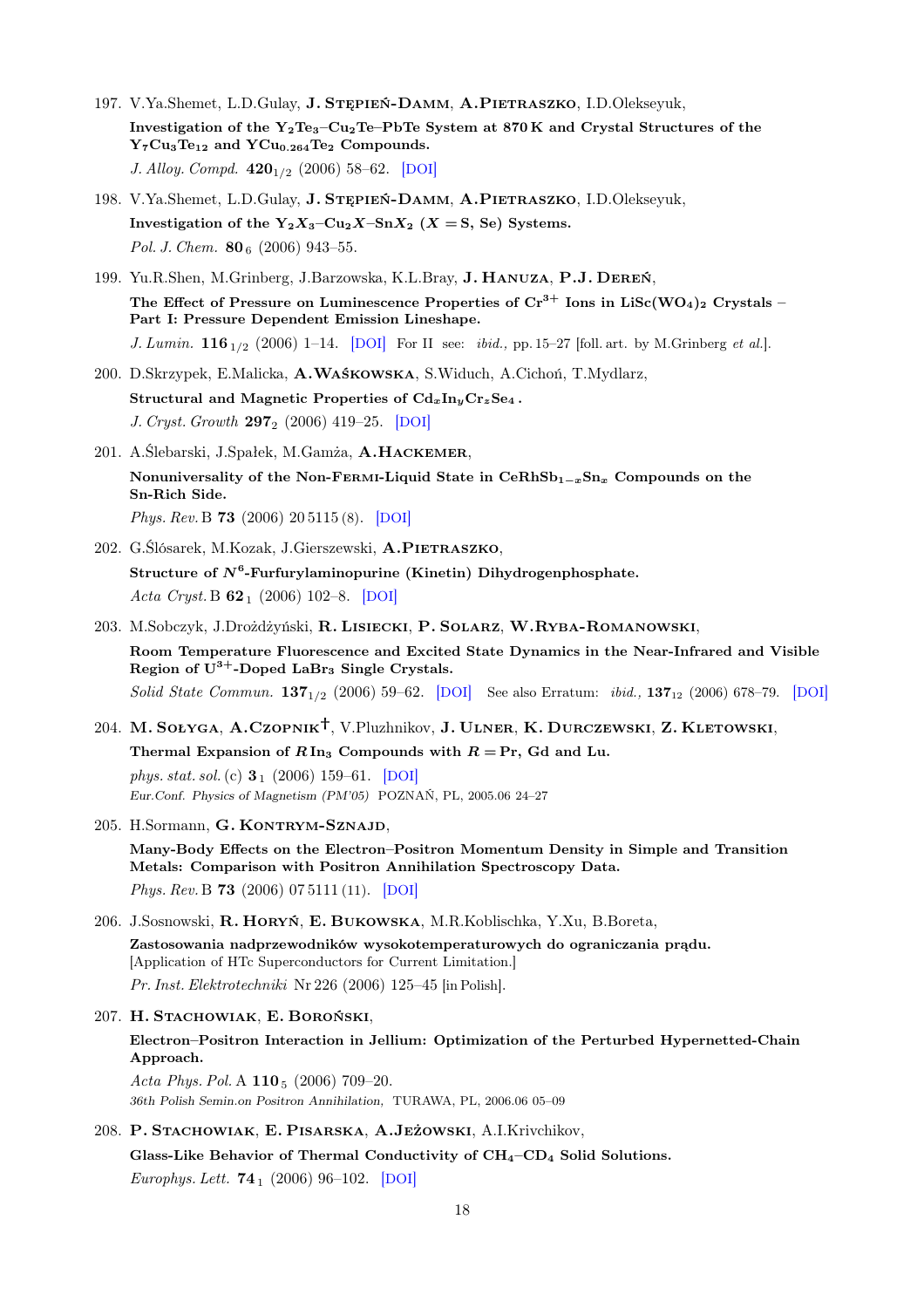209. P. Stachowiak, E. Pisarska, A.Jeżowski, A.I.Krivchikov,

Dominant Mechanisms of Phonon Scattering in Low-Temperature Phases of Solid Methanes. Phys. Rev. B 73 (2006) 13 4301 (5). [[DOI](http://dx.doi.org/10.1103/PhysRevB.73.134301)]

210. V.V. Sumarokov, P. Stachowiak, J. Mucha, A.Jeżowski, Low-Temperature Thermal Conductivity of Cryocrystals Formed by Linear Three-Atom Molecules.

Phys. Rev. B 74 (2006) 22 4302 (8). [[DOI](http://dx.doi.org/10.1103/PhysRevB.74.224302)]

211. W. Suski, B.Bielan, R.Gladyshevskii, O.I.Bodak, A.Gilewski, T.Mydlarz, K. Wochowski,

Magnetic Properties of the  $\text{Tb}_{2+x}(\text{Co},\text{Si})_{17}$  Alloys. J. Magn. Magn. Mater.  $300_1$  (2006) 221-23. [[DOI](http://dx.doi.org/10.1016/j.jmmm.2005.10.067)] 3rd Moscow Int.Symp.on Magnetism, MOSCOW, RU, 2005.06 26–30

#### 212. W. Suski, K. Gofryk, A.Hackemer, K.Wochowski,

Low Temperature Specific Heat and Thermoelectric Power of  $UCu<sub>3</sub>M<sub>2</sub>Al<sub>7</sub>$  Alloys.

J. Alloy. Compd.  $423_{1/2}$  (2006) 37-39. [[DOI](http://dx.doi.org/10.1016/j.jallcom.2005.12.049)] E-MRS 2005, Symposium B: Multi-component Alloys and Intermetallic Compounds... and D: Magnetoelectronics, WARSAW, PL, 2005.09 05–09

#### 213. I.Szafraniak, M.Połomska, B.Hilczer, E.Talik, L. Kępiński,

Characterization of PbTiO<sub>3</sub> Nanopowders Obtained by Room Temperature Synthesis. *Ferroelectrics* 336<sub>1−4</sub> (2006) 279−87. [[DOI](http://dx.doi.org/10.1080/00150190600697939)] 11th Int.Meet.on Ferroelectricity (IMF-11) Catar.del IGUAZÚ, AR/BR, 2005.09 05–09

214. A.Szmyrka-Grzebyk, L. Lipiński, H. Manuszkiewicz, A.Kowal,

Laboratorium państwowego wzorca jednostki temperatury w zakresie niskich temperatur. [Laboratory of the State Temperature Standard for Low Temperature Range.]

Pomiary Automatyka Kontrola  $52_2$  (2006) 9–11 [in Polish].

215. J. Sznajd,

Renormalization of Ferrimagnetic Alternating Spin Chains.

J. Phys. Cond. Matt. 18<sup>48</sup> (2006) 11 047–57. [[DOI](http://dx.doi.org/10.1088/0953-8984/18/48/032)]

216. A.Szytuła, M.Bałanda, D. Kaczorowski, S.Baran, Ł.Gondek, J.Hernández-Velasco, B.Penc, N.Stüßer, E.Wawrzyńska,

Magnetic, Electronic and Transport Properties of  $RAg_2Ge_2$   $(R = Pr, Nd)$  Compounds. *Intermetallics*  $14_3$  (2006) 315–24. [[DOI](http://dx.doi.org/10.1016/j.intermet.2006.01.001)] See also Erratum: *ibid.*,  $14_7$  (2006) 853. [DOI]

- 217. A.Szytuła, A.Jezierski, B.Penc, E.Wawrzyńska, A. Zygmunt, Magnetic Properties and Electronic Structure of  $Gd_3Cu_4X_4$  (X = Ge, Sn). phys. stat. sol. (b)  $243_1$  (2006) 299–303. [[DOI](http://dx.doi.org/10.1002/pssb.200562506)] Eur.Conf.on Physics of Magnetism (PM'05) POZNAŃ, PL, 2005.06 24–27
- 218. A.Szytuła, A.Jezierski, A.Winiarski, B.Penc, V.H. Tran, Photoemission Studies and Electronic Structure of  $U_2T_2In$  ( $T = Ni$ , Rh, Pt) Compounds. J. Phys. Cond. Matt.  $18_{17}$  (2006) 4355–70. [[DOI](http://dx.doi.org/10.1088/0953-8984/18/17/021)]
- 219. A.Szytuła, D. Kaczorowski, S.Baran, J.Hernández-Velasco, B.Penc, N.Stüßer, E.Wawrzyńska, K. Gofryk, Magnetic, Electronic and Transport Properties of the  $Ce<sub>3</sub>Ag<sub>4</sub>X<sub>4</sub>$  (X = Ge, Sn) Compounds. *Intermetallics*  $14_6$  (2006) 702–9. [[DOI](http://dx.doi.org/10.1016/j.intermet.2005.11.004)]
- 220. J.Tarasiewicz, R.Jakubas, J. Baran,

Infrared Studies of Phase Transitions in Ferroelectric  $(C_5H_5NH)_5Bi_2Br_{11}$ . Vibr. Spectr.  $40_1$  (2006) 55–65. [[DOI](http://dx.doi.org/10.1016/j.vibspec.2005.07.003)]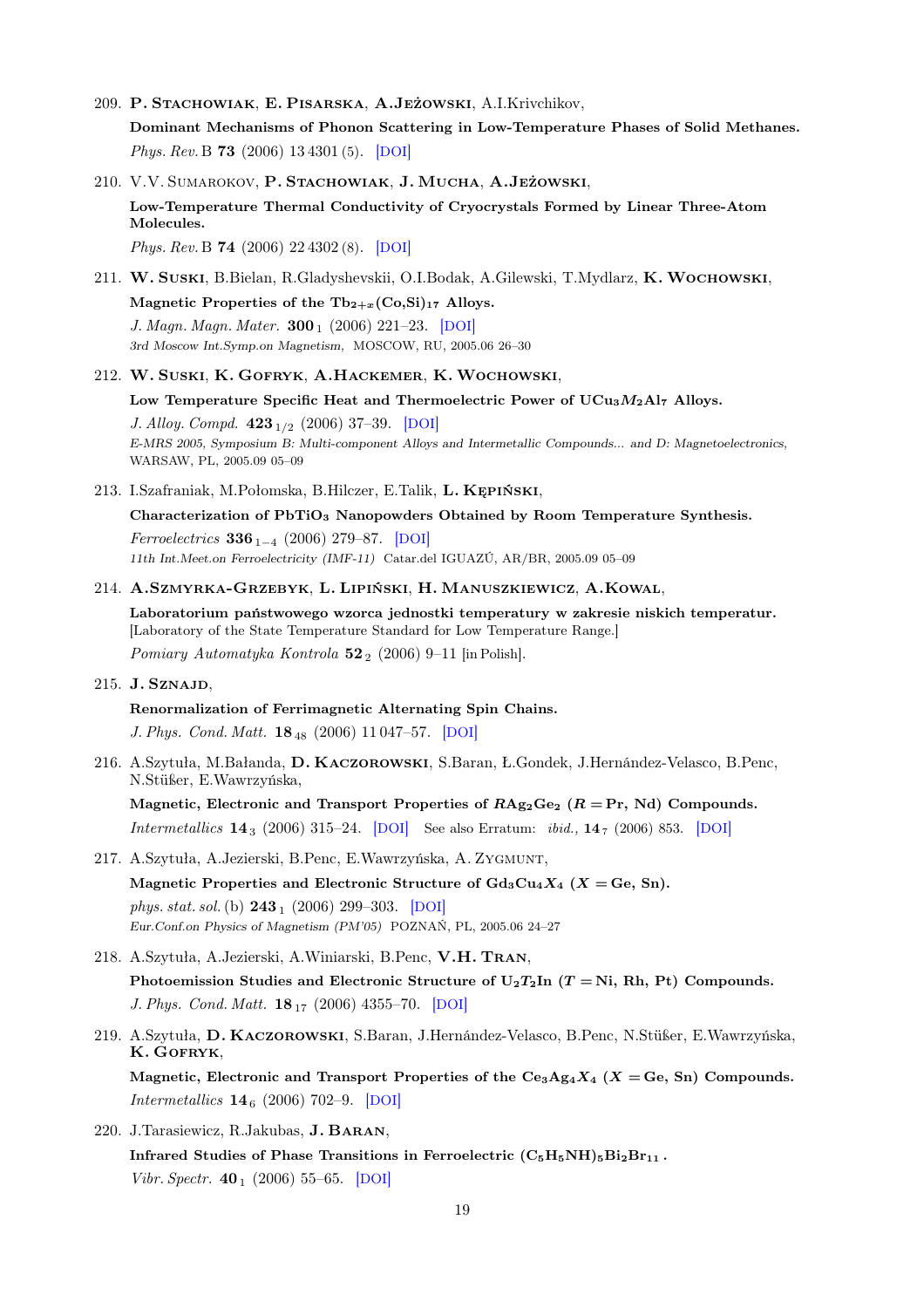- 221. J.Tarasiewicz, R.Jakubas, J. BARAN, A.PIETRASZKO, Thermal, Dielectric Properties and Vibrational Spectra of  $[n-C_4H_9NH_3]_2[BiBr_5]$  Crystal. J. Mol. Struct. 792/793 (2006.07 03) 265–73. [[DOI](http://dx.doi.org/10.1016/j.molstruc.2005.11.046)] 8th Int.Conf.on Molecular Spectroscopy, WROCŁAW & LĄDEK-Zdrój, PL, 2005.09 13–18
- 222. M.B.Tchoula Tchokonté, P.de V. du Plessis, A.M.Strydom, D. Kaczorowski, Magnetic and Electrical Transport Studies of  $Ce_8Pd_{24}Al_x$ . Physica B 378-80 (2006.05) 849–50. [[DOI](http://dx.doi.org/10.1016/j.physb.2006.01.313)] Int.Conf.on Strongly Correlated Electron Systems (SCES'05) VIENNA, AT, 2005.07 26–30
- 223. E.A.Tereshina, I.S.Tereshina, G.S.Burkhanov, O.D.Chistyakov, S.A.Nikitin, T.Palewski, H. DRULIS, Magnetostriction and Thermal Expansion of  $Er_2Fe_{14}B$  and Its Hydride. J. Magn. Magn. Mater.  $300_1$  (2006) e418-21. [[DOI](http://dx.doi.org/10.1016/j.jmmm.2005.10.181)] 3rd Moscow Int.Symp.on Magnetism, MOSCOW, RU, 2005.06 26–30
- 224. I.S.Tereshina, S.A.Nikitin, D.O.Louchev, E.A.Tereshina, A.V.Andreev, H. DRULIS, Effect of Hydrogenation on Magnetic Ordering Temperature in  $Lu_2(Fe, Si)_{17}$  Compounds. J. Magn. Magn. Mater.  $300_1$  (2006) e497-99. [[DOI](http://dx.doi.org/10.1016/j.jmmm.2005.10.202)] 3rd Moscow Int.Symp.on Magnetism, MOSCOW, RU, 2005.06 26–30
- 225. P.E. Tomaszewski,

Krystalografia w pigułce. I [Crystallography in a Nutshell.] *Fizyka w Szkole*  $52_{284}$  (2006) 4–13 [in Polish].

# 226. V.H. Tran,

HALL Effect in Strongly Correlated Electron Systems. Mater. Sci. (Poland)  $24_3$  (2006) 669–73. Semin.of Scientific Network "New Materials for Magnetoelectronics" (MAG-EL-MAT) BĘDLEWO (Poznań) PL, 2005.05 02–06

227. V.H. Tran, E.Bauer,

Specific Heat and Electronic Transport Properties of Medium Heavy-Fermion Compound  $U_2Rh_2In.$ 

J. Phys. Cond. Matt. 18<sup>19</sup> (2006) 4677–84. [[DOI](http://dx.doi.org/10.1088/0953-8984/18/19/019)]

- 228. V.H. Tran, Z. Bukowski, J. Stępień-Damm, R. Troć, Antiferromagnetic Ordering with an Anisotropy Reversal in  $USn_{0.5}Sb_{1.5}$ . J. Solid State Chem. **179**<sub>5</sub> (2006) 1401–6. [[DOI](http://dx.doi.org/10.1016/j.jssc.2006.01.072)]
- 229. V.H. Tran, L.D.Gulay,
	- Possible Double Magnetic Phase Transition in Dy<sub>5</sub>CuPb<sub>3</sub>. J. Solid State Chem. **179**<sub>3</sub> (2006) 646–51. [[DOI](http://dx.doi.org/10.1016/j.jssc.2005.11.027)]
- 230. V.H. Tran, D. Kaczorowski, A.Grytsiv, P.Rogl, Possible Non-FERMI-Liquid Behavior in  $Yb(Cu_{0.151}Si_{0.849})_{1.883}$ . Physica B 378-80 (2006.05) 163–64. [[DOI](http://dx.doi.org/10.1016/j.physb.2006.01.524)] Int.Conf.on Strongly Correlated Electron Systems (SCES'05) VIENNA, AT, 2005.07 26–30
- 231. V.H. Tran, W. Miiller, A.Kowalczyk, T.Toliński, G.Chełkowska, Intermediate Valence Behavior of Yb in a New Intermetallic Compound  $YbNi<sub>0.8</sub>Al<sub>4.2</sub>$ . J. Phys. Cond. Matt. **18**<sub>46</sub> (2006) 10 353–63. [[DOI](http://dx.doi.org/10.1088/0953-8984/18/46/004)]
- 232. V.H. Tran, S.Paschen, F.Steglich, R. Troć, Z. Bukowski, HALL Effect in the Low Charge-Carrier Density Ferromagnet  $UCo_{0.5}Sb_2$ . phys. stat. sol. (b)  $243_1$  (2006) 94–97. [[DOI](http://dx.doi.org/10.1002/pssb.200562495)] Eur.Conf. Physics of Magnetism (PM'05) POZNAŃ, PL, 2005.06 24–27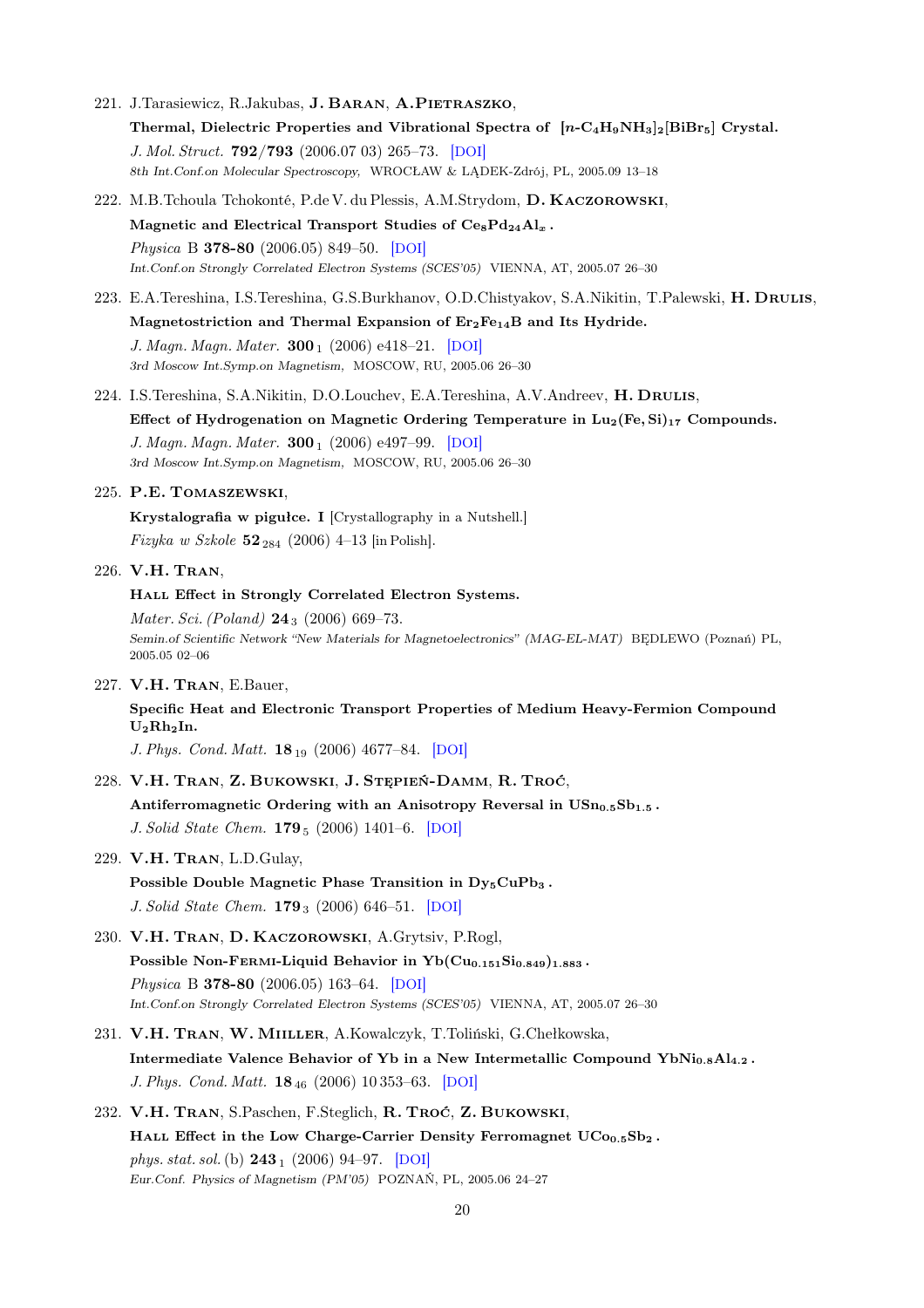### 233. V.H. Tran, P.Rogl, G.André, F.Bourée,

Electron Correlation Effects and Ferromagnetic Order in  $\beta$ -UB<sub>2</sub>C.

J. Phys. Cond. Matt.  $18_2$  (2006) 703-18. [[DOI](http://dx.doi.org/10.1088/0953-8984/18/2/024)]

#### 234. R. Troć,

# Magnetoresistivity Studies of Intermetallic Uranium Compounds and Their Impact on the Understanding of Exhibited Phenomena.

J. Alloy. Compd. 423<sup>1</sup>/<sup>2</sup> (2006) 21–30. [[DOI](http://dx.doi.org/10.1016/j.jallcom.2005.12.040)]

E-MRS 2005, Symposium B: Multi-component Alloys and Intermetallic Compounds... and D: Magnetoelectronics, WARSAW, PL, 2005.09 05–09

## 235. R. Troć,

# Study of Valence State of U Ion in the Quasi-Two-Dimensional Ternary Uranium Compounds. Mater. Sci. (Poland)  $24_3$  (2006) 585–89.

Semin.of Scientific Network "New Materials for Magnetoelectronics" (MAG-EL-MAT) BĘDLEWO (Poznań) PL, 2005.05 02–06

### 236. R. Troć,

# Scaling Properties for the First RE-Like Mixed Valence Examples in Uranium Compounds:  $U_2Ru_2Sn$  and  $U_2RuGa_8$ .

Physica B 378-80 (2006.05) 985–86. [[DOI](http://dx.doi.org/10.1016/j.physb.2006.01.376)] Int.Conf.on Strongly Correlated Electron Systems (SCES'05) VIENNA, AT, 2005.07 26–30

## 237. R. Troć, Z. Bukowski,

Magnetic Properties of Cu-Flux-Grown UCu<sub>2</sub>Si<sub>2</sub> Single Crystals. phys. stat. sol. (b)  $243_1$  (2006) 290–94. [[DOI](http://dx.doi.org/10.1002/pssb.200562431)] Eur.Conf. Physics of Magnetism (PM'05) POZNAŃ, PL, 2005.06 24–27

238. O.Tsukamoto, M. Ciszek, H.Suzuki, J.Ogawa,

# The Influence of Bending Strains on AC Power Losses in Multifilamentary BSCCO-2223/Ag Tapes. Supercond. Sci. Technol.  $19_8$  (2006) 792–96. [[DOI](http://dx.doi.org/10.1088/0953-2048/19/8/017)]

- 239. O.Tsukamoto, H.Suzuki, Z.Li, M. Ciszek, N.Sekine, K.Yamagishi, J.Ogawa, AC Loses in YBCO Coated Conductors Subjected to Tensile Stress. IEEE Trans. Appl. Supercond.  $16_2$  (2006) 93-96. [[DOI](http://dx.doi.org/10.1109/TASC.2005.869700)]
- 240. A.Ulatowska-Jarża, J.Zychowicz, I.Hołowacz, J.Bauer, J.Razik, A.Wieliczko, H.Podbielska, G.Müller, W. STREK, U.Bindig, Antimicrobial PDT with Chlorophyll-Derived Photosensitizer and Semiconductor Laser. Med. Laser Appl. 21<sub>3</sub> (2006) 177–83. [[DOI](http://dx.doi.org/10.1016/j.mla.2006.05.003)]

# 241. R.Wawryk,

Calorimetric Investigation of  $(TEA)_2MnCl_4$  Crystals. Phil. Mag.  $86_{12}$  (2006) 1775–87. [[DOI](http://dx.doi.org/10.1080/14786430500501663)]

- 242. H.Werheit, Yu.Paderno<sup>†</sup>, V.Filippov, V.Paderno, A.PIETRASZKO, M.Armbrüsterd, U.Schwarz, Peculiarities in the RAMAN Spectra of  $\text{ZrB}_12$  and  $\text{LuB}_12$  Single Crystals. J. Solid State Chem. 179 9 (2006) 2761–67. [[DOI](http://dx.doi.org/10.1016/j.jssc.2005.11.034)]
- 243. P. Wiśniewski, B. Krowicki, M. Kucaj,

Anisotropy of Resistivity and Its Reversal in Ferromagnets  $U_3A_{54}$  and  $U_3P_4$ . Physica B 378-80 (2006.05) 1001–2. [[DOI](http://dx.doi.org/10.1016/j.physb.2006.01.384)] Int.Conf.on Strongly Correlated Electron Systems (SCES'05) VIENNA, AT, 2005.07 26–30

244. M.Wołcyrz, M. Paściak, J.Kowalczyk, M.Maciejewski, Crystal Structure of Silver Salicylate C7H5AgO<sup>3</sup> Solved by Reverse Monte-Carlo Method from X-ray Powder Diffraction Data and Confirmed on Single Crystal. Z. Kristallogr. **221** 4 (2006) 270–75. [[DOI](http://dx.doi.org/10.1524/zkri.2006.221.4.270)]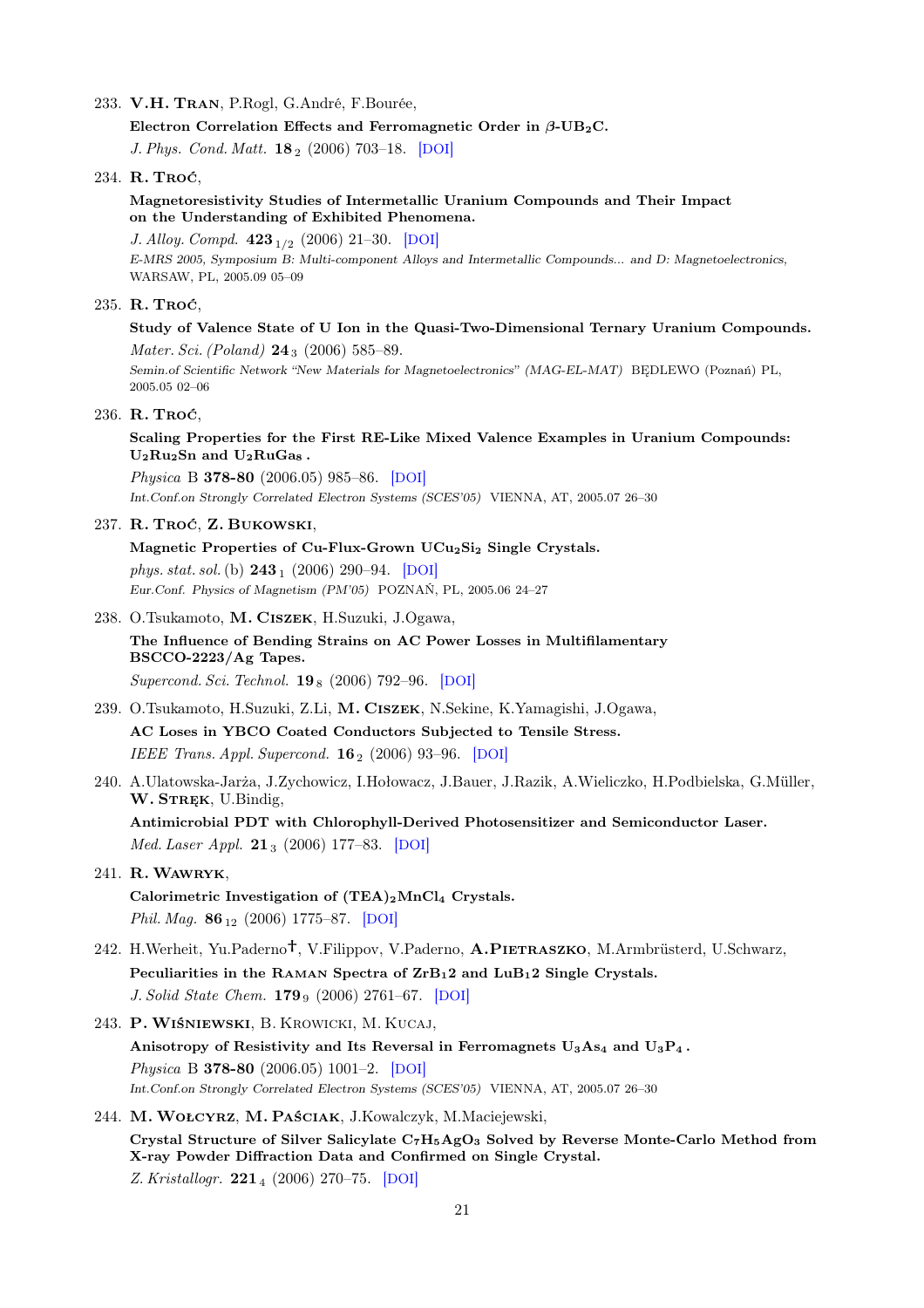#### 245. P. Wróbel,

Checkerboard-Like Charge Ordering in Underdoped Cuprates. Acta Phys. Pol. A  $109_{4/5}$  (2006) 533-40. 11th Natl Sch.: "Collective Phenomena and Their Competition" KAZIMIERZ DOLNY, PL, 2005.09 25–29

246. P. Wróbel,

Checkerboard or Stripes: Hard-Core Bosons on the Checkerboard Lattice as a Model of Charge Ordering in Planar Cuprates.

Phys. Rev. B 74 (2006) 01 4507 (8). [[DOI](http://dx.doi.org/10.1103/PhysRevB.74.014507)]

247. P. Wróbel, A.Maciąg, R.Eder,

Bond-Centered, Bond-Ordered Stripes in Doped Antiferromagnets. J. Phys. Cond. Matt. **18** 4 (2006) 1249–66. [[DOI](http://dx.doi.org/10.1088/0953-8984/18/4/011)]

- 248. P. Wróbel, A.Maciąg, R.Eder, ARPES Spectra from Cuprates in the Bond-Ordered, Bond-Centred Stripe Phase. J. Phys. Cond. Matt. 18<sub>42</sub> (2006) 9749-70. [[DOI](http://dx.doi.org/10.1088/0953-8984/18/42/017)]
- 249. Da-Qui Yu, Dong-Feng Xue, H. Ratajczak, Golden Ratio and Bond-Valence Parameters of Hydrogen Bonds of Hydrated Borates. J. Mol. Struct.  $783_{1-3}$  (2006) 210–14. [[DOI](http://dx.doi.org/10.1016/j.molstruc.2005.08.022)]
- 250. Da-Qiu Yu, Dong-Feng Xue, H. Ratajczak, Microscopic Characteristics of Hydrogen Bonds of Hydrated Borates. Physica B  $371_1$  (2006) 170–76. [[DOI](http://dx.doi.org/10.1016/j.physb.2005.10.128)]
- 251. W.M.Yuhasz, N.P.Butch, T.A.Sayles, P.-C.Ho, J.R.Jeffries, T.Yanagisawa, N.A.Frederick, M.B.Maple, Z. Henkie, A.Pietraszko, S.K.McCall, M.W.McElfresh, M.J.Fluss, Multiple Ordered Phases in the Filled Skutterudite Compound  $Pros<sub>4</sub>As<sub>12</sub>$ . Phys. Rev. B 73 (2006) 14 4409 (5). [[DOI](http://dx.doi.org/10.1103/PhysRevB.73.144409)]
- 252. T.Zając, L. Folcik, J.Chmist, A.Kołodziejczyk, H. Drulis, K.Krop, G.Gritzner, Magnetization and Electron Spin Resonance of the Colossal Magnetoresistive  $La_{0.67}Ca_{0.33}Mn_{1-x}Fe_xO_3$ . Mater. Sci. (Poland)  $24_3$  (2006) 795–801.

253. A.J. Zaleski, A.V.Tswyashchenko, E.P.Khlybov, L.N.Fomicheva, I.E.Kostyleva, S.A.Lachenkov, O.G.Zamolodchikov, Possibility of Triplet Pairing in  $Dy_{1-x}Y_xRh_4B_4$  Series. AIP Conf. Proc. 850 (2006) 691–92. [[DOI](http://dx.doi.org/10.1063/1.2354898)] 24th Int.Conf.on Low Temperature Physics (LT-24) ORLANDO, FL, US, 2005.08 10–17

- 254. T.A.Zaleski, T.K. Kopeć, Possible Origin of 60-K Plateau in the  $YBa_2Cu_3O_{6+y}$  Phase Diagram. Phys. Rev. B 74 (2006) 01 4504 (9). [[DOI](http://dx.doi.org/10.1103/PhysRevB.74.014504)]
- 255. W.Zapart, M.B.Zapart, P.Reng, J. Hanuza, M. Mączka, Ferroelastic Phase Transition in  $\text{KSc}(WO_4)_2$ : EPR of  $\text{Gd}^{3+}$ . Ferroelectrics 3371−<sup>4</sup> (2006) 117–29 [Bk 1289–304]. [[DOI](http://dx.doi.org/10.1080/00150190600716390)] 11th Int.Meet.on Ferroelectricity (IMF-11) Catar.del IGUAZÚ, AR/BR, 2005.09 05–09
- 256. I.Zaręba-Grodź, R. Pązik, K. Hermanowicz, W. Stręk, K.Maruszewski,

Preparation and Optical Properties of Hybrid Coatings Based on Epoxy-Modified Silane and Rhodamine B.

J. Lumin. 119/120 (2006.07–10) 148–52. [[DOI](http://dx.doi.org/10.1016/j.jlumin.2005.12.023)] 15th Int.Conf.on Dynamical Processes in Excited States of Solids (DPC'05) SHANGHAI, CN, 2005.08 01–05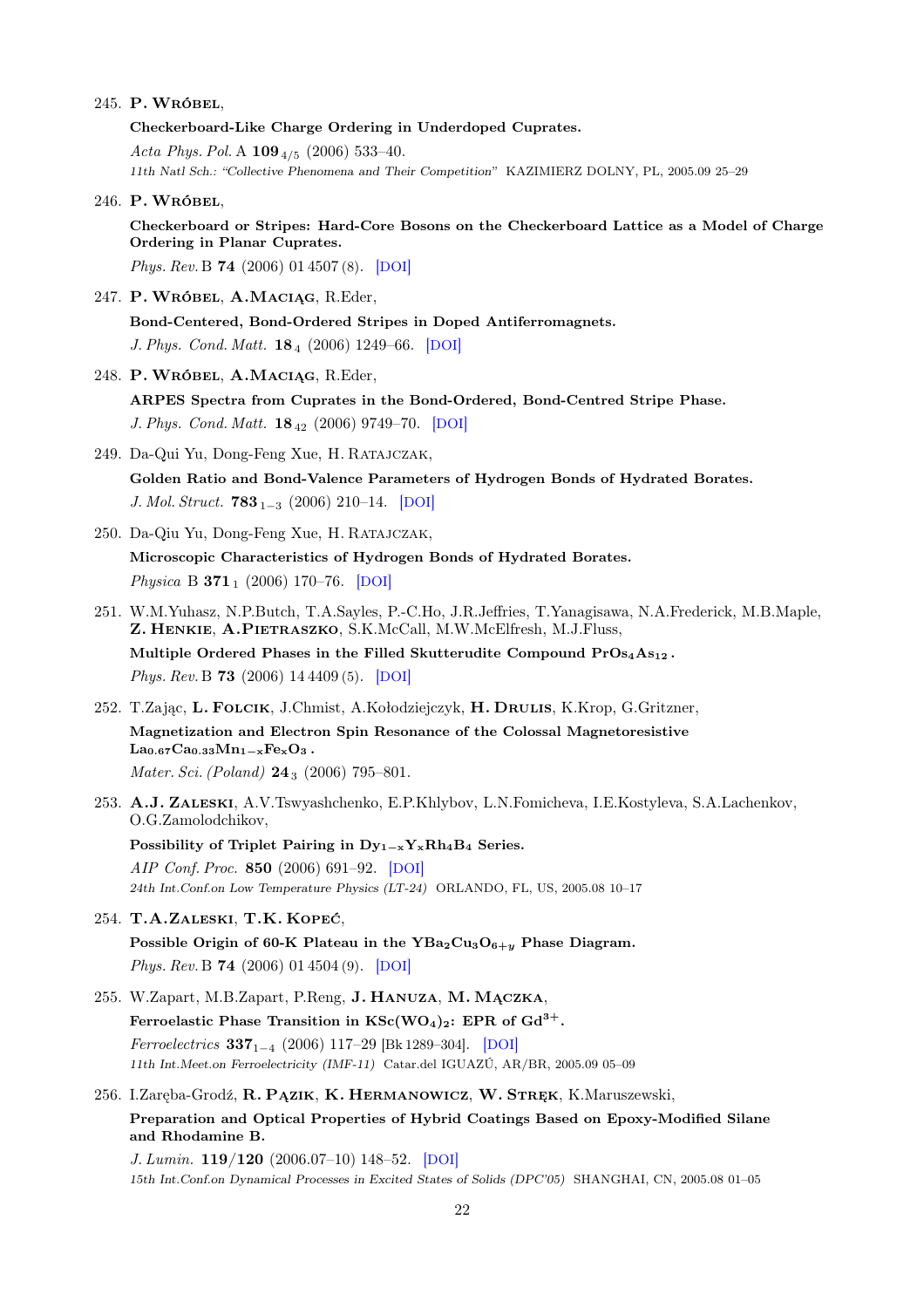- 257. I.Zaręba-Grodź, U.Szeluga, E. Bukowska, K. Hermanowicz, W. Miśta, K.Maruszewski, Organic-Modified SiO<sup>2</sup> Thin Film Coatings Obtained by the Sol–Gel Method. AIP Conf. Proc. 817 (2006.02) 132–38. [[DOI](http://dx.doi.org/10.1063/1.2173542)] 8th Int.Worksh.on Stress-Induced Phenomena in Metallization, DRESDEN, DE, 2005.09 12–14
- 258. V.I.Zaremba, D. Kaczorowski, I.R.Muts, R.-D.Hoffmann, B.Heying, R.Pöttgen, Structure and Magnetic Properties of EuNi $_{7+x}$ In<sub>6−x</sub>. Solid State Sci.  $8_6$  (2006) 716–22. [[DOI](http://dx.doi.org/10.1016/j.jsolidstatesciences.2005.12.007)]
- 259. V.I.Zaremba, D. Kaczorowski, G.P.Nychyporuk, U.Ch.Rodewald, B.Heying, R.Pöttgen, Structure and Magnetic Properties of  $Ce_3Ge_{0.66}In_{4.34}$  and  $Ce_{11}Ge_{4.74}In_{5.26}$ . Z. anorg. allg. Chem.  $632_6$  (2006) 975–80. [[DOI](http://dx.doi.org/10.1002/zaac.200500484)]

260. M. Zawadzki,

Synthesis of Nanosized and Microporous Zinc Aluminate Spinel by Microwave Assisted Hydrothermal Method (Microwave-Hydrothermal Synthesis of ZnAl<sub>2</sub>O<sub>4</sub>). Solid State Sci.  $8_1$  (2006) 14–18. [[DOI](http://dx.doi.org/10.1016/j.jsolidstatesciences.2005.08.006)]

261. E.Zych, A.Walasek, L. Kępiński, J.Legendziewicz,

Low Temperature Synthesis of YAG:Eu Spheroidal Monocrystalline Submicron-Sized Particles. J. Lumin. 119/120 (2006.07–10) 576–80. [[DOI](http://dx.doi.org/10.1016/j.jlumin.2006.05.051)] 15th Int.Conf.on Dynamical Processes in Excited States of Solids (DPC'05) SHANGHAI, CN, 2005.08 01–05

# PUBLIKACJE W MATERIAŁACH KONFERENCYJNYCH PUBLICATIONS IN CONFERENCE MATERIALS

262. D. Kaczorowski, M.S.Kononchuk, R.V.Parfen'ev, S.G.Romanov, D.V.Shamshur,

Low-Temperature Magnetic Properties of In–Opal Nanocomposites.

In: Nanostructures: Physics and Technology, (Sankt-Peterburg: Fiziko-Tekhnicheski˘ı Inst. RAN, 2006) pp. 319–22.

14th Int.Symp.on Nanostructures Physics and Technology, St PETERSBURG, RU, 2006.06 26–30

263. A.Г.Кучин, O.Прохненко, Z.Arnold, I.Kamarad, K.Ritter, O.Isnard, W. Iwasieczko, H. Drulis, A.E.Tелых, В.И.Храбров, И.В.Медведева, Т.П.Лапина,

Нетипичные магнитные фазовые диаграммы сплавов  $Ce_2Fe_{17-x}Mn_x$  и их гидридов. [Non-Typical Magnetic Phase Diagrams of Ce2Fe<sup>17</sup>−<sup>x</sup>Mn<sup>x</sup> Alloys and their Hydrides.

In: Hoewe Mazuumuwe Mamepuasu Mukroslektroniku (HMMM XX) [New Magnetic Materials for Microelectronics/ (Moskva: Fizicheskiĭ Fakul'tet MGU, 2006) Sect. GS, pp. 912-14 [in Russian]. 20th Sch.-Semin.on New Magnetic Materials for Microelectronics (NMMM-20) MOSCOW, RU, 2006.06 12–16)

### 264. H. Manuszkiewicz, L. Lipiński, A. Szmyrka-Grzebyk, A. Kowal,

Calibration of Thermometers at the Laboratory of Temperature Standard in Poland.

In: TEMPERATUR 2006: Verfahren und Geräte in der Temperatur- und Feuchtemesstechnik (Berlin, DE, June 2006) (Berlin: Physikalish-Technische Bundesanstalt, 2006) pp. 207–14. Seminar "Verfahren und Geräte in der Temperatur- und Feuchtemesstechnik" (TEMPERATUR 2006) BERLIN, DE, 2006.06 07–09)

### 265. Н.Ю.Панкратов, С.А.Никитин, К.П.Скоков, Н.П.Артюнян, Э.В.Агабабян, W. Iwasieczko,

Спин-переориентационные перходы в гидридах соединений  $Nd_2(Fe, Co)_{14}B$ . [Spin-Reorientational Phase Transitions in  $Nd_2$  (Fe, Co)<sub>14</sub>B Alloy Hydrides.]

In: Hoewe Mazuumuwe Mamepua.nu Mukpos.nekmpouuku (HMMM XX) [New Magnetic Materials for Microelectronics/ (Moskva: Fizicheskiĭ Fakul'tet MGU, 2006) Sect. GS, pp. 957-59 [in Russian]. 20th Sch.-Semin.on New Magnetic Materials for Microelectronics (NMMM-20) MOSCOW, RU, 2006.06 12–16)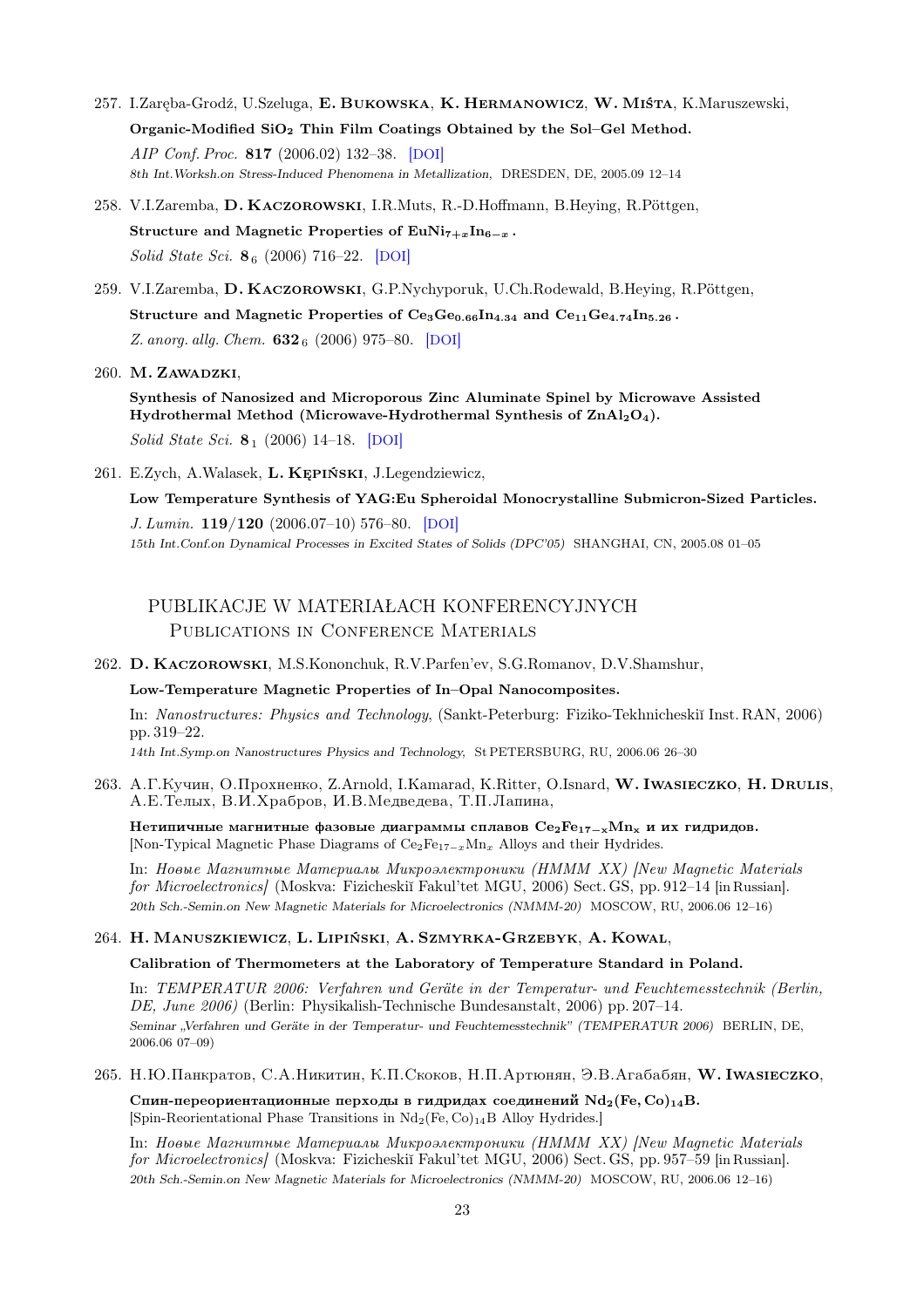#### 266. P.Psuja, W. STREK, D. HRENIAK,

Fabrication of a Low-Voltage Light Emitting Device Based on Carbon Nanotubes and Rare-Earth Doped Nanocrystals.

In: Photonics and Microsystems, 2005 [Proc. IEEE International Students and Young Scientists Workshop] (Piscataway, NJ: IEEE, 2006) pp. 65–67. 2005 Int. Students and Young Scientists Workshop: "Photonics and Microsystems" DRESDEN, DE, 2005.07 07–08

#### 267. E.A.Tereshina, A.V.Andreev, I.S.Tereshina, S.A.Nikitin, W. Iwasieczko, H. Drulis,

#### Influence of Hydrogen on Magnetic and Magnetoelastic Properties of Lu<sub>2</sub>Fe<sub>17</sub> Single Crystal.

In: Hydrogen Materials Science and Chemistry of Carbon Nanomaterials, ed. by A.Kersbergen (Berlin: Springer 2006) pp. 615–22. NATO Adv.Res.Worksh.on Hydrogen Materials Science and Chemistry of Carbon Nanomaterials (ICHMS'2005)

SEVASTOPOL (Crimea) UA, 2005.09 05–11

268. E.A. Терешина, И.С. Терешина, С.А. Никитин, О.Д. Чистяков, Г.С. Бурханов, Т. Palewski, W. Iwasieczko, H. Drulis,

Возникновение спин-переориентационного перхода в соединении  $Gd_2Fe_{14}B$  при **гидрировании.** [Appearance of a Spin-Reorientational Transition in  $Gd_2Fe_{14}B$  at Hydrogenation.]

In: Hoewe Mazuumuwe Mamepuanu Mukpoenekmpouuku (HMMM XX) [New Magnetic Materials for Microelectronics/ (Moskva: Fizicheskiĭ Fakul'tet MGU, 2006) Sect. VS, pp. 619–21 [in Russian]. 20th Sch.-Semin.on New Magnetic Materials for Microelectronics (NMMM-20) MOSCOW, RU, 2006.06 12–16)

# 269. I.S.Tereshina, E.A.Tereshina, S.A.Nikitin, O.D.Chistyakov, G.S.Burkhanov, L.FOLCIK, H. DRULIS,

Change of CURIE Temperature and Effective Exchange Fields in Ferrimagnetic  $R_2Fe_{14}B$ Compounds upon Hydrogenation.

In: Hydrogen Materials Science and Chemistry of Carbon Nanomaterials, ed. by A.Kersbergen (Berlin: Springer 2006) pp. 565–70.

NATO Adv.Res.Worksh.on Hydrogen Materials Science and Chemistry of Carbon Nanomaterials (ICHMS'2005) SEVASTOPOL (Crimea) UA, 2005.09 05–11

#### 270. H.Teterycz, R. Klimkiewicz, I.Kocemba,

Badania metodą termoprogramowanej redukcji materiałów gazoczułych. [Temperature Stimulated Reduction of Gas Sensitive Materials.]

In: Czujniki optoelektroniczne i elektroniczne. COE 2006. IX Konferencja naukowa. Materiały konferencyjne, (Kraków : Wydział Elektrotechniki, Automatyki, Informatyki i Elektroniki AGH, 2006) pp. 251–44 [in Polish].

IX Konf.Nauk.: Czujniki Optoelektroniczne i Elektroniczne (COE) [9th Sci.Conf.on Optoelectronic and Electronic Sensors] CRACOW & ZAKOPANE, PL, 2006.06 19–22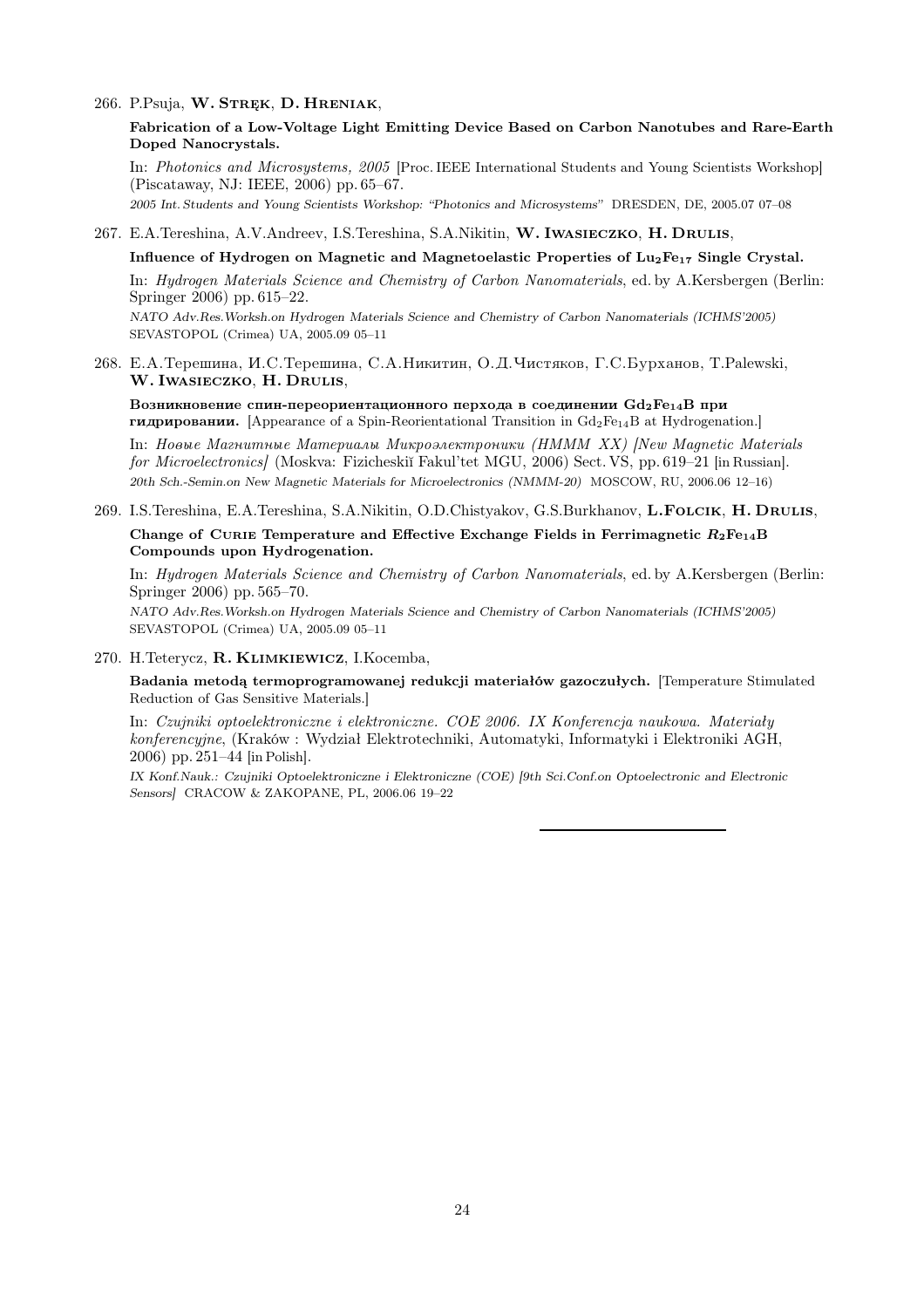# LISTA PREZENTACJI KONFERENCYJNYCH LIST OF CONFERENCE PRESENTATIONS

- 1. R.Acevedo, A.Soto-Bubert, P.Bosch, W. STREK, Spectral Intensities in Trivalent Lanthanide Systems. Applications to the  $Cs_2NaDyC_{16}$  and  $Cs<sub>2</sub>NaHoC<sub>16</sub> Crystals. (P)$ 6th Int.Conf.on f-Elements (ICFE-6) Wrocław, PL, 2006.09 04–09
- 2. T.Aitasalo, A.Hietikko, D. HRENIAK, J.Hölsä, M.Lastusaari, J.Niittykoski, W. STREK, Luminescence Properties of BaMg<sub>2</sub>Si<sub>2</sub>O<sub>7</sub> : Eu<sup>2+</sup>, Mn<sup>2+</sup>. (P) 6th Int.Conf.on f-Elements (ICFE-6) Wrocław, PL, 2006.09 04–09
- 3. L.M.Babkov, J. Baran, N.A.Davydova, K.E.Uspenskyi, Density Functional Investigation of the Hydrogen Bond in 2-Biphenylmethanol. (P) 2nd Int.Conf.on Hydrogen Bonding and Molecular Interaction, Kiev, UA, 2006.05 15–21
- 4. L.M.Babkov, J. Baran, N.A.Davydova, K.E.Uspenskyi,

Vibrational Spectra and Structural-Dynamical Models of the 2-, 3- and 4-Biphenylmethanoles. (P)

Saratov Fall Meeting 2006: Laser Physics and Photonics, Spectroscopy and Molecular Modeling VII, Saratov, RU, 2006.09 26–29

5. J. BARAN, N.A.Davydova, M. DROZD, A.PIETRASZKO,

Metastable Phase in Hydrogen-Bonded Molecular 2-Biphenylmethanol. (P) 2nd Int.Conf.on Hydrogen Bonding and Molecular Interaction, Kiev, UA, 2006.05 15–21

6. J. Baran, L.Dolgov, T.Gavrilko, L.Osinkina, G.Puchkovska, H. Ratajczak, Ye.Shaydyuk, Effect of Surface Modification on Structure and Electrooptic Properties of Organomodified Montmorillonite and LC Zli-2293 Nanocomposites. (P)

2nd Int.Conf.on Hydrogen Bonding and Molecular Interaction, Kiev, UA, 2006.05 15–21

7. A.E.Baranovskiy, G.E.Grechnev, A.S.Panfilov, I.V.Svechkarev, O.  $\dot{Z}$ OGAŁ, A.CZOPNIK<sup>†</sup>, A.HACKEMER,

Anomalous Diamagnetism of  $YbPb<sub>3</sub>$  Compound: Pressure Effects.  $(P)$ 13th Czech and Slovak Conf.on Magnetism, Košice, SK, 2006.07 09–12

- 8. T.Bezrodna, I.Chashechnikova, Ye.Shaydyuk, J.BARAN, M.DROZD, Intermolecular Interactions in Organocly – Liquid Crystals Nano-composites. (P) 2nd Int.Conf.on Hydrogen Bonding and Molecular Interaction, Kiev, UA, 2006.05 15–21
- 9. M.Bleckmann, O.Prokhnenko, K. GOFRYK, D. KACZOROWSKI, S.Süllow, Structural Properties of the Heavy Fermion Antiferromagnet  $UPd_2Sb.$  (P) 3rd Joint European Magnetic Symposia, SAN SEBASTIAN, ES, 2006.06 26-30
- 10. T.Bodziony, S.M.Kaczmarek, J. Hanuza,

EPR and Optical Studies of LiNbO<sub>3</sub> : Yb and LiNbO<sub>3</sub> : Yb, Pr Single Crystals. (P) 6th Int.Conf.on f-Elements (ICFE-6) Wrocław, PL, 2006.09 04–09

11. E. Boroński,

Wykorzystanie niektórych metod teoretycznych w badaniach defektów metodą anihilacji pozytronów. [Application of Selected Theoretical Methods in Defect Investigation by Positron Annihilation.] (L)

XXXVI Semin. Anihilacji Pozytronów [36th Polish Semin.on Positron Annihilation] Turawa, PL, 2006.06 05–09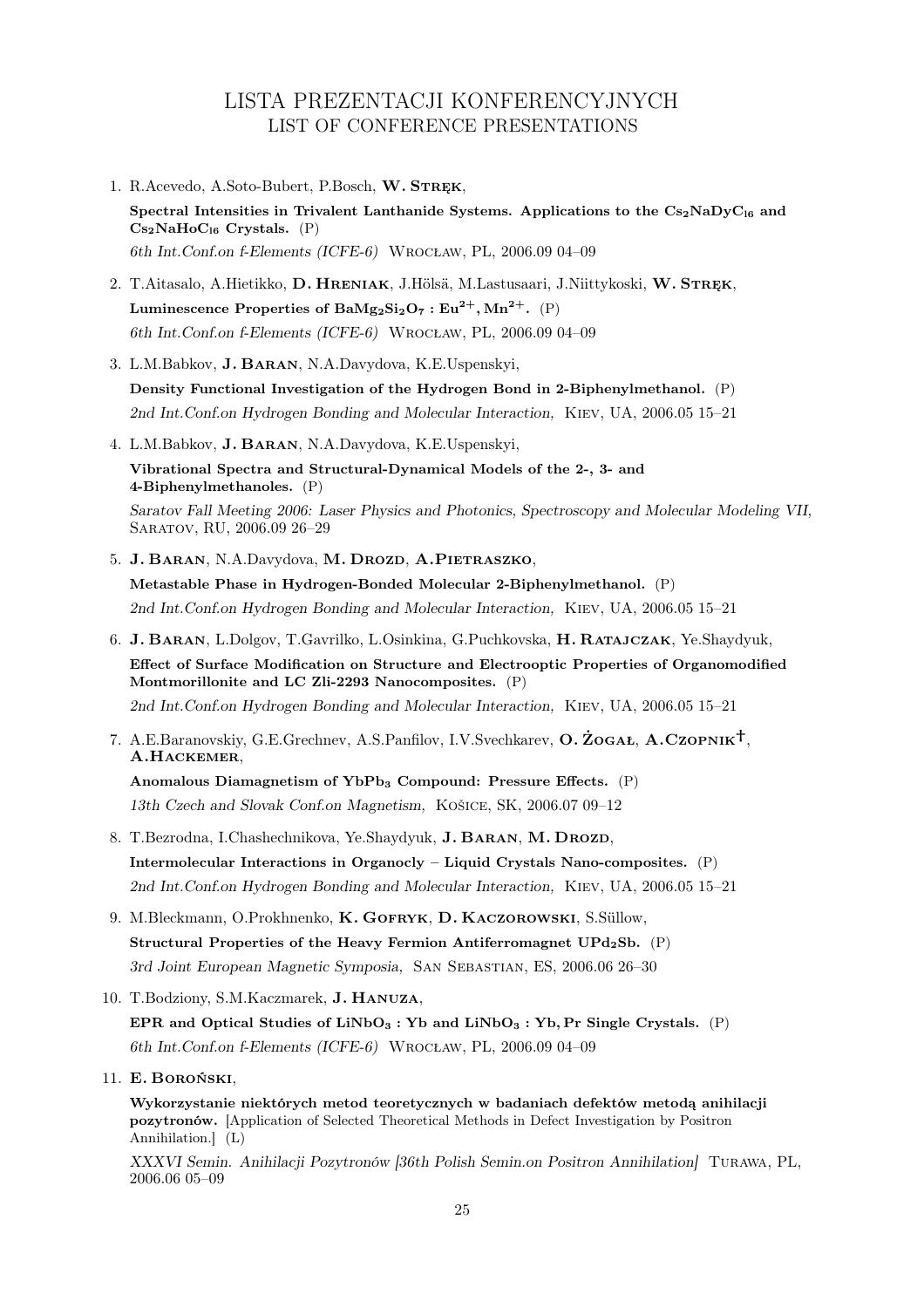12. T. Cichorek, D. Gnida, Cz. Marucha, Z. Henkie, Magnetic Field Effects on Two-Channel Kondo System ThAsSe. (P)

Int.Conf.on Magnetism (ICM'06) KYOTO, JP, 2006.08 20-25

13. B.Cichy, P. Psuja, A.Górecka-Drzazga, J.A.Dziuban, W. STREK,

A New Concept of "Tuned" Light Sources for Microfluidic Applications. (P)

19th Int. Vacuum Nanoelectronics Conf. & 50th Int. Field Emission Symp. Guilin, CN, 2006.07 17–20

## 14. M. Ciszek,

Zastosowania nadprzewodników wysokotemperaturowych w Japonii.  $[High-T<sub>c</sub>$  Superconductors Application in Japan.] (L)

VII Semin.i Warszt.: "Zastosowania Nadprzewodników" [7th Semin.& Worksh.on Superconductors Application] Kazimierz Dolny, PL, 2006.06 01–03

15. M. Ciszek, O.Tsukamoto, J.Ogawa.

Wpływ odkształceń mechanicznych (zginania) na straty energetyczne w wielożyłowych taśmach nadprzewodzących BSCCO-2223. [Influence of Bending on Energy Losses in Multifilament Superconducting BSCCO-2223 Tapes.] (L)

VII Semin.i Warszt.: "Zastosowania Nadprzewodników" [7th Semin.& Worksh.on Superconductors Application] Kazimierz Dolny, PL, 2006.06 01–03

16. M.Czaja, S.Bodył, P. GŁUCHOWSKI, Z.Mazurak, W. STREK,

Luminescence Properties of Rare Earth Ions in Fluorite, Apatite and Scheelite Minerals. (P) 6th Int.Conf.on f-Elements (ICFE-6) Wrocław, PL, 2006.09 04–09

17. A.T.Davidson, A.G.Kozakiewicz, T.E.Derry, J.D.Commins, M. Suszyńska, L.Valberg, P.D.Townsend,

Common Features of Thermoluminescence in NaCl and LiF Crystals. (P) 10th Europhys.Conf.on Defects in Insulating Materials (EURODIM 2006) Bicocca (Milano) IT, 2006.07 10–14

- 18. N.Davydova, J. BARAN, M. DROZD, New Insights into the Nature of the Metastable Structures in Supercooled Liquid 2-Biphenylmethanol. (P) 10th Int.Conf.on the Structure of Non-Crystalline Materials, Prague, CZ, 2006.09 18-22
- 19. M.Deppe, T.Westerkamp, A.Pikul, P.Gegenwart, P.Pedrazzini, N.Caroca-Canales, C.Geibel, J.Sereni, Study of a Smeared Ferromagnetic Quantum Phase Transition in  $CePd_{1-x}Rh_x$  Single Crystals. (P) 8th Prague Colloq.on f-Electron Systems, Prague, CZ, 2006.09 08–11
- 20. M.Deppe, T.Westerkamp, A.Pikul, P.Gegenwart, P.Pedrazzini, N.Caroca-Canales, C.Geibel, J.Sereni, Single Crystal Growth and Investigation of the Magnetism of the Alloy CePd<sub>1−x</sub>Rh<sub>x</sub> for Concentrations  $x \leq 0.6$ . (P) EPS 21st General Conference of the Condensed Matter Division, DRESDEN, DE, 2006.03 26–31
- 21. P.J. DEREŃ, R. PAZIK, W. STREK, Ph.Boutinaud, R.Mahiou, Synthesis and Spectroscopic Properties of CaTiO<sub>3</sub> Nanocrystals Doped with  $Pr<sup>3+</sup>$  Ions. (P) 6th Int.Conf.on f-Elements (ICFE-6) Wrocław, PL, 2006.09 04–09
- 22. G. Dominiak-Dzik, W. Ryba-Romanowski, Structural and Luminescent Aspects of Crystalline Microstructure in the  $GeO_{2}-PbO-PbF_{2}$ Glass-Ceramic Doped with Luminescent Ions. (P) 6th Int.Conf.on f-Elements (ICFE-6) Wrocław, PL, 2006.09 04–09
- 23. G. Dominiak-Dzik, W. Ryba-Romanowski, I.Főldvári, K.Lengyel, Spectroscopic Properties of the  $Yb^{3+}$ -Doped Bi<sub>2</sub>TeO<sub>5</sub> Single Crystal. (P) 4th Int.Symp.on Laser, Scintillator and Non Linear Optical Materials (ISLOM-4) Prague, CZ, 2006.06 26–30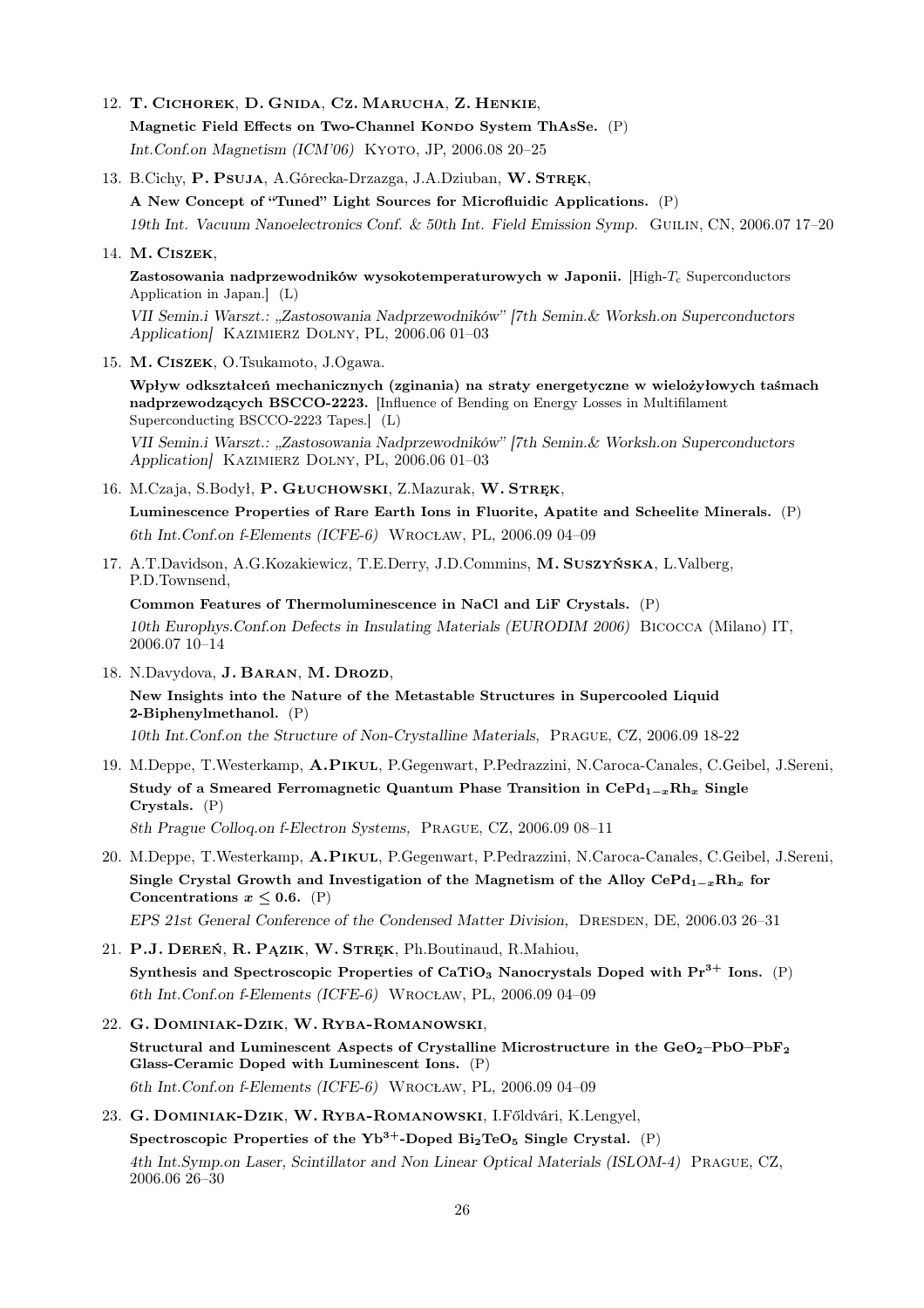24. G. Dominiak-Dzik, W. Ryba-Romanowski, I.Főldvári, K.Lengyel,

Spectroscopic Properties of the  $Yb^{3+}$ -Doped Bi<sub>2</sub>TeO<sub>5</sub> Single Crystal. (P)

Symp.on Photonics Technologies for Framework Programme 7 (OPERA'06) Wrocław, PL, 2006.10 12–14

25. G. Dominiak-Dzik, W. Ryba-Romanowski, M.Żelechower, B.Klimesz,

Dynamics of Luminescent States in Oxyfluoride Glass Single Doped with Praseodymium and Terbium. (P)

11th Int.Conf.on the Physics of Non-Crystalline Solids, Rhodos, GR, 2006.10 29 –.11 02

26. M. Drozd, J. BARAN,

New Complexes of Guanidinium Cation with Acetic, Trichloroacetic and Trifluoroacetic Acids. The Theoretical (DFT) Investigations. (P)

2nd Int.Conf.on Hydrogen Bonding and Molecular Interaction, Kiev, UA, 2006.05 15–21

27. M. Drozd, M.K. Marchewka,

The Theoretical (DFT) Investigations of Deuterated l-Lysine\* Tartaric Acid Complex. (P) 2nd Int.Conf.on Hydrogen Bonding and Molecular Interaction, Kiev, UA, 2006.05 15–21

28. H. Drulis,

Hydrogen Ordering in Gd–H Systems. (I)

Int.Conf.on Magnets and Magnetic Materials, SUZDAL, RU, 2006.10 02-06

29. H. Drulis,

Od wodorku uranu do ogniw wodorowych. [From Uranium Hydride to Hydrogen Fuel Cells.] (I) Ogólnopolska Sesja Naukowa z okazji 100. rocznicy urodzin Prof. Włodzimierza Trzebiatowskiego oraz 40. rocznicy powstania INTiBS [All-Polish Sci.Meeting on the Occasion of 100th Anniversary of Professor W. Trzebiatowski and 40th Anniversary of ILT&SR Foundation] Wrocław, PL, 2006.09 15–15

30. M. Drulis, H. Drulis, S.Gupta, T.El-Raghy, M.W.Barsoum,

On the Heat Capacity of  $M_2$ AlC Ternary Carbides. (C)

Int.Conf.on Metallurgical Coatings and Thin Films, San Diego, CA, US, 2006.05 01–05

31. M. Drulis, K.Tomala, R.Kmieć, H. Drulis,

Interstatial Hydrogen Atoms Ordering in Gd–H Systems. <sup>155</sup>Gd Mössbauer Spectroscopy Studies. (C)

Og-pol.Semin. Spektroskopii Moesbauerowskiej (OSSM'06) [All-Polish Semin.on Mössbauer Spectroscopy] Koszęcin (Częstochowa) PL, 2006.06 18–21

32. M.Falkowski, A.Kowalczyk, V.H. Tran, W. Miiller,

Thermoelectric Power of CeNi4Si and YbNi4Si Compounds. (P)

13th Czech and Slovak Conf.on Magnetism, Košice, SK, 2006.07 09–12

- 33. Z.Fojud, O.J. Żogał, A.Pietraszko, A.Duhnienko, S.Jurga, N.Shitsevalova, Angular Dependence of  ${}^{11}B$  NMR Splitting in Yttrium Dodecaboride. (P) AMPÉRE NMR School, Wierzba (Poznań) PL, 2006.06 22 –.07 01
- 34. I.Főldvári, E.Beregi, P. Solarz, G. Dominiak-Dzik, W. Ryba-Romanowski, A.Watterich, Luminescence of YAB:Er Single Crystal. (P) 10th Europhys.Conf.on Defects in Insulating Materials (EURODIM 2006) Bicocca (Milano) IT, 2006.07 10–14
- 35. D.Gajda, A.Zaleski, A.Morawski, A.Kario,

Effect of Nano-SiC Doping on the Superconducting Critical Parameters in  $MgB<sub>2</sub>/Fe$  Wires and Tapes. (P)

13th Czech and Slovak Conf.on Magnetism, Košice, SK, 2006.07 09–12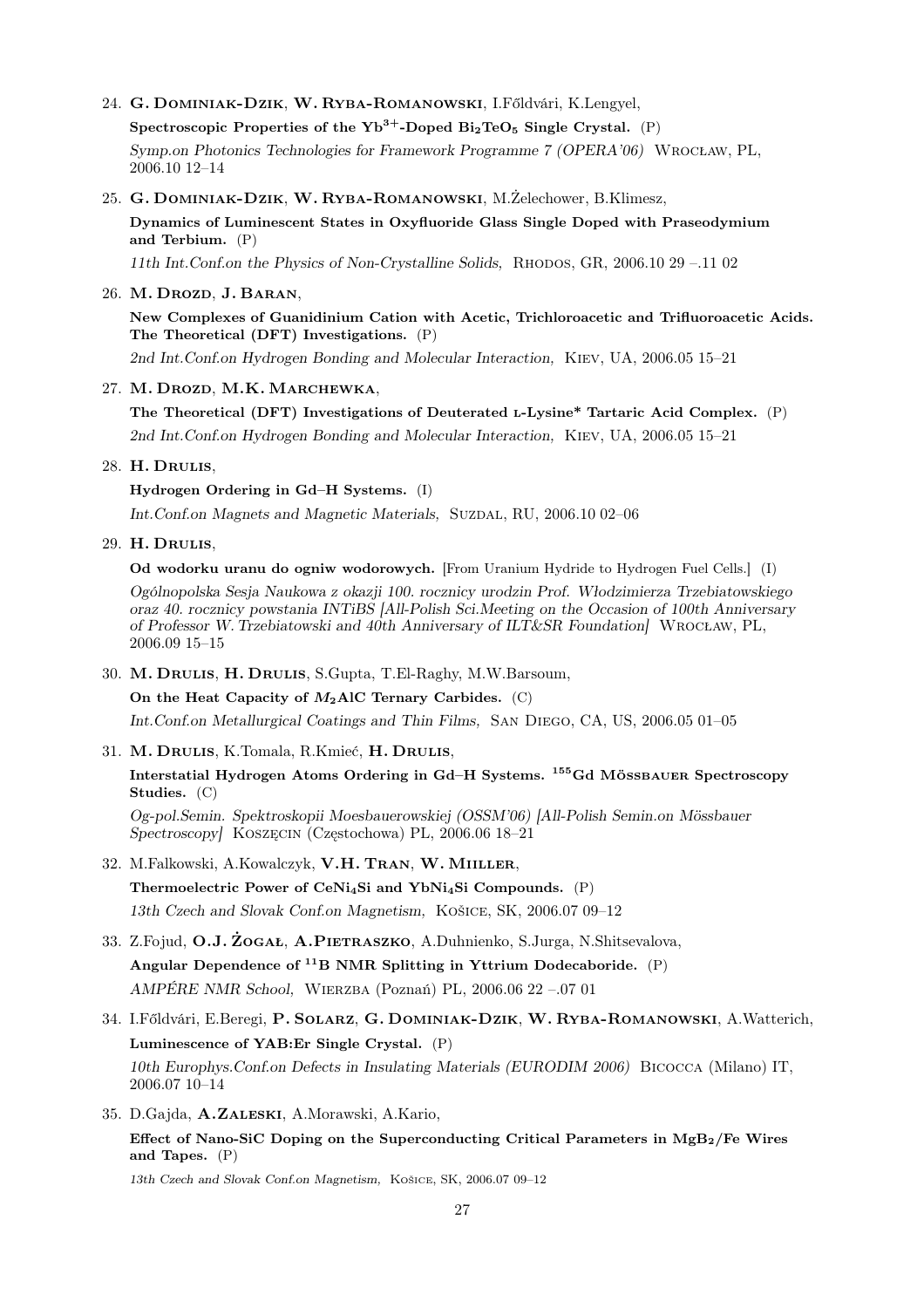- 36. T.Gavrilko, V.Shymanovska, J. Baran, A.Hauser, H.Kresse, Spectroscopic Characterization and Dielectric Properties of Nanocomposites Formed of Modified TiO2/Nematic Liquid Crystal Zli-2293. (P) 2nd Int.Conf.on Hydrogen Bonding and Molecular Interaction, Kiev, UA, 2006.05 15–21
- 37. K.Giza, W. Iwasieczko, V.V.Pavlyuk, H.Bala, H. Drulis, Thermodynamical Properties of La–Ni–T ( $T = Mg$ , Bi and Sb) Hydrogen Storage Systems. (P) 10th Polish Conf.on Systems with Fast Ionic Transport, Augustów, PL, 2006.09 13–17
- 38. I.I.Gnatyuk, G.A.Puchkovska, E.N.Kotelnokova, N.V.Platonova, S.K.Filatov, J. Baran, V.D.Danchuk, A.Kravchuk,

Polymorphic Transformations of  $nC_{28}H_{58}$  Paraffin: IR-Spectroscopy, X-ray Diffration Analysis and Theoretical Calculations. (P)

2nd Int.Conf.on Hydrogen Bonding and Molecular Interaction, Kiev, UA, 2006.05 15–21

39. D. Gnida, Cz. Marucha, T. Cichorek, A.Schlechte, M.Schmidt, W.Schnelle, Yu.Prots, R.Niewa, R.Kniep,

Anisotropy and Orbital KONDO Effect in Diamagnetic System Zr–As–X (X =Se,Te). (P) Int.Conf.on Magnetism (ICM'06) KYOTO, JP, 2006.08 20-25

- 40. A.Gniewek, J.J.Źiółkowski, A.M.Trzeciak, L. Kępiński, Influence of Palladium Colloid Synthesis Precursors on Catalytic Activity in Methoxycarbonylation Reaction. (P) XXXVIII Og.-pol. Kolokwium Katalityczne [38th Polish Coll.on Catalysis] Cracow, PL, 2006.03 15–18
- 41. A.Gocalińska, P. Dereń, P. Głuchowski, Ph.Goldner, O.Guillot-Noël,

Spectroscopic Characterization of LaAlO<sub>3</sub> Crystal Doped with  $Tm^{3+}$  Ions. (P) Int. Worksh.on Advanced Spectroscopy and Optical Materials, GDAŃSK, PL, 2006.06 11–14

- 42. P.Godlewska, L. Macalik, H.Ban-Oganowska, J. Hanuza, Sol–Gel Glass Doped with Europium(III) Complex of Picoline Acid N-Oxide — A New UV-Light Sensor. (P) 6th Int.Conf.on f-Elements (ICFE-6) Wrocław, PL, 2006.09 04–09
- 43. K. Gofryk, D. Kaczorowski,

Thermoelectric Properties of the Pseudobinary System UGa<sub>3-x</sub>Ge<sub>x</sub>. (P) 36ièmes Journées des Actinides, OXFORD, E, UK, 2006.04 01–04

44. Ł.Gondek, A.Szytuła, D. Kaczorowski, A.Szewczyk, M.Gutowska, O.Prokhnenko,

Complex Magnetic Properties of  $H_{03}Cu_{4}Sn_{4}$ . (C) 15th Int.Conf.on Solid Compounds of Transition Elements, Cracow, PL, 2006.07 15–20

45. R.S.Gonnelli, A.Calzolari, D.Daghero, M.Tortello, G.A.Ummarino, V.A.Stepanov, N.Zhigadlo, K. Rogacki, J.Karpinski, F.Bernardini, S.Massidda,

The Effect of Magnetic Impurities on Two-Band Superconductivity: A Point-Contact Study of Mn-Doped MgB<sub>2</sub>.  $(P)$ 

8th Int.Conf.on Materials and Mechanisms of Superconductivity and High Temperature Superconductors  $(M^2S-HTSC-08)$  DRESDEN, DE, 2006.07 09-14

46. A.Grykałowska, B. Nowak,

Quadrupolar Ordering in Half-Heusler-Type Compound UPtSn: Evidence from <sup>119</sup>Sn and <sup>195</sup>Pt NMR Studies. (P)

15th Int.Conf.on Solid Compounds of Transition Elements, Cracow, PL, 2006.07 15–20

# 47. A.Grykałowska, B. Nowak,

Indirect Interactions in M PtSn Semiconductors ( $M = Ti$ , Zr, Hf, Th): <sup>119</sup>Sn and <sup>195</sup>Pt MAS NMR Study. (P)

AMPÉRE NMR School, Wierzba (Poznań) PL, 2006.06 22 –.07 01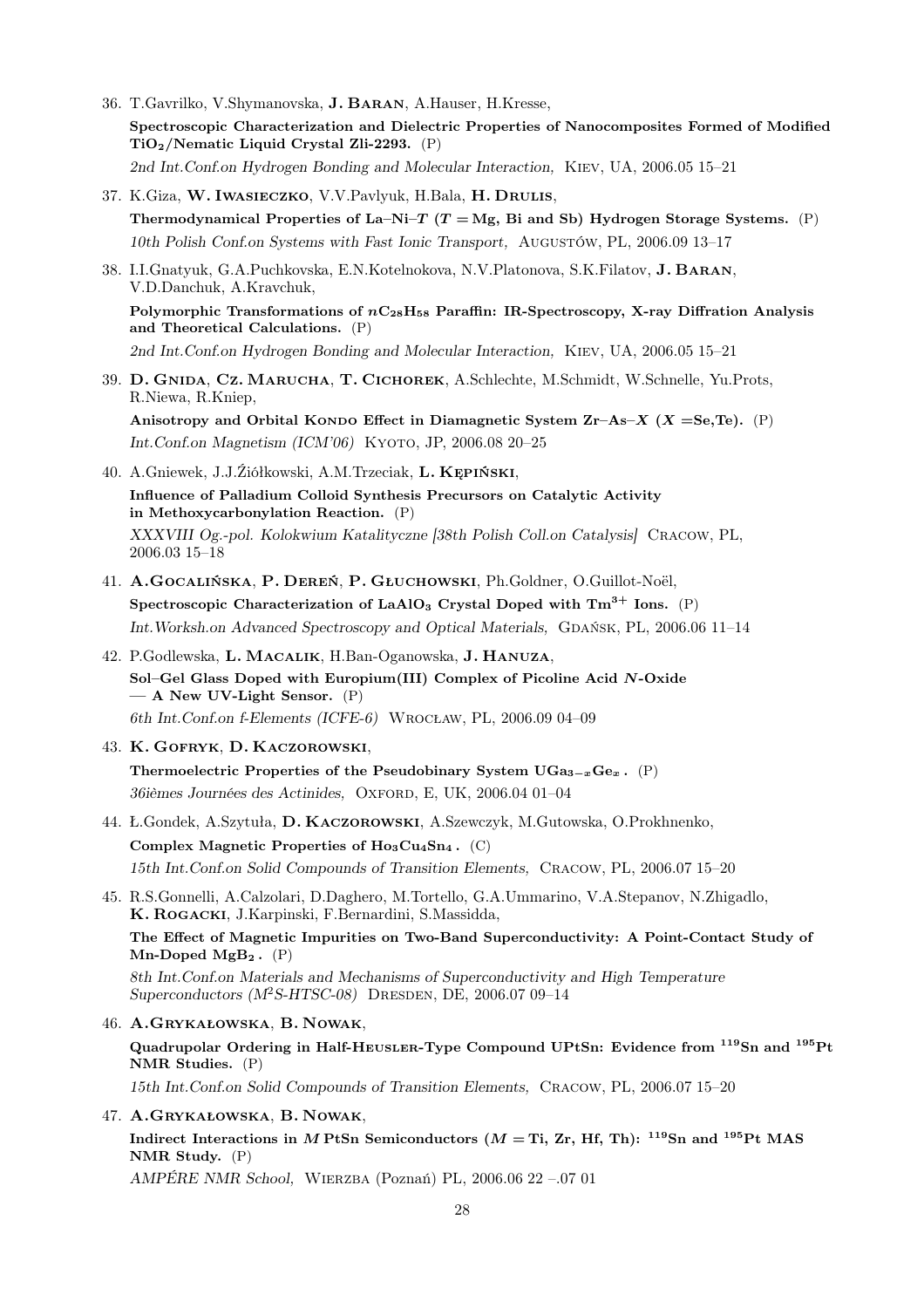- 48. L.Gulay, M. WOŁCYRZ, A.PIETRASZKO, I.Olekseyuk, Investigation of the  $Tm_2Se_3-Cu_2Se-PbSe$  and  $Lu_2Se_3-Cu_2Se-PbSe$  Systems at 870 K. (P) XLVIII Konwers. Krystalograficzne [48th Polish Crystallographic Meet.] Wrocław, PL, 2006.06 29–30
- 49. M.A. Gusowski, R. Lisiecki, W. Ryba-Romanowski, The Spectroscopic Properties of New Luminescent System  $K_3Erf_6$  and  $K_3YF_6$ : Er. (P) 6th Int.Conf.on f-Elements (ICFE-6) Wrocław, PL, 2006.09 04–09
- 50. M.A. Gusowski, W. Ryba-Romanowski, Luminescence and Energy Transfer in Fluoride Lattice  $K_3GdF_6$ :  $Pr^{3+}$ . (P) 2nd Int.Conf.on Analytical Sciences & Spectroscopy, Kelowna, BC, CD, 2006.06 18–22
- 51. E.Guziewicz, T.Durakiewicz, J.J.Joyce, C.G.Olson, J.L.Sarrao, A.Wojakowski, Dispersive and Narrow-Band 5f States in Uranium Compounds. (P) 6th Int.Conf.on f-Elements (ICFE-6) Wrocław, PL, 2006.09 04–09
- 52. A.T.Holmes, A.Miyake, D. Kaczorowski, Z. Bukowski, T.Kagayama, K.Shimizu, Resistivity and ac Calorimetry Measurements on CeNiGe<sub>2</sub> under Pressure. (P) Int.Conf.on Magnetism (ICM'06) KYOTO, JP, 2006.08 20-25
- 53. D. Hreniak, P. Psuja, W. Strek, J.Hölsä, Luminescence Properties of  $Y_3AI_5O_{12}$ : Eu<sup>3+</sup>-Coated Submicron SiO<sub>2</sub> Particles. (P) 11th Int.Conf.on the Physics of Non-Crystalline Solids, Rhodos, GR, 2006.10 29 –.11 02
- 54. D. Hreniak, W. Strek, P. Głuchowski, R.Fedyk, W.Łojkowski, The Concentration Dependence of Luminescence of Nd :  $Y_3A1_5O_{12}$  Nanoceramics. (P) 6th Int.Conf.on f-Elements (ICFE-6) Wrocław, PL, 2006.09 04–09
- 55. M.M.Ilczyszyn, J. Baran, M.Ilczyszyn,

Raman Tensors of Betaine–Acid Crystals. (P) 2nd Int.Conf.on Hydrogen Bonding and Molecular Interaction, Kiev, UA, 2006.05 15–21

56. J.M. Jabłoński, A.Jankowska, J.Krasoń, A.Miecznikowski,

Sorption of Gases, Caesium and Strontium by Clinoptilolite-Rich Zeolites. (C) 7th Int.Conf.on the Occurrence, Properties and Utilization of Natural Zeolites, Socorro, NM, US, 2006.07 16–21

57. J. Janczak,

Synthesis, Structural Investigation and Solid-State Properties of Partially Oxidized Zirconium Diphthalocyanine. (P)

4th Int.Conf.on Porphyrins and Phthalocyanines, Rome, IT, 2006.07 02–07

58. J. Janczak,

Beryllium, Magnesium and Zinc Phthalocyanine Complexes with 4-Picoline. (P) 4th Int.Conf.on Porphyrins and Phthalocyanines, Rome, IT, 2006.07 02–07

59. J. Janczak,

Synthesis, Structural Investigation and Solid-State Properties of Partially Oxidized Zirconium Diphthalocyanine. (P) XLVIII Konwers. Krystalograficzne [48th Polish Crystallographic Meet.] Wrocław, PL, 2006.06 29–30

60. V.Janovec, P.E. Tomaszewski,

Database of Ferroic Phase Transitions – Source of Information and Examples of Data Mining. (C) 17th Czech-Polish Semin.on Structural and Ferroelectric Phase Transitions, Znojmo, CZ, 2006.05 22–26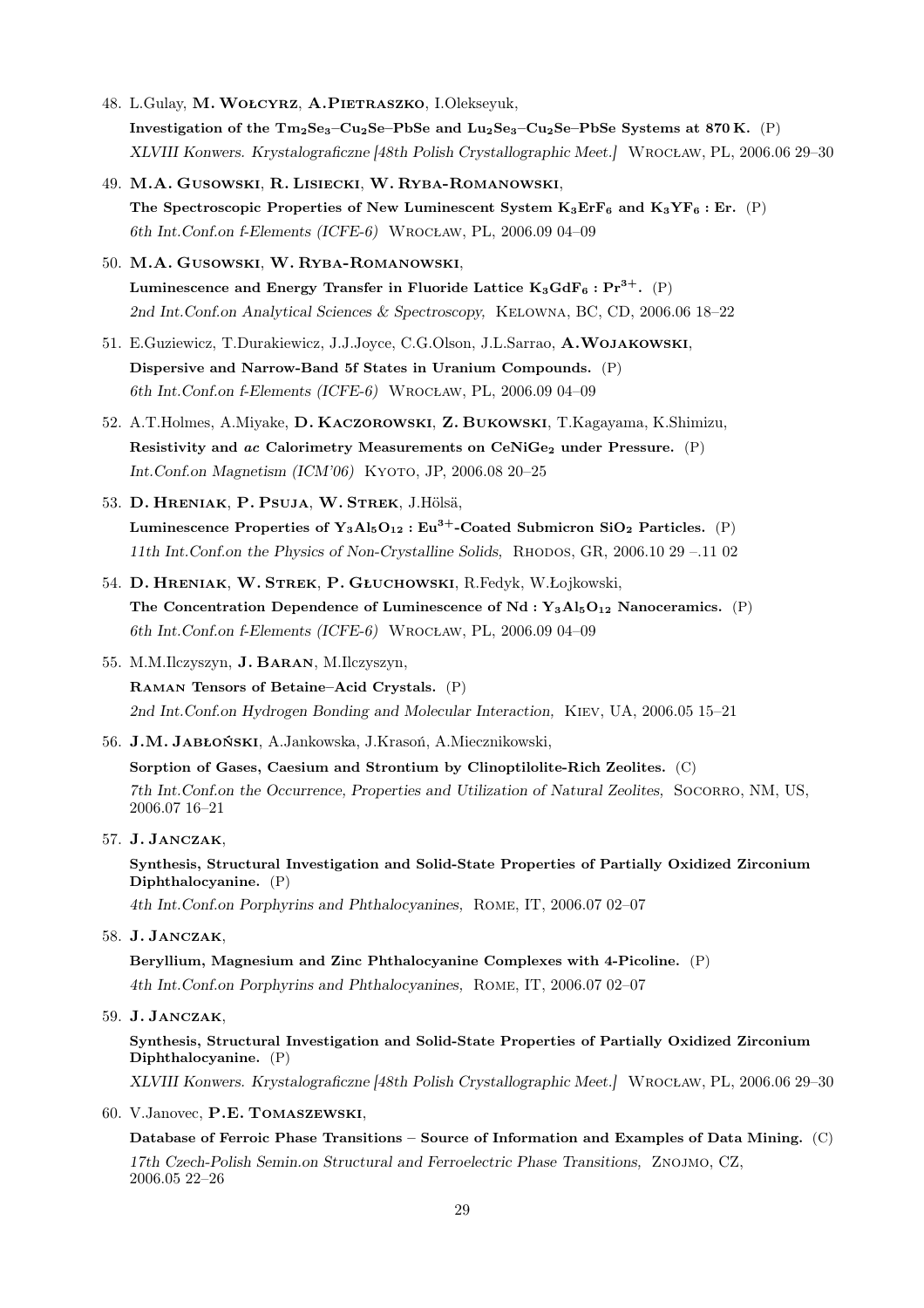61. V.Janovec, P.E. Tomaszewski, M.Cmelik, L.Machonsky,

Database of Ferroic Phase Transitions and Their Domain Structures. (P)

9th Int.Symp.on Ferroic Domains and Micro- to Nanoscopic Structures (ISFD-9) DRESDEN, DE, 2006.06 26–30

62. A.Jeżowski, Z. Litwicki, V.V. Sumarokov, P. Stachowiak,

The Temperature Dependence of Magnetic Susceptibility of Solid Oxygen. (P) 6th Int.Conf.on Cryocrystals and Quantum Crystals, Khar'kov, UA, 2006.09 03–07

63. R.Kacprzyk, W. Miśta,

Wyładowanie wsteczne w tkaninach. [Back Corona in Fabrics.] (C) 7th Int.Symp.on Electrostatic and Electromagnetic Fields – New Materials and Technologies (El-Tex 2006) Łódź, PL, 2006.11 16–17

64. R.Kacprzyk, W. Miśta,

Reaktor plazmowy z wyładowaniem wstecznym. [Plasma Reactor with Back Corona Discharge.] (P) VI Konf.Nauk.: Postępy w Elektrotechnologii [6th Sci.Conf.on Advances in Electrotechnology] Jamrozowa Polana, PL, 2006.09 20–22

65. R.Kacprzyk, W. Miśta,

Właściwości elektryczne reaktora plazmowego z wyładowaniem wstecznym. [Electrical Properties of Back Corona Plasma Reactor.] (C)

VII Og.-pol.Symp.: Inżynieria wysokich napięć. [7th Polish Semin.on High-Voltage Engineering] Poznań & Będlewo, PL, 2006.05 08–10

66. D. Kaczorowski, L.D.Gulay,

Magnetic and Electrical Properties of  $RE_2Pd_2Pb$  ( $RE = Y$ , La–Sm, Gd–Tm) Compounds. (P) 15th Int.Conf.on Solid Compounds of Transition Elements, Cracow, PL, 2006.07 15–20

- 67. D. Kaczorowski, M.S.Kononchuk, R.V.Parfen'ev, S.G.Romanov, D.V.Shamshur, Low-Temperature Magnetic Properties of In–Opal Nanocomposites. (P) 14th Int.Symp.on Nanostructures Physics and Technology, St Petersburg, RU, 2006.06 26–30
- 68. D. KACZOROWSKI, M.Nyk, P. GŁUCHOWSKI, W. STREK, Magnetic Behavior of Gd-Doped GaN Nanoceramic Obtained by LTHP Method. (P) 6th Int.Conf.on f-Elements (ICFE-6) Wrocław, PL, 2006.09 04–09
- 69. M.Karbowiak, A.Mech, Z. Gajek, Crystal-Field Analysis for  $U^3$  + Ions in Low Symmetry Sites of Three Uranium(III) Trichloride Hydrates. (P) [Int.Conf.on] Very Heavy Metals 2006, Aubrac, FR, 2006.03 07–12
- 70. M.Karbowiak, C.Rudowicz, P.Gnutek, A.Mech, Crystal-Field Analysis of  $Ho^{3+}$  Ions in  $HoCl_3 \cdot 6H_2O.$  (P) 6th Int.Conf.on f-Elements (ICFE-6) Wrocław, PL, 2006.09 04–09
- 71. A.Kario, A.Morawski, B.A.Głowacki, T.Łada, M.Smaga, R.Diduszko, D.Kolesnikov, A.J. Zaleski, A.KONDRAT, D.Gajda,

Superconducting and Microstructural Properties of  $(Mg+2B)+MgB<sub>2</sub>/Cu$  Wires Obtained by High Gas Pressure Technology. (P)

XII Kraj.Szk. Nadprzewodnictwa [12th Polish Sch.of Superconductivity:] "Correlated Electron Systems Then and Now" USTRON, PL, 2006.09 14-18

72. J.Karpinski, K. Rogacki, G.Schuck, S.Kazakov, N.Zhigadlo, Crystal Growth, Structural Studies, and Superconducting Properties of β-Pyrochlore  $KOs<sub>2</sub>O<sub>6</sub>$ . (P)

8th Int.Conf.on Materials and Mechanisms of Superconductivity and High Temperature Superconductors  $(M^2S-HTSC-08)$  DRESDEN, DE, 2006.07 09-14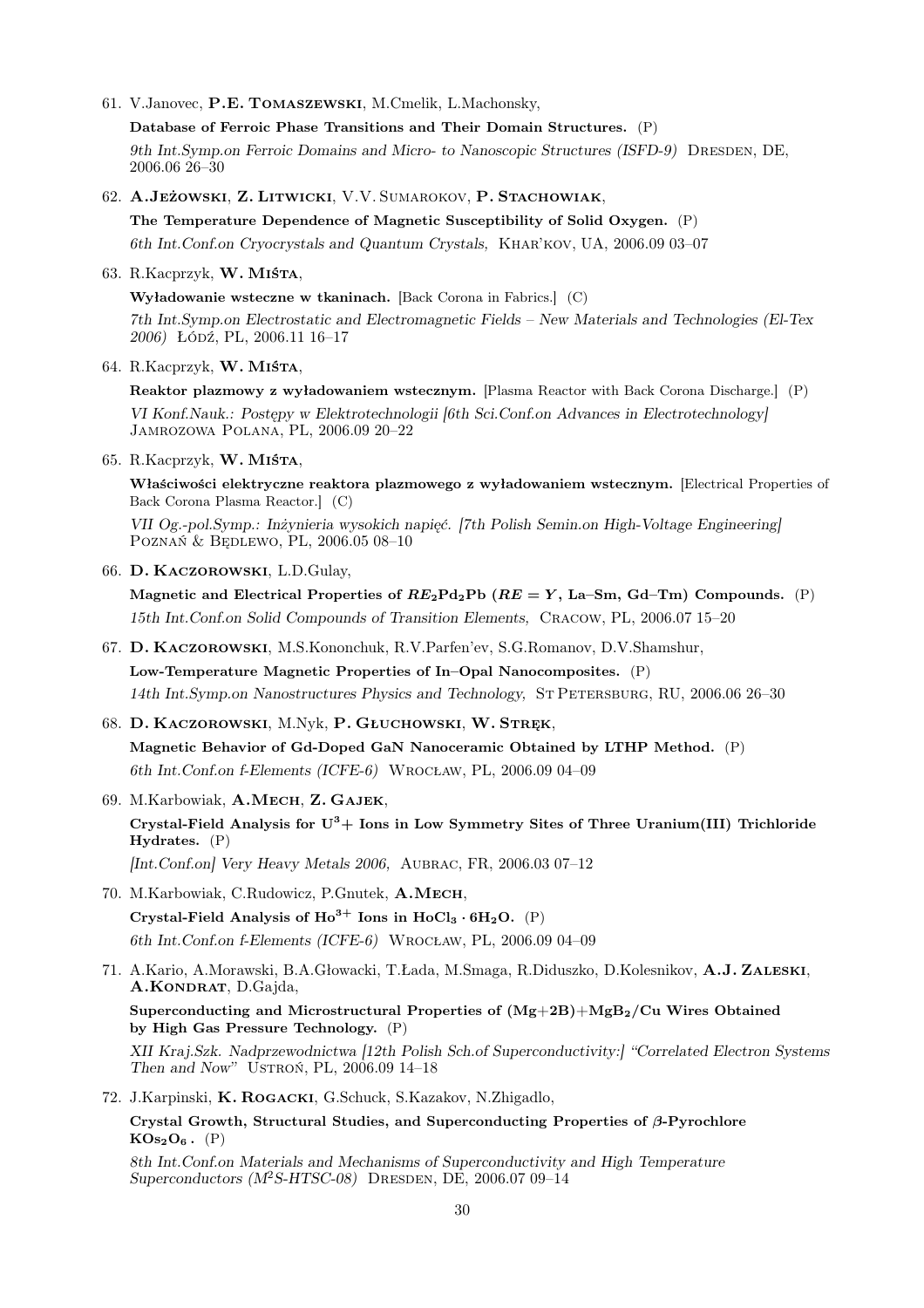73. J.Karpinski, N.D.Zhigadlo, K. Rogacki, B.Batlogg, G.Schuck, R.Puźniak, A.Wiśniewski, R.S.Gonnelli, Magnetic and Non-Magnetic Substitutions in MgB<sup>2</sup> Single Crystals: Influence on Superconducting Properties and Structure. (P) 8th Int.Conf.on Materials and Mechanisms of Superconductivity and High Temperature Superconductors  $(M^2S-HTSC-08)$  DRESDEN, DE, 2006.07 09-14 74. L. Kępiński, Solid State Reactions in Supported Oxide Catalysts. (I) XXXVIII Og.-pol. Kolokwium Katalityczne [38th Polish Coll.on Catalysis] Cracow, PL, 2006.03 15–18 75. V. Kinzhybalo, J. Janczak, Aqua Magnesium(II) Phthalocyanine bis(Diethylamine). (P) 18th IUPAC Conf.on Physics Organic Chemistry, Warsaw, PL, 2006.08 20–25 76. V. Kinzhybalo, J. Janczak, Aqua Magnesium(II) Phthalocyanine bis(Diethylamine). (P) 23rd Eur. Crystallographic Meet., Leuven, BE, 2006.08 06–11 77. V. Kinzhybalo, J. Janczak, Aqua Magnesium(II) Phthalocyanine bis(Diethylamine). (P) XLVIII Konwers. Krystalograficzne [48th Polish Crystallographic Meet.] Wrocław, PL, 2006.06 29–30 78. M.Klimczak, E.Talik, J.Kusz, W.Hofmeister, A.Winiarski, R. Troć, Magnetic Properties of  $Dy_5Pd_2$  Single Crystal. (P) 4th MAG-EL-MAT (New Materials for Magnetoelectronics) Meet., BEDLEWO, PL, 2006.05 03-06 79. M.Klimczak, E.Talik, R. Troć, K. Gofryk, D. Badurski, Magnetoresistance Behavior and Thermoelectric Transport Properties of  $Gd_7T_3$  (T = Pd, Rh) Single Crystals. (P) 15th Int.Conf.on Solid Compounds of Transition Elements (SCTE 2006) Cracow, PL, 2006.07 15–20 80. B.Klimesz, G. Dominiak-Dzik, R. Lisiecki, W. Ryba-Romanowski, Systematic Study of Spectroscopic Properties and Thermal Stability of Lead Germanate Glass Doped with Rare Earth Ions. (P) 11th Int.Conf.on the Physics of Non-Crystalline Solids, Rhodos, GR, 2006.10 29 –.11 02 81. U.Köhler, A.Strydom, A.Pikul, S.Paschen, N.Oeschler, F.Steglich, Low-Energy Interactions in the Heavy-Fermion State of  $Ce_3Rh_4Sn_{13}$ . (P) 21st Gen.Conf.EPS of the Condensed Matter Division, Dresden, DE, 2006.03 26–31 82. G. Kontrym-Sznajd, Badanie fermiologii metodą korelacji kątowych kwantów anihilacyjnych oraz rozpraszania Comptona. [Fermiology Investigation by the Method of Angular Correlations of Annihilation Quanta and COMPTON Scattering.  $(L^{\dagger})$ XXXVI Semin. Anihilacji Pozytronów [36th Polish Semin.on Positron Annihilation] Turawa, PL, 2006.06 05–09 83. G. Kontrym-Sznajd, M. Samsel-Czekała, M.Biasini, Different Reconstruction Algorithms Applied to 1D- and 2D-Projections. (L)

Sagamore XV: Conf.on Electron Charge, Spin and Momentum Density, Bosworth Hall, Warwick, E, UK, 2006.08 13–18

84. G. Kontrym-Sznajd, M. Samsel-Czekała, G.E.Grechnev, H.Sormann,

FERMI Surface of  $ErGa_3$ .  $(P)$ 

14th Int.Conf.on Positron Annihilation (ICPA-14) Hamilton, Ont, CD, 2006.07 23–28

<span id="page-30-0"></span>†Two-part Lecture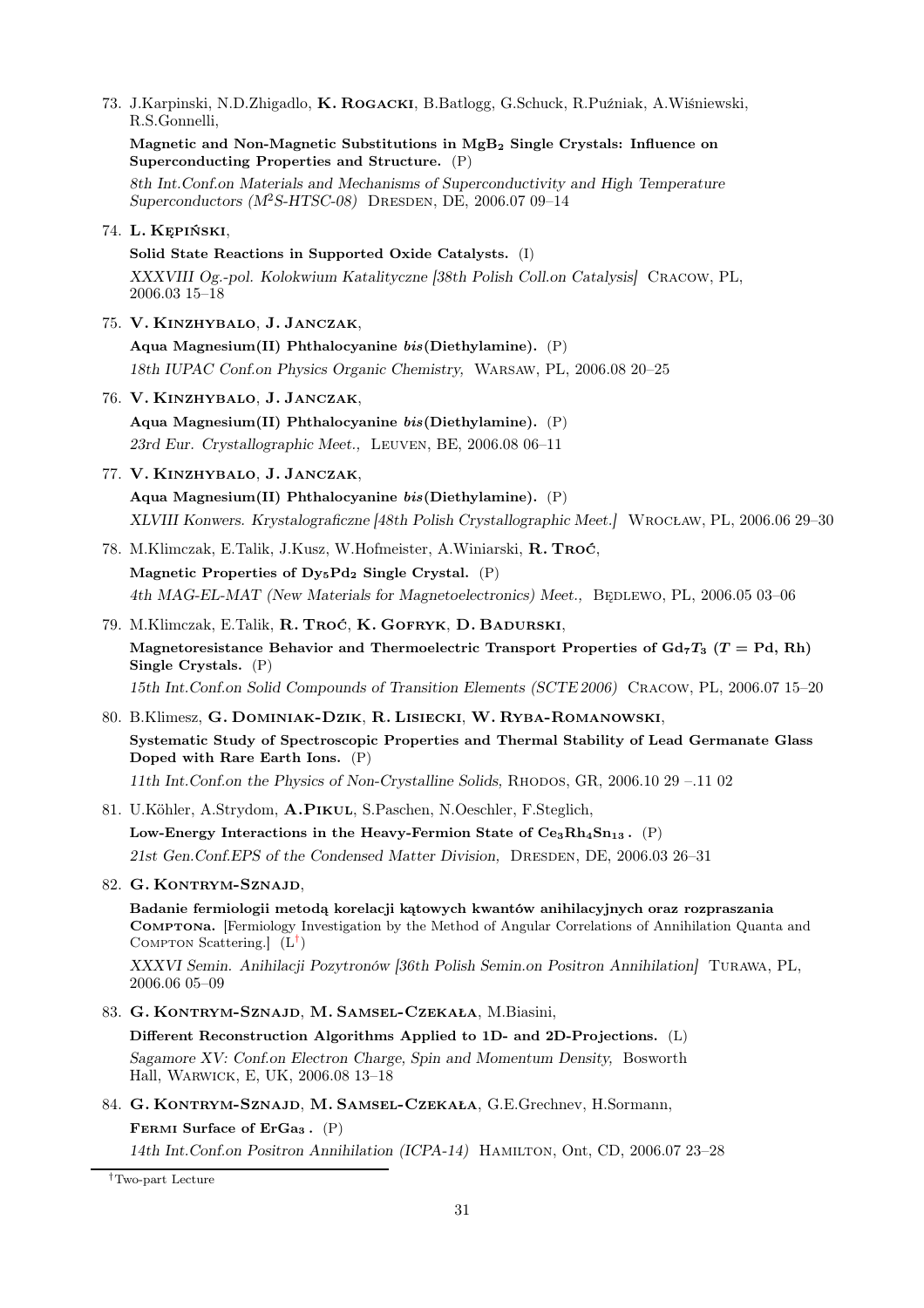#### 85. G. Kontrym-Sznajd, H.Sormann,

Many-Body Effects Seen in the Positron Annihilation Experiment. (L)

14th Int.Conf.on Positron Annihilation (ICPA-14) Hamilton, Ont, CD, 2006.07 23–28

86. T. Kopeć,

Superconductivity Emerging Near U(1) Topological Critical Point and the "Strange Metal" Phase in Cuprates. (P)

8th Int.Conf.on Materials and Mechanisms of Superconductivity and High Temperature Superconductors  $(M^2S-HTSC-08)$  DRESDEN, DE, 2006.07 09-14

87. T. Kopeć,

Spin-Charge Rotating Local Reference Frames: A Unified  $U(2) = U(1) \otimes SU(2)$  Approach to the Interacting Electrons. (L)

30th Int.Conf.of Theoretical Physics: Electron Correlation in Nano- and Macrosystems, Ustroń, PL, 2006.09 09–14

88. T.K. Kopeć,

Quantum Criticality Due to the Topological Effects in the HUBBARD Model.  $(L)$ 

XII Kraj.Szk. Nadprzewodnictwa [12th Polish Sch.of Superconductivity:] "Correlated Electron Systems Then and Now" Ustroń, PL, 2006.09 14–18

89. B.Kosturek, A.Waśkowska, S.Dacko, Z.Czapla,

Structure and Phase Transition in Pyridazine Perchlorate  $[C_4H_4\cdot N_2(PO_4)]$ . (P)

XLVIII Konwers. Krystalograficzne [48th Polish Crystallographic Meet.] Wrocław, PL, 2006.06 29–30

90. J.Kowalczyk, M.Wołcyrz,

Kontrola rentgenograficzna (XRD) składu fazowego produktów przeróbki zużytych baterii wodorkowych typu Ni–MH. [XRD Investigation of the Phase Composition of Ni–MH Batteries Utilization Products.] (P)

XLVIII Konwers. Krystalograficzne [48th Polish Crystallographic Meet.] Wrocław, PL, 2006.06 29–30

91. A.Krowiak, R. Klimkiewicz, H.Teterycz, W.Turek,

Badania właściwości oksydacyjnych materiałów sensorowych Sn–Ce–Rh–O i Zr–Mg–Y–O na podstawie katalitycznej reakcji testowej. [Study of Sensor Materials Sn–Ce–Rh–O and Zr–Mg–Y–O Oxidative Properties on the Basis of Catalytic Test Reaction.] (P)

XXXVIII Og.-pol. Kolokwium Katalityczne [38th Polish Coll.on Catalysis], Cracow, PL, 2006.03 15–18

92. R. Kubiak, M. Śledź, J. Janczak,

Beryllium, Magnesium and Zinc Phthalocyanine Complexes with 4-Picoline. (P) 4th Int.Conf.on Porphyrins and Phthalocyanines, Rome, IT, 2006.07 02–07

93. R. Kubiak, M. Śledź, J. Janczak,

Beryllium, Magnesium and Zinc Phthalocyanine Complexes with 4-Picoline. (P) XLVIII Konwers. Krystalograficzne [48th Polish Crystallographic Meet.] Wrocław, PL, 2006.06 29–30

94. A.G.Kuchin, O.Prokhnenko, Z.Arnold, J.Kamarád, C.Ritter, O.Isnard, W. IWASIECZKO, H. DRULIS, A.E.Teplykh, V.I.Khrabrov, I.V.Medvedeva, T.P.Lapina,

Nontypical Magnetic Diagrams of  $Ce_2Fe_{17-x}Mn_x$  System and Its Hydrides. (P)

20th Int.Jub.Sch.-Semin.on New Magnetic Materials for Microelectronics (NMMM-20) Moscow, RU, 2006.06 12–16

95. M.Lapkowski, W.Turek, A.Krowiak, H.Teterycz, R. Klimkiewicz,

Studies of Oxidative Properties of Sensor Materials Sn–Ce–Rh–O and Zr–Mg–Y–O Based on the Catalytic Test Reaction. (P)

6th Int.Symp.on Surface Heterogeneity Effects in Adsorption and Catalysis on Solids (ISSHAC-6) Zakopane, PL, 2006.08 28 –.09 02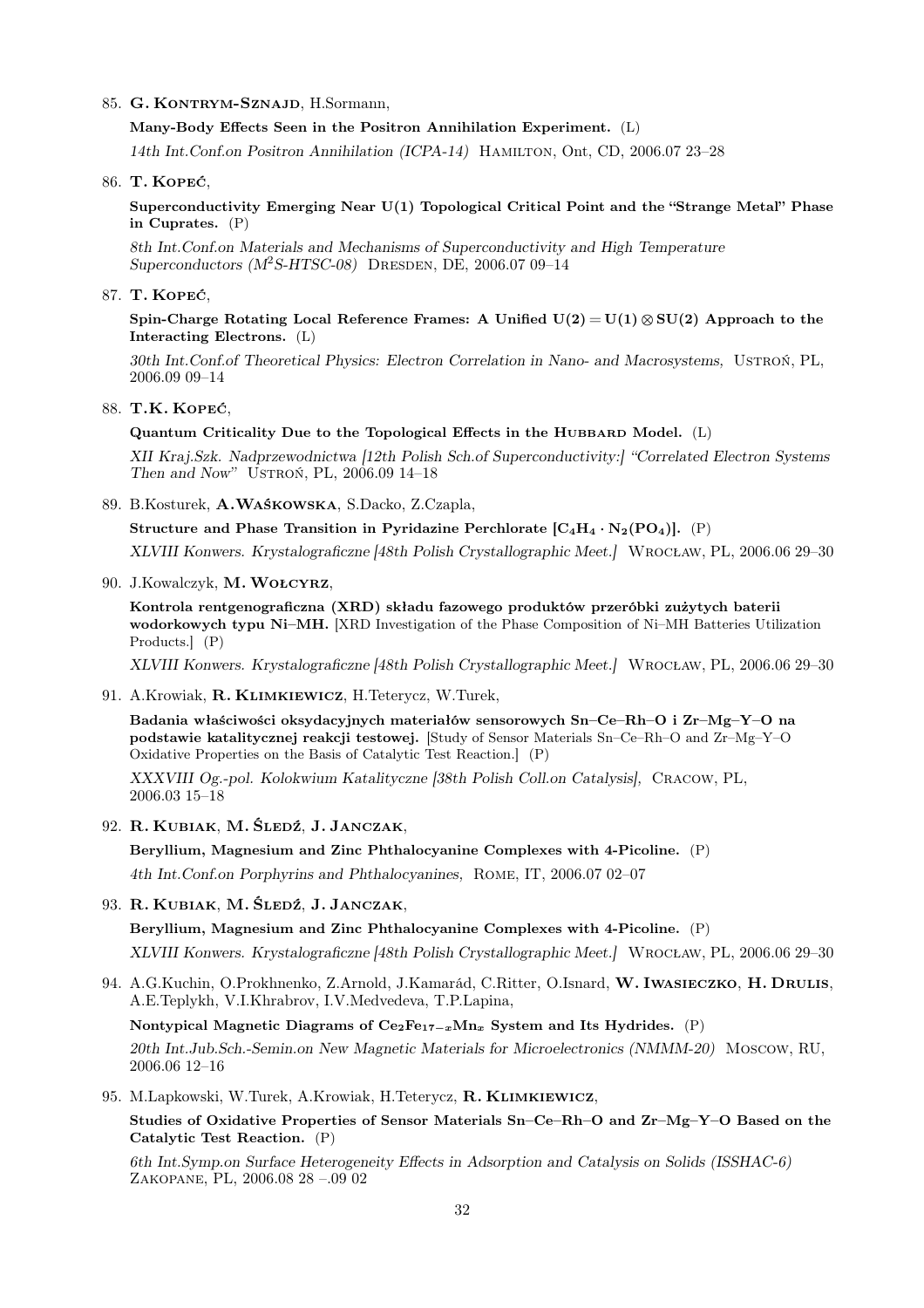#### 96. R. Lemański,

Analytical Results for Periodic Phases in the 1D Falicov–Kimball Model with Hund Coupling. (L)

30th Int.Conf.of Theoretical Physics: Electron Correlation in Nano- and Macrosystems, Ustroń, PL, 2006.09 09–14

#### 97. R. Lemański,

Model of Magnetic and Charge Superstructures in Itinerant Electron Systems. (P) Int.Conf.on Magnetism (ICM'06) KYOTO, JP, 2006.08 20–25

### 98. L. Lipiński, A.Kowal, H. Manuszkiewicz,

Badania własności termometrycznych przejścia fazowego  $\beta - \gamma$  w tlenie. [Investigation of Thermometric Properties of the  $\beta - \gamma$  Phase Transition in Oxygen.] (L)

XXXVIII M.-uczeln. Konferencja Metrologów [38th Polish Inter-Univ.Meet.of Metrologists] Warsaw, PL, 2006.09 04–06

99. R. Lisiecki, P. Solarz, G. Dominiak-Dzik, W. Ryba-Romanowski, M.Sobczyk, P.Černý, J.Šulc, H.Jelinková, Y.Urata, M.Higuchi,

Spectroscopic and Laser Characteristics of Vanadate Crystals Doped with Thulium. (P)

2th EPS–QEOD Europhoton Conf.on Solid-State and Fiber Coherent Light Sources, Pisa, IT, 2006.09 10–15

#### 100. Z. Litwicki, A.Jeżowski, V.V. Sumarokov, P. Stachowiak,

Home-Designed squin-Based Gradiometer for Study of the Magnetic Susceptibility of Cryocrystals and Their Solutions. (P)

6th Int.Conf.on Cryocrystals and Quantum Crystals, Khar'kov, UA, 2006.09 03–07

101. O.S.Lychmanyuk, L.D.Gulay, I.D.Olekseyuk, J. Stępień-Damm, M. Daszkiewicz, A.Pietraszko, M.Wołcyrz,

Crystal Structures of the Compounds in the  $R_2X_3-Cu_2X-GeX_2$  ( $R =$  Rare Earth Element,  $X = S$ , Se) Systems. (P)

3rd Int.Worksh.on Relaxed, Nonlinear and Acoustic Optical Processes. Materials: Growth and Optical Properties, LUTSK, UA, 2006.09 06-10

### 102. B. Macalik, L. Krajczyk, T. Morawska-Kowal,

Colloidal Copper in Soda–Lime Silicate Glasses Characterized by Optical and Structural Methods. (P)

10th Europhys.Conf.on Defects in Insulating Materials (EURODIM 2006) Bicocca (Milano) IT, 2006.07 10–14

103. L. Macalik, M. Mączka, J. Hanuza, P.Godlewska, P. Solarz, W. Ryba-Romanowski, A.A.Kaminski˘ı,

Spectroscopic Properties of the Orthorhombic  $CaNb<sub>2</sub>O<sub>6</sub>$ : Pr<sup>3+</sup> Single Crystal. (P) 6th Int.Conf.on f-Elements (ICFE-6) Wrocław, PL, 2006.09 04–09

## 104. A.Maciąg, P. Wróbel,

Influence of Electronic Structure on the Phase Diagram of Weakly Doped Superconducting Cuprates. (P)

XII Kraj.Szk. Nadprzewodnictwa [12th Polish Sch.of Superconductivity:] "Correlated Electron Systems Then and Now" USTRON, PL, 2006.09 14-18

# 105. T.I.Maksimova, H.R.Asatryan, V.S.Vikhnin, K. Hermanowicz, M. Mączka, J. Hanuza,

The Optical Properties and Electron Paramagnetic Resonance of  $\mathrm{MnO}_4^{2-}$  Centers in Ferroelastic  $K_3Na(CrO_4)_2$  Crystal. (P)

15th Int.Conf.on Solid Compounds of Transition Elements, Cracow, PL, 2006.07 15–20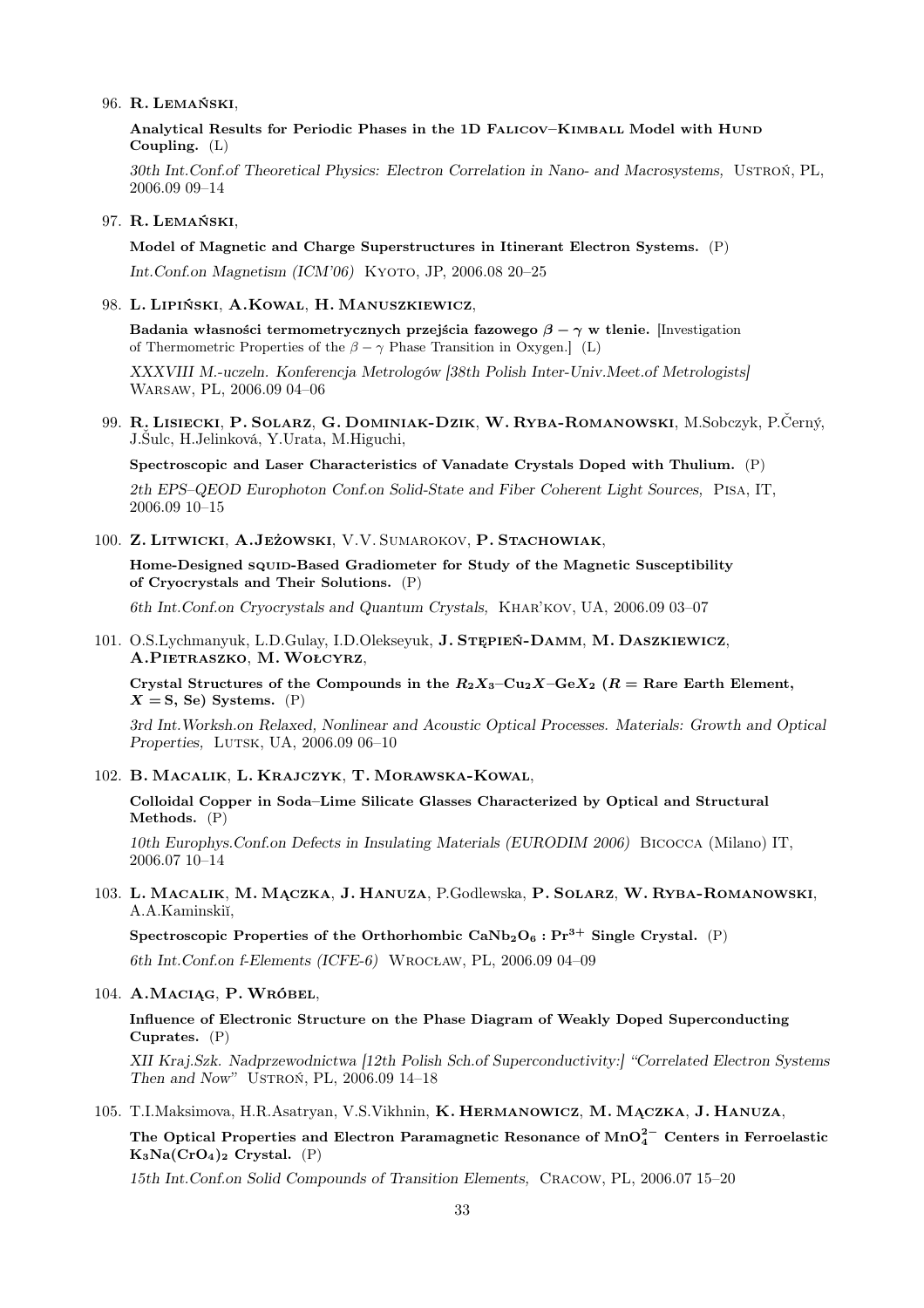106. T.I.Maksimova, V.S.Vikhnin, H.R.Asatryan, K. Hermanowicz, M. Mączka, J. Hanuza, EPR and Optical Spectroscopy of MnO $_4^{2-}$ -Doped Proper Ferroelastic K3Na(CrO $_4)_2$ : Local Transition and JAHN–TELLER Effect.  $(C)$ 10th Europhys.Conf.on Defects in Insulating Materials (EURODIM 2006) Bicocca (Milano) IT,

2006.07 10–14

107. M. Małecka,

Solid State Reactions in Highly Dispersed  $Pro_{x}$ –SiO<sub>2</sub> System. (C) TEM-UCA Summ.Worksh.on Nanoparticle Research, Puerto Real (Cádiz) ES, 2006.09 18–29

108. M.A. Małecka, L. Kępiński, W. Miśta,

Synthesis, Structure and Morphology of CeO<sub>2</sub> and CeLnO<sub>x</sub> Mixed Oxides (Ln =Pr, Tb, Lu) Prepared by Microemulsion Method. (P) 6th Int.Conf.on f-Elements (ICFE-6) Wrocław, PL, 2006.09 04–09

109. M.A. Małecka, W. Miśta, L. Kępiński,

Synteza nanokrystalicznych CeO<sub>2</sub> oraz mieszanych tlenków CeLnO<sub>x</sub> (Ln = Pr, Tb, Lu) metodą strącania w mikroemulsji. [Synthesis of CeO<sub>2</sub> and CeLnO<sub>x</sub> Mixed Oxides ( $Ln = Pr$ , Tb, Lu) by Microemulsion [Precipitation] Method.] (P) XXXVIII Og.-pol. Kolokwium Katalityczne [38th Polish Coll.on Catalysis] Cracow, PL, 2006.03 15–18

110. E.Malicka, H.Duda, T.Groń, S.Mazur, A.Waśkowska, R.Sitko, On the n–p Phase Transition in  $CdCr_{2-x}Sb_xSe_4$ . (P)

15th Int.Conf.on Solid Compounds of Transition Elements (SCTE 2006) Cracow, PL, 2006.07 15–20

111. E.Malicka, A.Waśkowska, D. Kaczorowski, T.Mydlarz,

Structural Characterization and Magnetic Properties of ZnCr<sub>2−x</sub>Al<sub>x</sub>Se<sub>4</sub> Single Crystals  $(x = 0.12$  and 0.23). (P)

XLVIII Konwers. Krystalograficzne [48th Polish Crystallographic Meet.] Wrocław, PL, 2006.06 29–30

- 112. H. Manuszkiewicz, L. Lipiński, A.Szmyrka-Grzebyk, A.Kowal, Calibration of Thermometers at the Laboratory of Temperature Standard in Poland. (C) TEMPERATUR 2006, Verfahren und Geräte in der Temperatur- und Feuchtemesstechnik, Berlin, DE, 2006.06 07–09
- 113. M.B.Maple, Z. Henkie, W.M.Yuhasz, P.-C.Ho, T.Yanagisawa, T.A.Sayles, N.P.Butch, J.R.Jeffries, A.PIETRASZKO,

Strongly Correlated Electron Phenomena in Pr-Based Filled Skutterudite Compounds. (P) Int.Conf.on Magnetism (ICM'06) KYOTO, JP, 2006.08 20-25

114. A.Matraszek, L. Macalik, I.Szczygieł, P.Godlewska, P. Solarz, J. Hanuza, Luminescence and Optical Absorption Studies of Sub-micro-Dimensional Cerium orthoand meta Phosphates Doped with  $Eu^{3+}$  Ions. (P) 6th Int.Conf.on f-Elements (ICFE-6) Wrocław, PL, 2006.09 04–09

Crystal Structure of  $Nd(hfa)_4N(C_2H_5) \cdot H_2O.$  (P) XLVIII Konwers. Krystalograficzne [48th Polish Crystallographic Meet.] Wrocław, PL, 2006.06 29–30

- 116. A.Mech, Z. Gajek, M.Karbowiak, Cz.Rudowicz, Optical Characterization and Crystal-Field Analysis of Novel Nd(III) Compound –  $Nd(hfa)<sub>4</sub>N(C<sub>2</sub>H<sub>5</sub>) · H<sub>2</sub>O.$  (P) [Int.Conf.on] Very Heavy Metals 2006, Aubrac, FR, 2006.03 07–12
- 117. A.MECH, M.Karbowiak,

Crystal Field Analysis of U(III) Ions in High Symmetry Systems. (P) 36ièmes Journées des Actinides, OXFORD, E, UK, 2006.04 01-04

<sup>115.</sup> A.Mech,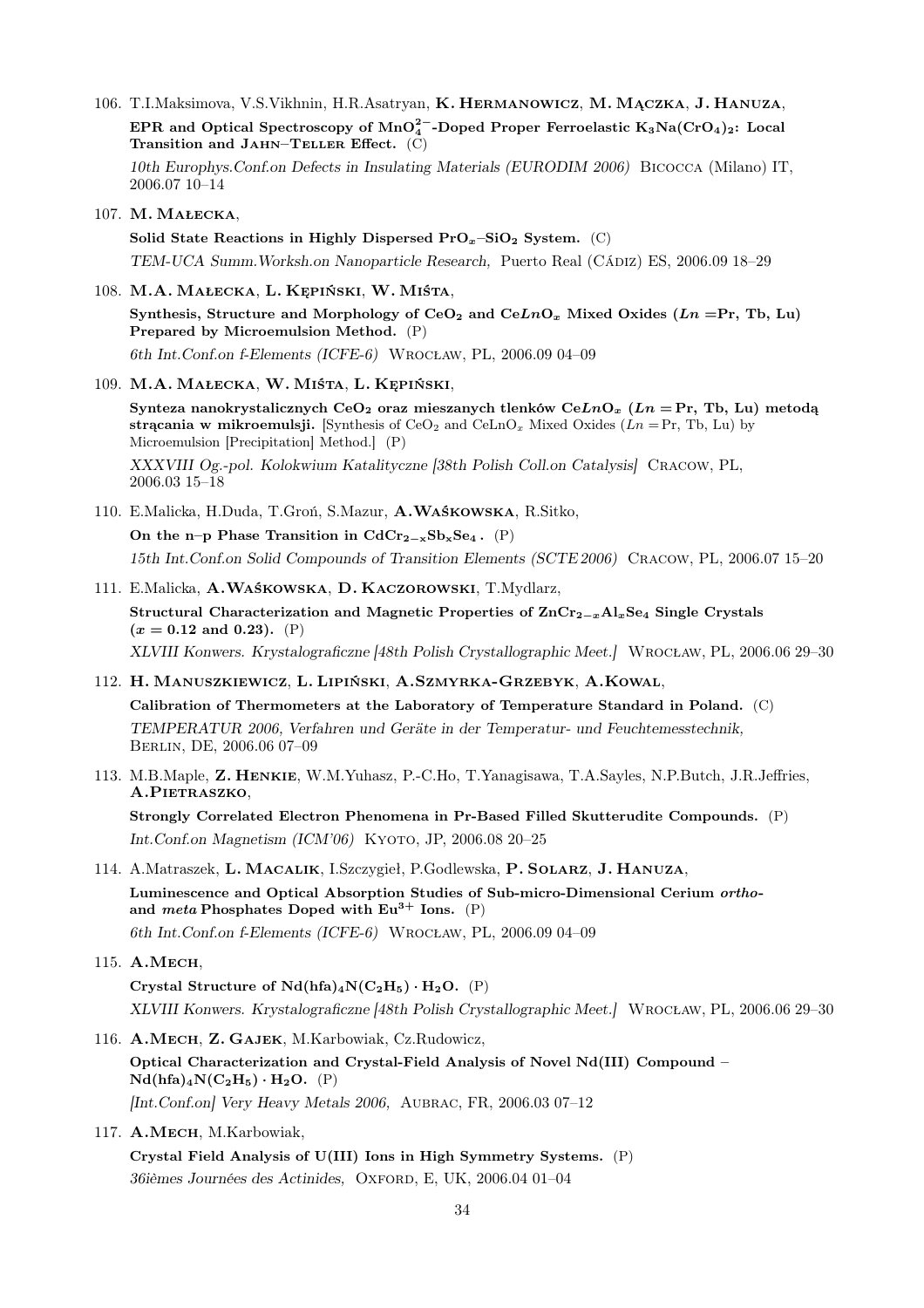118. A.Mech, M.Karbowiak, Ch.Grller-Walrand, R.vanDeun,

The Luminescence Properties of Three Tetrakis Dibenzoylmethane Europium(III) Complexes with Different Counter Ions. (P)

6th Int.Conf.on f-Elements (ICFE-6) Wrocław, PL, 2006.09 04–09

#### 119. A.Mech, A.Pietraszko, M. Drozd, M. Trzebiatowska-Gusowska,

Własności strukturalne i spektroskopowe nowego związku iterbu(III) Yb(hfa)<sub>4</sub>N(C<sub>2</sub>H<sub>5</sub>). [Structural and Spectroscopic Properties of New Ytterbium(III) Compound, Yb(hfa)4N(C2H5).] (P)

XLVIII Konwers. Krystalograficzne [48th Polish Crystallographic Meet.] Wrocław, PL, 2006.06 29–30

### 120. W. Miiller, V.H. Tran,

Study of the Thermoelectric Properties of  $\text{URh}_{1-x}\text{Ru}_x\text{Ge}$  Solid Solutions. (P)

15th Int.Conf.on Solid Compounds of Transition Elements, Cracow, PL, 2006.07 15–20

# 121. W. Miiller, V.H. Tran, A.Kondrat,

### Magnetic Phase Diagram of the URh<sub>1−x</sub>Ru<sub>x</sub>Ge System. (P)

Konf.sieci MAG-EL-MAT [The MAG-EL-MAT Memb.Meet.on New Materials for Magnetoelectronics] Będlewo, PL, 2006.05 03–06

#### 122. W. Miśta, R.Kacprzyk,

# Plasma Reactor with Back Ionization for Toluene Decomposition. (P)

1st Centr.Eur.Symp.on Plasma Chemistry and Worksh.on the Plasma-After-treatment of Combustion Fuel Gases for Power Industry, GDAŃSK, PL, 2006.05 28-31

#### 123. W. Miśta, R.Kacprzyk, J.Dora,

Toluene Decomposition Using Streamer and Glow-Mode in AC Dielectric Barrier Discharges in Atmosphere Air. (P)

XXXVIII Og.-pol. Kolokwium Katalityczne [38th Polish Coll.on Catalysis], Cracow, PL, 2006.03 15–18

124. W. Miśta, J.Trawczyński, T.Rzadki,

Charakterystyka katalizatora  $MnO_x/ZrO_2$  w reakcjach pełnego utleniania toluenu, otrzymanego metoda współstracania. [Characterization of  $MnO<sub>x</sub>/ZrO2$  Catalyst Obtained by Co-precipitation in Total Toluene Oxidation.] (P)

XXXVIII Og.-pol. Kolokwium Katalityczne [38th Polish Coll.on Catalysis], Cracow, PL, 2006.03 15–18

### 125. M.Motak, B.Samojeden, H.Teterycz, R. Klimkiewicz,

Centra zasadowe katalizatorów ketonizacji alkoholi pierwszorzędowych. [Base Centers of Primary Alcohols Ketonization Catalysts.] (P)

XXXVIII Og.-pol. Kolokwium Katalityczne [38th Polish Coll.on Catalysis], Cracow, PL, 2006.03 15–18

126. J. MUCHA, M.Pękała, V.Drozd,

#### Phonon and Electron Transport in  $La<sub>0.8</sub>Sr<sub>0.2</sub>MnO<sub>3</sub>$  Manganite. (P)

Kraj.Konf.: "Układy skorelowanych elektronów wczoraj i dziś" [Polish.Conf.on Past and Present View on Correlated Electrons Systems] Ustroń, PL, 2006.09 15–19

127. T.Muramatsu, D. Kaczorowski, T.Kagayama, K.Shimizu, A.Grytsiv, P.Rogl,

Transport Properties of  $Yb_3Si_5$  Single Crystals under High Pressure. (P) Int.Conf.on Magnetism (ICM'06) KYOTO, JP, 2006.08 20-25

128. S.A.Nikitin, T.I.Ivanova, Yu.A.Ovchenkova, G.A.Tskhadadze, W. Suski, V.I.Nizhankovski,

Magnetic Ordering of GdMnSi Compound. (C)

6th Int.Conf.on f-Elements (ICFE-6) Wrocław, PL, 2006.09 04–09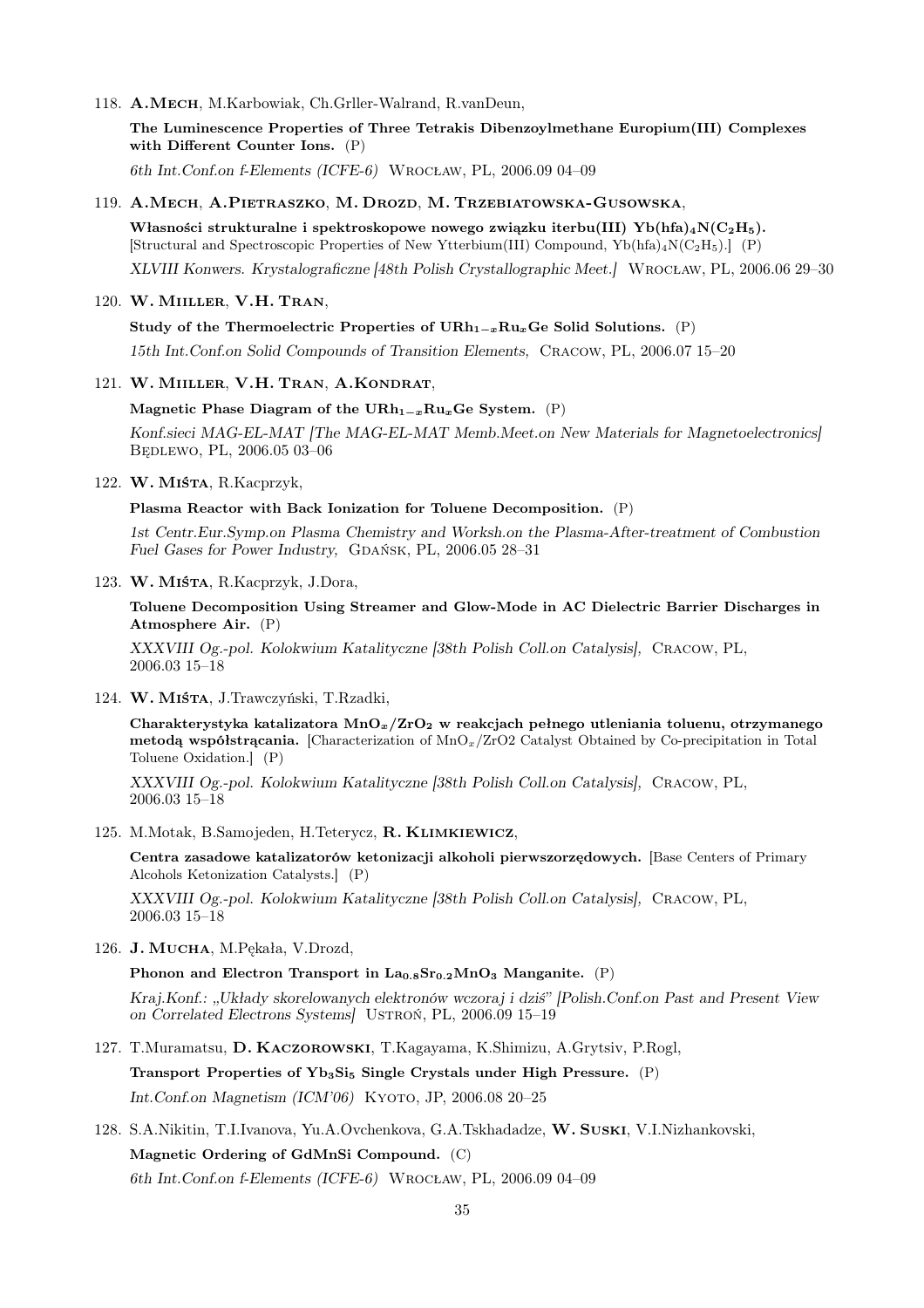- 129. S.Nikitin, I.Tereshina, E.Tereshina, W. Suski, H. Drulis, The Effect of Hydrogen on the Magnetocrystalline Anisotropy of  $R_2Fe_{17}$  and  $R(Fe, Ti)_{12}$  $(R = Dy, Lu)$  Compounds.  $(P)$ 6th Int.Conf.on f-Elements (ICFE-6) Wrocław, PL, 2006.09 04–09
- 130. J. Okal, L. Kępiński, L. Krajczyk, M. Zawadzki, A.Cielecka, Stabilność nanocząstek rutenu osadzonych na tlenku glinu: badania metodami TEM i XRD. [Stability of Ruthenium Nanoparticles Supported on Alumina: TEM- and XRD-Study.] (P) XLVIII Konwers. Krystalograficzne [48th Polish Crystallographic Meet.] Wrocław, PL, 2006.06 29–30
- 131. J. Okal, L. Krajczyk, M. Zawadzki, L. Kępiński, W.Tylus,

Chemisorpcja wodoru na koloidach rutenu osadzonych na tlenku glinu. [Chemisorption of Hydrogen on Ruthenium Colloids Supported on Alumina.] (P) XXXVIII Og.-pol. Kolokwium Katalityczne [38th Polish Coll.on Catalysis], Cracow, PL, 2006.03 15–18

132. I.Okośka, W. Iwasieczko, H. Drulis, M.Jurczyk,

Hydrogen Storage by Mg-Based Nano-materials. (C) Int.Symp.on Metastable and Nano-sized Materials, Warsaw, PL, 2006.08 27–31

133. I.A.Ovtchenkova, S.A.Nikitin, T.I.Ivanova, G.A.Tskhadadze, Yu.V.Skourski, W. Suski, V.I.Nizhankovski,

Magnetic Ordering and Magnetic Transitions in GdMnSi Compound. (P) 6th Int.Conf.on f-Elements (ICFE-6) Wrocław, PL, 2006.09 04–09

134. B.Padlyak, W. Ryba-Romanowski, R. Lisiecki, B.Kukliński, Optical Spectroscopy and Luminescence Kinetics of the  $Nd^{3+}$  Ions in Glasses with  $3CaO-Ga<sub>2</sub>O<sub>3</sub>-3GeO<sub>2</sub>$  Composition. (P)

6th Eur.Conf.on Luminescent Detectors and Transformers of Ionizing Radiation (LUMDETR'06) L'vov, UA, 2006.06 19–23

- 135. Н.Ю.Панкратов, С.А.Никитин, К.П.Скоков, Н.П.Артюнян, Э.В.Агабабян, W. Iwasieczko, Спин-переориентационные перходы в гидридах соединений  $Nd_2(Fe, Co)_{14}B$ . [Spin-Reorientational Phase Transitions in  $Nd_2(Fe, Co)_{14}B$  Alloy Hydrides.] (P) 20th Sch.-Semin.on New Magnetic Materials for Microelectronics (NMMM-20) Moscow, RU, 2006.06 12–16)
- 136. M. Paściak, M.Wołcyrz, A.Pietraszko, Interpretation of Diffuse Scattering in  $Pb(S_{0.5}Ta_{0.5})O_3$  via Monte Carlo Simulation. (P) 23rd Eur. Crystallographic Meet., Leuven, BE, 2006.08 06–11
- 137. M. Paściak, M.Wołcyrz, A.Pietraszko, Modelowanie struktury domenowej w kryształach PST. [Modelling of the Domain Structure in PST Crystals.] (P) XLVIII Konwers. Krystalograficzne [48th Polish Crystallographic Meet.] Wrocław, PL, 2006.06 29–30
- 138. A.Pawłowski, M.Połomska, B.Hilczer, L.Szcześniak, A.Pietraszko, Superionic Phase Transition in  $Rb_3D(SO_4)_2$  Single Crystals. (P) 10th Polish Conf.on Systems with Fast Ionic Transport, Augustów, PL, 2006.09 13–17
- 139. R. Pązik, P. Głuchowski, D. Hreniak, W. Stręk, M.Roś, R.Fedyk, W.Łojkowski, Fabrication and Luminescence Studies of Ce :  $Y_3Al_5O_{12}$  Transparent Nanoceramic. (P)  $Int. Worksh.$ on Advanced Spectroscopy and Optical Materials, GDAŃSK, PL, 2006.06 11–14
- 140. R. PĄZIK, D. HRENIAK, W. STREK, V.G.Kessler, G.A.Seisenbaeva, Photoluminescence Investigations of  $Eu^{3+}$  Doped BaTiO<sub>3</sub> Nanopowders Fabricated Using Heterometallic Tetranuclear Alkoxide Complexes. (P) 6th Int.Conf.on f-Elements (ICFE-6) Wrocław, PL, 2006.09 04–09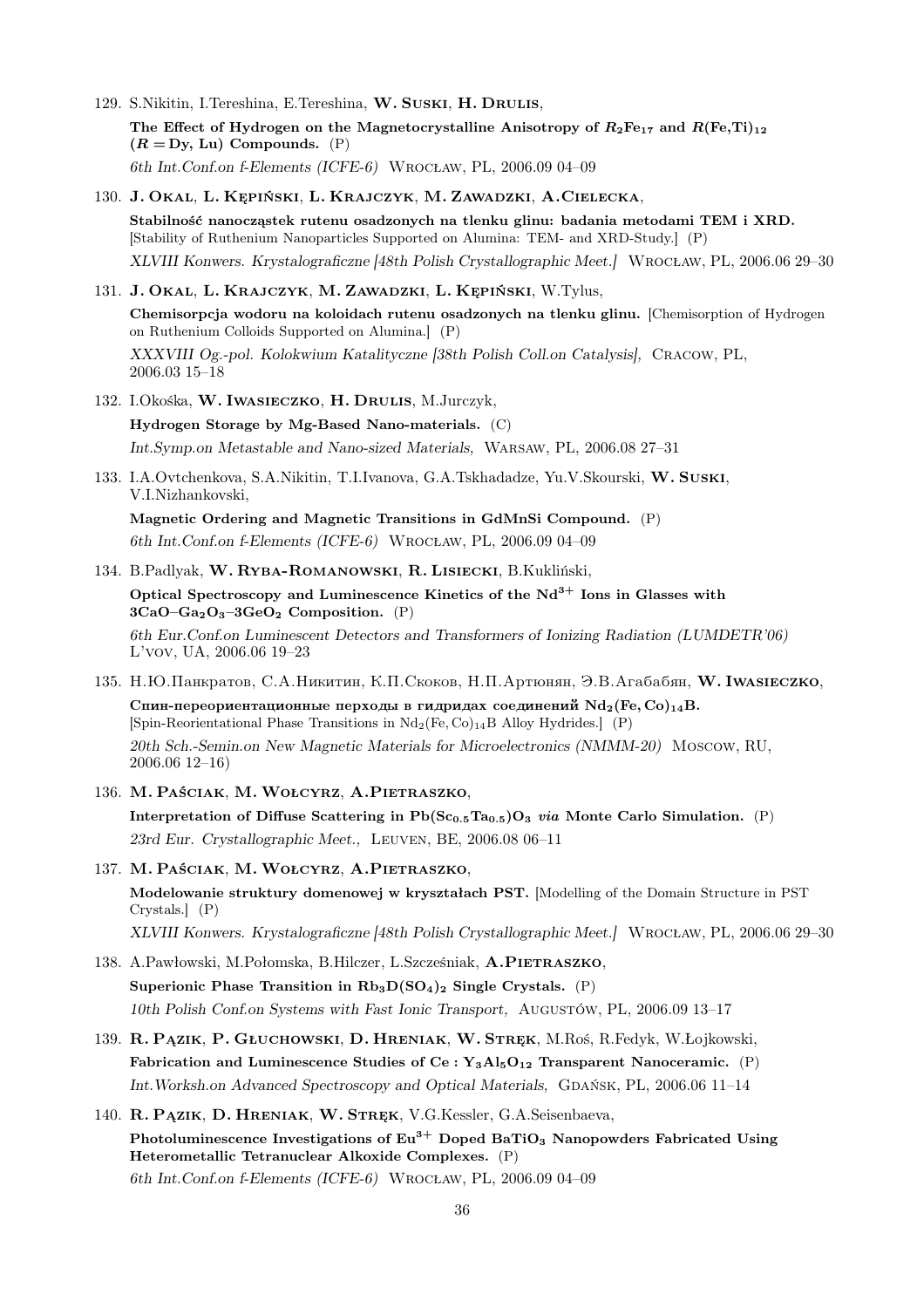141. G.J.Perpétuo, R. Kubiak, J. Janczak,

Stereochemistry of Halogenidoderivatives of Metallophthalocyanines of the Metals of the 15. Group. (P)

- 4th Int.Conf.on Porphyrins and Phthalocyanines, Rome, IT, 2006.07 02–07
- 142. G.J.Perpétuo, R. Kubiak, J. Janczak, Stereochemistry of Halogenidoderivatives of Metallophthalocyanines of the Metals of the 15. Group. (P) XLVIII Konwers. Krystalograficzne [48th Polish Crystallographic Meet.] Wrocław, PL, 2006.06 29–30
- 143. G.J.Perpétuo, M.R.O.Leite, J. Janczak,

Structural Characterization of Dithiocarbimate and Trithiocarbimate Ni and Zn Complexes. (P) XLVIII Konwers. Krystalograficzne [48th Polish Crystallographic Meet.] Wrocław, PL, 2006.06 29–30

144. A.PIETRASZKO, A.Pawłowski,

Structural Aspects of Fast Ion Transport in Some Superionic Conductors. (I) 10th Polish Conf.on Systems with Fast Ionic Transport, Augustów, PL, 2006.09 13–17

145. A.Pikul, T.Westerkamp, R.Küchler, N.Caroca-Canales, M.Deppe, P.Gegenwart, J.Sereni, C.Geibel, F.Steglich,

Ultra-Low-Temperature Specific Heat of  $Cer{H_{1-x}Rh_x}$  — Smeared Ferromagnetic Quantum Phase Transition. (P)

8th Prague Colloq.on f-Electron Systems, Prague, CZ, 2006.09 08–11

- 146. E. Pisarska, P. Stachowiak, A.Jeżowski, Observation of Relaxation of Molecular Spin in CH<sup>4</sup> and CD<sup>4</sup> Crystals in Thermal Conductivity Experiment. (P) 6th Int.Conf.on Cryocrystals and Quantum Crystals, Khar'kov, UA, 2006.09 03–07
- 147. J.Pisarska, G. Dominiak-Dzik, W. Ryba-Romanowski, W.A.Pisarski, Pr-Doped Lead Fluoroborate Glasses. (P) 18th Conference on Electronics and Photonics for the High Energy Physics Experiments, Wilga (Garwolin) PL, 2006.05 22–28
- 148. J.Pisarska, W. Ryba-Romanowski, G. Dominiak-Dzik, T.Goryczka, W.A.Pisarski, Nd-Doped Oxyfluoroborate Glasses and Glass–Ceramics for NIR Laser Applications. (P) 6th Int.Conf.on f-Elements (ICFE-6) Wrocław, PL, 2006.09 04–09
- 149. J.Pisarska, W. Ryba-Romanowski, G. Dominiak-Dzik, W.A.Pisarski, Up-Converted Luminescence in Yb–Tm Co-Doped Lead Fluoroborate Glasses. (P) 6th Int.Conf.on f-Elements (ICFE-6) Wrocław, PL, 2006.09 04–09
- 150. W.A.Pisarski, G. Dominiak-Dzik, W. Ryba-Romanowski, J.Pisarska, Role of PbO Substitution by PbF<sub>2</sub> on Structural Behavior and Luminescence of Rare Earth Doped Lead Borate Glass. (P) 6th Int.Conf.on f-Elements (ICFE-6) Wrocław, PL, 2006.09 04–09
- 151. W.A.Pisarski, T.Goryczka, J.Pisarska, G. Dominiak-Dzik, W. Ryba-Romanowski, Effect of Heat Treatment on  $Er<sup>3+</sup>$  Containing Multicomponent Oxyfluoride Lead Borate Glass System. (P) 11th Int.Conf.on the Physics of Non-Crystalline Solids, Rhodos, GR, 2006.10 29 –.11 02
- 152. T. Plackowski, D. Kaczorowski, Critical Behavior of Specific Heat and Isothermal Magnetocaloric Coefficient in Ferromagnetic  $UCuP_2$ .  $(C)$ 36ièmes Journées des Actinides, OXFORD, E, UK, 2006.04 01-04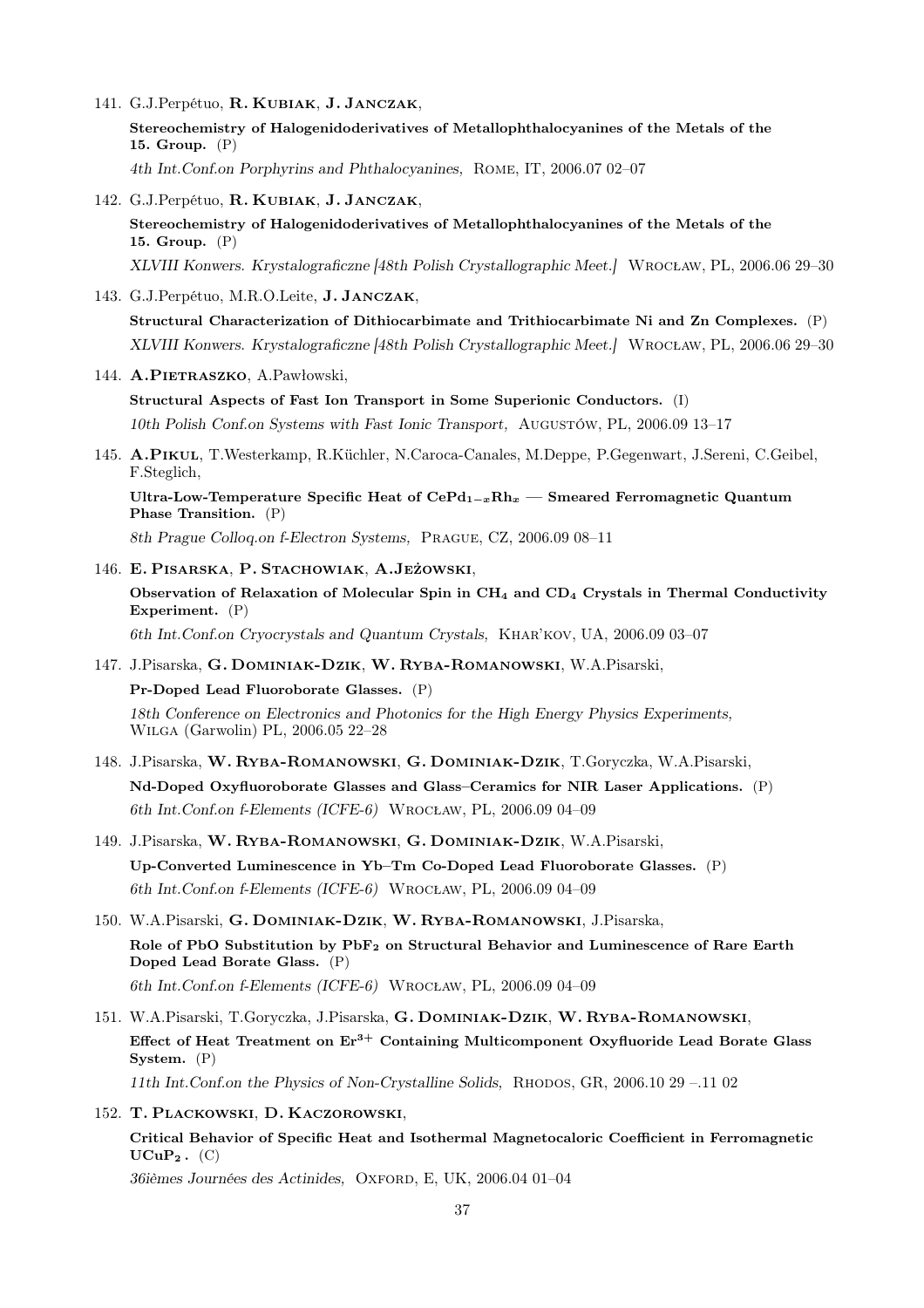- 153. A.Podhorodecki, M.Nyk, R.Kudrawiec, J.Misiewicz, J.C.Pivin, W. STREK, Optical Properties of GaN Nanocrystals Embedded into Silica Matrices. (P) 2006 Spr.Meet.of Eur.Mater.Res.Soc.: Symp. S: Material Science and Technology of Wide Bandgap Semiconductors, Nice, FR, 2006.05 29 –.06 02
- 154. A.Podhorodecki, M.Nyk, J.Misiewicz, W. STREK,

Total Photoluminescence Spectroscopy of GaN Nanocrystals Doped by  $Eu^{3+}$  Ions. (P) 3rd Int.Conf.on Nanophotonic Materials, San Diego, CA, US, 2006.08 13–14

- 155. K.Pogorzelec-Glaser, Cz.Pawlaczyk, A.Pietraszko, E.Markiewicz, Crystal Structure and Electrical Conductivity of Imidazolium Succinate. (P) 10th Polish Conf.on Systems with Fast Ionic Transport, Augustów, PL, 2006.09 13–17
- 156. K.Pogorzelec-Glaser, A.PIETRASZKO, Imidazolium Salts of Dicarboxylic Acids – Crystal Structure in the Low Temperature Range  $12 K - 120 K.$  (P) 23rd Eur. Crystallographic Meet., Leuven, BE, 2006.08 06–11
- 157. K.Pogorzelec-Glaser, A.PIETRASZKO, Dielectric and Mechanical Response of PVDF-Type Polymer Ferroelectrics. (P)

V Poznańskie Symp. Polimerowe [5th Poznan Symp.on Polymers] Poznań, PL, 2006.02 24–24

158. K.Pogorzelec-Glaser, A.PIETRASZKO,

Imidazolium Azelate Crystal Structure in the Temperature Range 12–120 K. (P) XLVIII Konwers. Krystalograficzne [48th Polish Crystallographic Meet.] Wrocław, PL, 2006.06 29–30

- 159. K.Pogorzelec-Glaser, A.PIETRASZKO, B.Hilczer, M.Połomska, Structure and Phase Transition in  $Cu_2P_2O_7$ . (P) 17th Czech-Polish Semin.on Structural and Ferroelectric Phase Transitions, Znojmo, CZ, 2006.05 22–26
- 160. M.Połomska, J.Wolak, L.Szcześniak, A.PIETRASZKO, L.F.Kirpichnikova,

Ferroelastic Domains, RAMAN Scattering, XRD and DSC Studies in  $[(NH_4)_{1-x}Rb_x]_3H(SO_4)_2$ Mixed Crystals for  $x > 0.8$ . (P) 17th Czech-Polish Semin.on Structural and Ferroelectric Phase Transitions, Znojmo, CZ, 2006.05 22–26

161. M.Połomska, J.Wolak, L.Szcześniak, A.PIETRASZKO, L.F.Kirpichnikova,

Raman Scattering, DSC, XRD and Ferroelastic Domain Studies at Superionic Phase Transitions in  $[(NH_4)_{1-x}Rb_x]_3H(SO_4)_2$  for  $x=0.8$ . (P) 10th Polish Conf.on Systems with Fast Ionic Transport, Augustów, PL, 2006.09 13–17

162. P. Psuja, B.Cichy, A.Górecka-Drzazga, W. STREK, J.A.Dziuban, Green/White Light Sources Utilizing Nanocrystalline YAG Phosphores and MWNT Field-Emission Cathodes. (P) 19th Int. Vacuum Nanoelectronics Conf. & 50th Int. Field Emission Symp. Guilin, CN, 2006.07 17–20

163. P. Psuja, D. Hreniak, W. Strek,

Rare-Earth Doped Nanocrystalline Phosphors for Field Emission Display Application. (P) 2006 Int. Students and Young Scientists Workshop: "Photonics and Microsystems" Wrocław, PL, 2006.06 30 –.07 02

164. P. Psuja, D. Hreniak, W. Stręk,

Low-Voltage Cathodoluminescence Properties of  $Y_3A1_5O1_2$ : Tb<sup>3+</sup> Nanopowders. (P) 6th Int.Conf.on f-Elements (ICFE-6) Wrocław, PL, 2006.09 04–09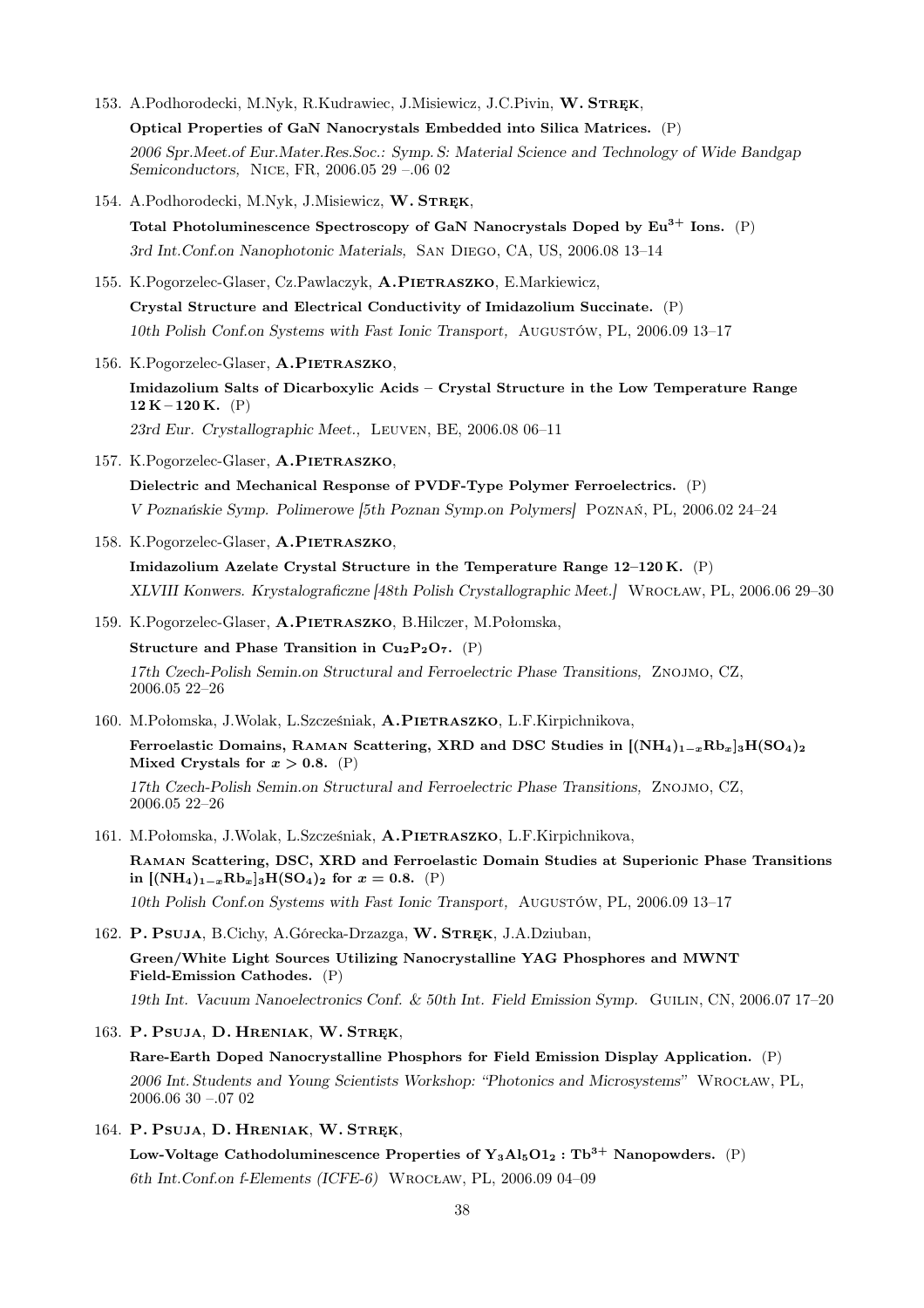165. W.Raróg-Pilecka, E.Miśkiewicz, Z.Kaszkur, L. Kępiński, Z.Kowalczyk,

Katalizatory kobaltowe do syntezy NH<sup>3</sup> otrzymywane przy zastosowaniu węgli aktywnych. [Cobalt Catalysts for NH<sup>3</sup> Synthesis Obtained by Using Active Charcoal.] (P) XXXVIII Og.-pol. Kolokwium Katalityczne [38th Polish Coll.on Catalysis], Cracow, PL, 2006.03 15–18

#### 166. K. Rogacki, B.Dabrowski,

Increase of the Superconducting Critical Currents in Chemically Substituted Y123. (P)

8th Int.Conf.on Materials and Mechanisms of Superconductivity and High Temperature Superconductors  $(M^2S-HTSC-08)$  DRESDEN, DE, 2006.07 09-14

# 167. A.Rubaszek,

Wpływ wyboru promieni atomowych na rozkłady gęstości pędowych w SiC obliczonych metodą LMTO–ASA. [Influence of Atomic Sphere Radii on the Electron–Positron Momentum Density Calculated for SiC within the LMTO-ASA.] (L)

XXXVI Semin. Anihilacji Pozytronów [36th Polish Semin.on Positron Annihilation] Turawa, PL, 2006.06 05–09

#### 168. W. Ryba-Romanowski,

Nonlinear Processes of Excitation and De-Excitation of Rare Earth Ions in Laser Crystals. (I) 3rd Worksh.on Functional Materials (FMA'2006) Athens, GR, 2006.09 17–23

### 169. W. Ryba-Romanowski,

Excitation Energy Transfer in Yttrium Vanadate Crystals Doped with Rare Earth Ions. (L) Int. Worksh.on Advanced Spectroscopy and Optical Materials, GDAŃSK, PL, 2006.06 11-14

# 170. W. Ryba-Romanowski, P. Solarz, M. Gusowski, G. Dominiak-Dzik,

Luminescence and Excitation Energy Transfer in New Fluoride Crystals Containing Rare Earth  $I$ ons.  $(I_1)$ 

6th Eur.Conf.on Luminescent Detectors and Transformers of Ionizing Radiation (LUMDETR'06) L'vov, UA, 2006.06 19–23

171. E.Rysiakiewicz-Pasek, M. Mączka, A.Urbanowicz,

Structural Study of NaNO<sup>2</sup> Embedded into Porous Glass. (P)

10th Europhys.Conf.on Defects in Insulating Materials (EURODIM 2006) Bicocca (Milano) IT, 2006.07 10–14

172. M. Samsel-Czekała, G. Kontrym-Sznajd, M.Biasini, H.Sormann,

Różne techniki rekonstrukcji w zastosowaniu do dwuwymiarowych spektrów anihilacji pozytonów. [Various Reconstruction Techniques Applied to Two-Dimensional Spectra of Positron Annihilation.] (L) XXXVI Semin. Anihilacji Pozytronów [36th Polish Semin.on Positron Annihilation] Turawa, PL, 2006.06 05–09

173. M. Samsel-Czekała, R. Troć, E.Talik,

Electronic Band-Structure and X-ray Photoemission Studies of Ternaries APdGe  $(A = Th, U)$ in the Paramagnetic State. (P)

Konf.sieci MAG-EL-MAT [Memb.Meet.on New Materials for Magnetoelectronics] BEDLEWO, PL, 2006.05 03–06

174. M. Samsel-Czekała, R. Troć,

Electronic Band Structure of Ternaries UTGe  $(T = Pd, Pt)$  in the Paramagnetic State. (L) 36ièmes Journées des Actinides, OXFORD, E, UK, 2006.04 01-04

## 175. M. Samsel-Czekała, R. Troć, E.Talik,

Electronic Structure of Actinide Intermetallic Ternaries: Ab initio and X-ray Photoemission Studies. (P)

5th Worksh.: Hands-on-FPLO, DRESDEN, DE, 2006.05 21-25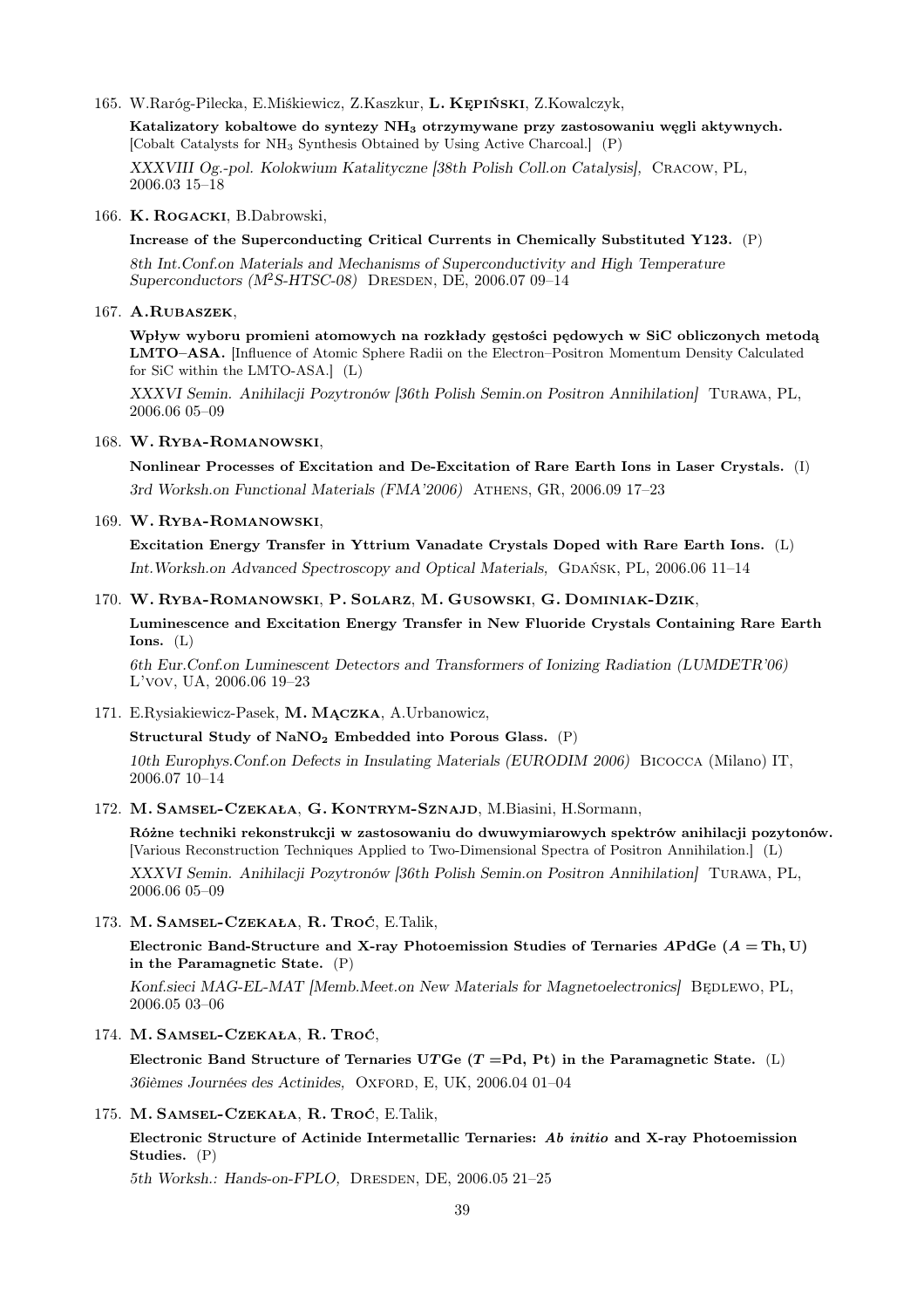- 176. M. Samsel-Czekała, R. Troć, E.Talik, Electronic Band Structure and X-ray Photoemission Spectra of Ternaries APtGe  $(A = Th, U).$  (L) 6th Int.Conf.on f-Elements (ICFE-6) Wrocław, PL, 2006.09 04–09
- 177. D.Satuła, K.Szymański, V.H. Tran, L.Dobrzyński, Hyperfine Fields in UFe5Sn Compound. (P) All-Polish Seminar on Mössbauer Spectroscopy (OSSM-06) Koszęcin, PL, 2006.06 18–21
- 178. P. Solarz, R. Lisiecki, M. Gusowski, G. Dominiak-Dzik, W. Ryba-Romanowski, Conversion of VUV to Visible Light and the Structure of the d-Levels in  $K_5L_2L_4F_{10}$ : Tb. (P) 4th Int.Symp.on Laser, Scintillator and Non Linear Optical Materials (ISLOM-4) Prague, CZ, 2006.06 26–30
- 179. P. Solarz, R. Lisiecki, M. Gusowski, G. Dominiak-Dzik, W. Ryba-Romanowski,

Conversion of VUV to Visible Light and the Structure of the d-Levels in  $K_5L_2L_4F_{10}$ : Tb. (P) Symp.on Photonics Technologies for Framework Programme 7 (OPERA '06) Wrocław, PL, 2006.10 12–14

180. P. Solarz, W. Ryba-Romanowski,

Energy Transfer Processes in  $K_5Li_2GdF_{10}$ : Eu, Pr. (P)

6th Eur.Conf.on Luminescent Detectors and Transformers of Ionizing Radiation (LUMDETR'06) L'vov, UA, 2006.06 19–23

181. H. Stachowiak, E. Boroński,

```
Electron–Positron Interaction in Jellium: Optimization of the Perturbed Hypernetted-Chain
Approach. (P)
```
36th Polish Semin.on Positron Annihilation, Turawa, PL, 2006.06 05–09

182. P. STACHOWIAK,

Manifestation of Quantum Properties of Molecules in Thermal Conductivity of Methane Crystals. (I)

6th Int.Conf.on Cryocrystals and Quantum Crystals, Khar'kov, UA, 2006.09 03–07

183. P. Stachowiak, E. Pisarska, A.Jeżowski, A.I.Krivchikov,

Glass-Like Behavior of Thermal Conductivity of  $CH_4$ –CD<sub>4</sub> Solid Solutions. (P) 6th Int.Conf.on Low Temperature Chemistry (6ICLTC) Chernogolovka, RU, 2006.08 27 –.09 01

# 184. Cz.Sułkowski, A.J. Zaleski, E. Bukowska, L.Folcik,

Wpływ wodorowania na własności nadprzewodzące i transportowe związku CuAlSi. [Influence of Hydrogenation on Superconducting and Transport Properties of CuAlSi Compound.] (P) XII Kraj.Szk. Nadprzewodnictwa [12th Polish Sch.of Superconductivity:] "Correlated Electron Systems Then and Now" Ustroń, PL, 2006.09 14–18

185. V.V. Sumarokov, P. Stachowiak, A.Jeżowski,

The Peculiarities of Heat Transfer in  $CO<sub>2</sub>$  and N<sub>2</sub>O at Low Temperatures. (P) 6th Int.Conf.on Cryocrystals and Quantum Crystals, Khar'kov, UA, 2006.09 03–07

186. W. Suski,

### About Negative Magnetization in Non-Superconducting Intermetallics. (P)

Konf.sieci MAG-EL-MAT [The MAG-EL-MAT Memb.Meet.on New Materials for Magnetoelectronics] Będlewo, PL, 2006.05 03–06

187. W. Suski, T.Palewski, V.Nizhankovskii, J. Klamut,

Research Facilities at ILHMF&LT Wrocław. (P)

60th Yamada Int.Conf.on Research in High Magnetic Fields, Sendai, JP, 2006.08 16–19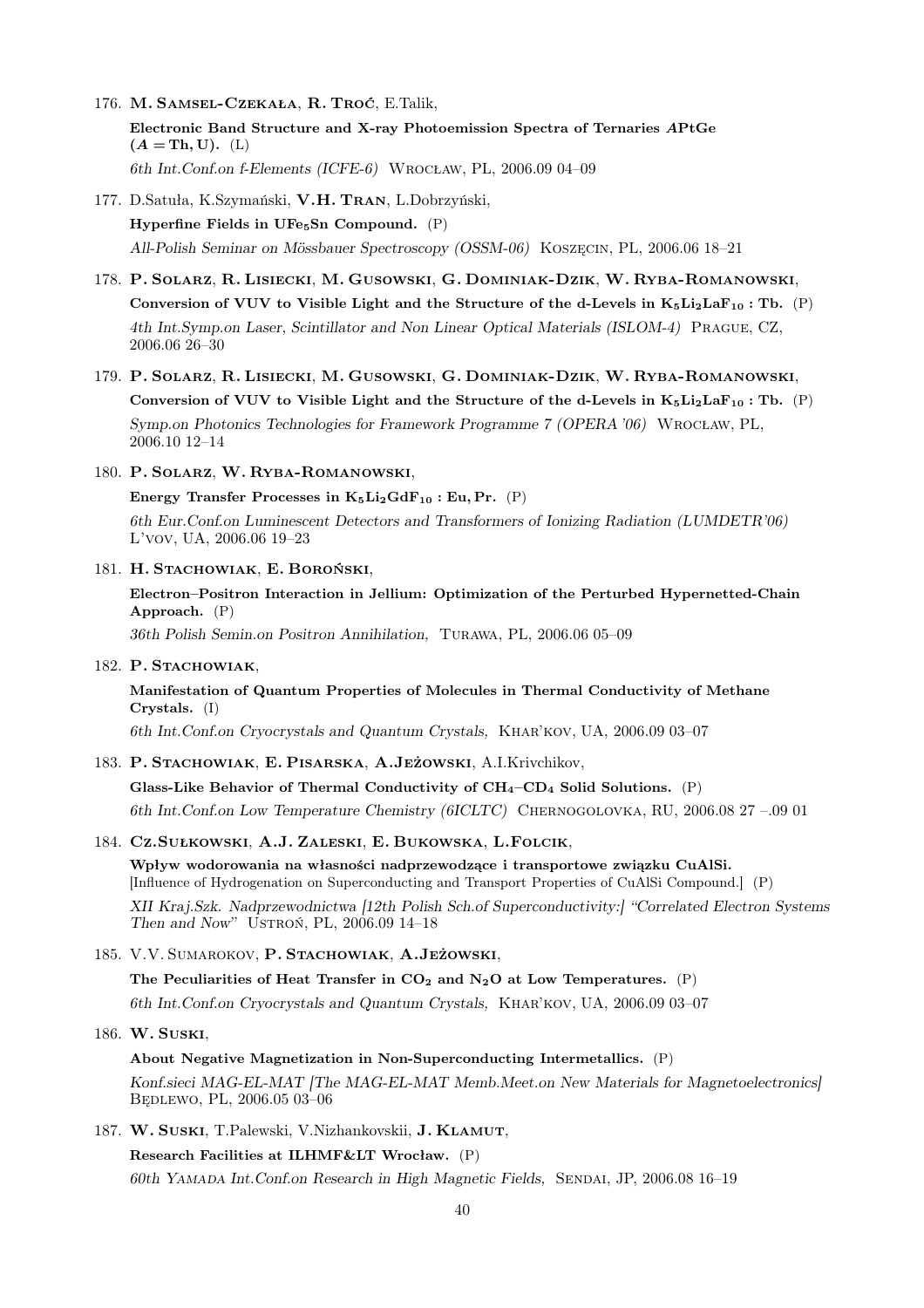- 188. W. Suski, N.Vityk, R.Gladyshevski, A.Gilewski, T.Mydlarz, Magnetic Properties of the Y<sub>2</sub>Co17 –  $xGa_x$  and Tb<sub>2</sub>Co<sub>17- $xGa_x$ </sub> Pseudoternary Compounds in High Magnetic Fields. (P) 60th Yamada Int.Conf.on Research in High Magnetic Fields, SENDAI, JP, 2006.08 16–19
- 189. W. Suski, N.Vityk, R.Gladyshevskii, K. Wochowski, The Influence of the Rare-Earth Element on the Magnetic Properties of the  $R_2(C_0,G_0)_{17}$ Alloys. (C) 15th Int.Conf.on Solid Compounds of Transition Elements, Cracow, PL, 2006.07 15–20
- 190. W. Suski, K.Wochowski,

Structure, Magnetic and Electrical Properties of the  $UCu_2T_3Al_7$  Alloys. (P) 6th Int.Conf.on f-Elements (ICFE-6) Wrocław, PL, 2006.09 04–09

191. M. Suszyńska, B. Macalik, L. Krajczyk, R.Capelletti, C.Mora,

Thermally Stimulated Polarization and Depolarization Currents in SLS Glass Exchanged with Copper. (P)

10th Europhys.Conf.on Defects in Insulating Materials (EURODIM 2006) Bicocca (Milano) IT, 2006.07 10–14

192. I.Szafraniak, B.Hilczer, A.PIETRASZKO, E.Talik, L. KEPIŃSKI,

Characterization of BiFeO<sub>3</sub> Nanopowder Obtained by Mechanochemical Synthesis.  $(P)$ Int.Conf.on Electroceramics, TOLEDO, ES, 2006.06 18-22

193. I.Szafraniak, M.Połomska, B.Hilczer, A.PIETRASZKO,

Influence of Preparation Conditions and Thermal Treatment on Thermal Treatment on Final Properties of Multiferroic Perovskites. (P) 5th Int.Conf.on Inorganic Materials, Ljubljana, SI, 2006.09 03–26

194. I.Szafraniak, M.Połomska, B.Hilczer, A.PIETRASZKO, E.Talik, L. KEPIŃSKI, XRD, TEM, XPS and RAMAN Sacttering Studies of BiFeO<sub>3</sub> Obtained by Mechanochemical Synthesis. (P) 17th Czech-Polish Semin.on Structural and Ferroelectric Phase Transitions, Znojmo, CZ, 2006.05 22–26

- 195. I.Szafraniak, M.Połomska, B.Hilczer, A.PIETRASZKO, E.Talik, L. KEPIŃSKI, Characterization of Perovskite Nanopowders Obtained by Mechanochemical Synthesis. (L) 17th Czech-Polish Semin.on Structural and Ferroelectric Phase Transitions, Znojmo, CZ, 2006.05 22–26
- 196. I.Szafraniak, M.Połomska, B.Hilczer, A.Pietraszko, L. Kępiński, Characterization of BiFeO<sub>3</sub> Nanopowder Obtained by Mechanochemical Synthesis.  $(P)$ 10th Int.Conf.on Electroceramics, TOLEDO, ES, 2006.06 18-22
- 197. I.Szafraniak, M.Połomska, B.Hilczer, A.PIETRASZKO, E.Talik, L. KEPIŃSKI, Mechanochemical Synthesis of Perovskite Nanopowders. (L) 2nd Worksh.on Processing and Characterization of Nanostructured Systems, Brussels, BE, 2006.11 15–16
- 198. I.Szafraniak, M.Połomska, B.Hilczer, A.Pietraszko, E.Talik, L. Kępiński, Characterization of Multiferroic Nanopowders Obtained by Mechanochemical Synthesis. (I) 9th Int.Symp.on Ferroic Domains and Micro-to Nanoscopic Structures (ISFD-9) DRESDEN, DE, 2006.06 26–30
- 199. I.Szczygieł, L. Macalik, A.Matraszek, P.Godlewska, J. Hanuza, Luminescence, Electronic Absorption and Vibrational Studies of Micro-Dimensional Cerium ortho- and meta-Phosphates Doped with  $Eu^{3+}$  Ions. (P) 6th Int.Conf.on f-Elements (ICFE-6) Wrocław, PL, 2006.09 04–09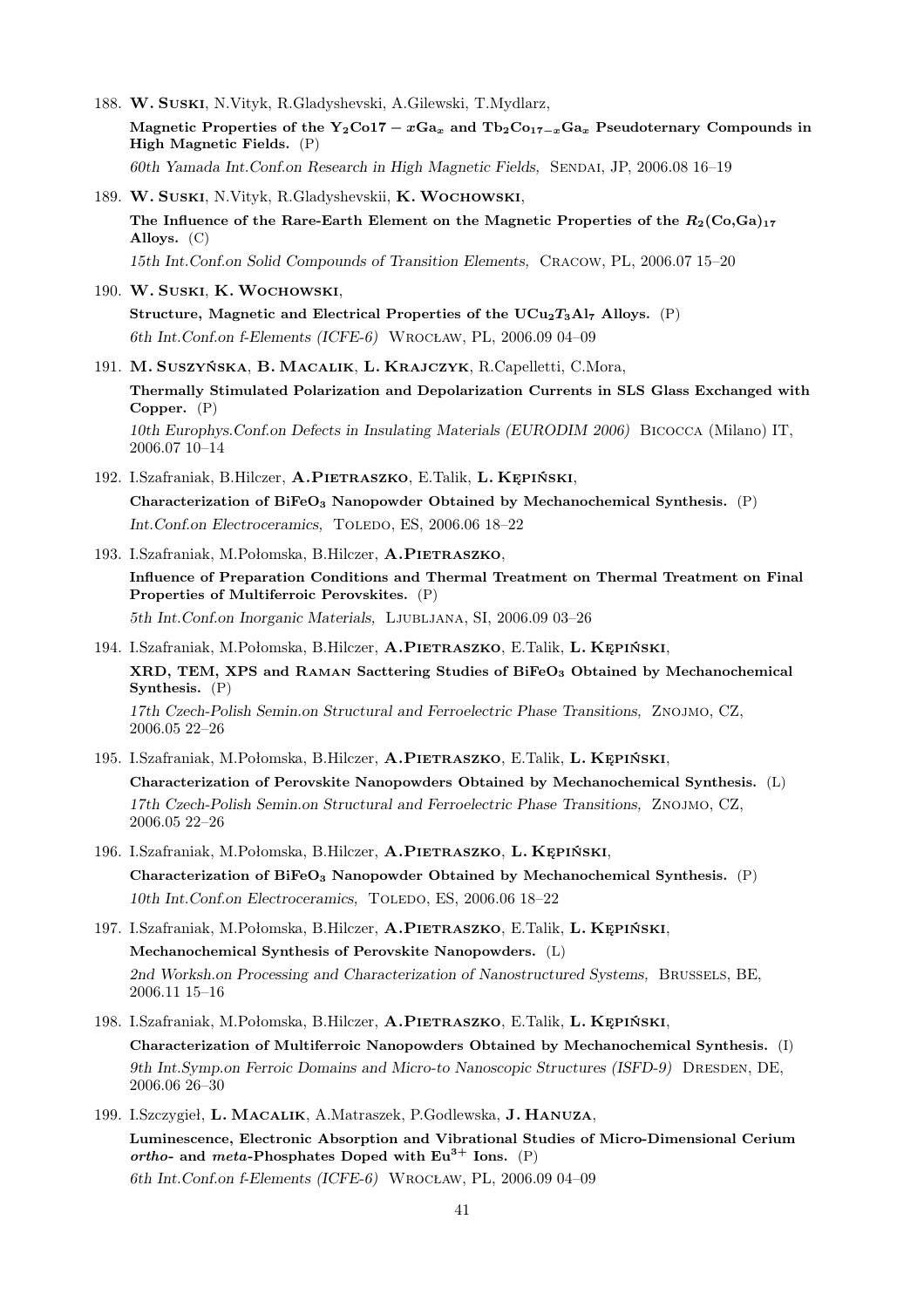200. M. Szlawska, D. Kaczorowski,

Intriguing Magnetic and Electrical Transport Behaviour in Novel CeTAs<sub>2</sub> (T = Cu, Ag, Au) Compounds. (P)

6th Int.Conf.on f-Elements (ICFE-6) Wrocław, PL, 2006.09 04–09

201. J. SZNAJD,

#### Renormalization of Ferromagnetic Spin Chains. (P)

31st Semin.of Middle-European Cooperation in Statistical Physics (MECO-31) Primostin, HR, 2006.04 24–26

202. P.Tabero, R. Klimkiewicz,

Tlenki niobu o strukturze blokowej  $(H-Nb<sub>2</sub>O<sub>5</sub>)$  i nieblokowej  $(T-Nb<sub>2</sub>O<sub>5</sub>)$  w roli nośników katalitycznych tlenku żelaza (III). [Block  $(H-Nb<sub>2</sub>O<sub>5</sub>)$  and Non-Block  $(T-Nb<sub>2</sub>O<sub>5</sub>)$ -Structured Niobia as Catalytic Supports for Iron (III) Oxide.] (P)

XXXVIII Og.-pol. Kolokwium Katalityczne [38th Polish Coll.on Catalysis], Cracow, PL, 2006.03 15–18

203. E.A. Терешина, И.С. Терешина, С.А. Никитин, О.Д. Чистяков, Г.С. Бурханов, Т. Palewski, W. Iwasieczko, H. Drulis,

Возникновение спин-переориентационного перхода в соединении  $Gd_2Fe_{14}B$  при **гидрировании.** [Appearance of a Spin-Reorientational Transition in  $Gd_2Fe_{14}B$  at Hydrogenation.] (P) 20th Sch.-Semin.on New Magnetic Materials for Microelectronics (NMMM-20) Moscow, RU, 2006.06 12–16)

- 204. E.A.Tereshina, I.S.Tereshina, O.D.Chistyakov, G.S.Burkhanov, W. Iwasieczko, H. Drulis, Особенности теплого разширения соединений  $R_2Fe_{14}B$  и их гидридов в области спин-переориентационных фазовых переходов. [Peculiarities of Thermal Expansion of  $R_2Fe_{14}B$ Compounds and Their Hydrides in the Vicinity of Spin-Reorientational Phase Transitions.] (P) Int.Conf.on Magnets and Magnetic Materials, SUZDAL, RU, 2006.10 02-06
- 205. I.S.Tereshina, E.A.Tereshina, S.A.Nikitin, O.D.Chistyakov, G.S.Burkhanov, L. FOLCIK, H. DRULIS, Change of CURIE Temperature and Effective Exchange Fields in Ferrimagnetic  $R_2Fe_{14}B$ Compounds upon Hydrogenation. (P) 6th Int.Conf.on f-Elements (ICFE-6) Wrocław, PL, 2006.09 04–09
- 206. I.Tereshina, E.Tereshina, O.Chistyakov, G.Burkhanov, H. DRULIS,

Influence of Hydrogenation on Magnetic Properties of Intermetallic  $Er_2Fe_{14}B.$  (C) Int.Conf.on Magnets and Magnetic Materials, SUZDAL, RU, 2006.10 02-06

207. H.Teterycz, R. Klimkiewicz, I.Kocemba,

Badania metodą termoprogramowanej redukcji materiałów gazoczułych. [Temperature Stimulated Reduction of Gas Sensitive Materials.] (C)

IX Konf.Nauk.: Czujniki Optoelektroniczne i Elektroniczne (COE) [9th Sci.Conf.on Optoelectronic and Electronic Sensors] Cracow & Zakopane, PL, 2006.06 19–22

- 208. P.E. Tomaszewski, A.Kochel, A.Waśkowska, M. Mączka, Z.Ciunik, Dwa nowe kryształy wolframianów litowych. [Two New Crystals of Lithium Tungstates.] (P) XLVIII Konwers. Krystalograficzne [48th Polish Crystallographic Meet.] Wrocław, PL, 2006.06 29–30
- 209. V.H. Tran,

Observation of Non-Fermi Liquid Behavior in New Yb-and U-Based Alloys. (P) 8th Prague Colloq.on f-Electron Systems, Prague, CZ, 2006.09 08–11

210. V.H. Tran,

Observation of Non-Fermi Liquid Behavior in New Yb- and U-Based Alloys. (P)

Konf.sieci MAG-EL-MAT [The MAG-EL-MAT Memb.Meet.on New Materials for Magnetoelectronics] Będlewo, PL, 2006.05 03–06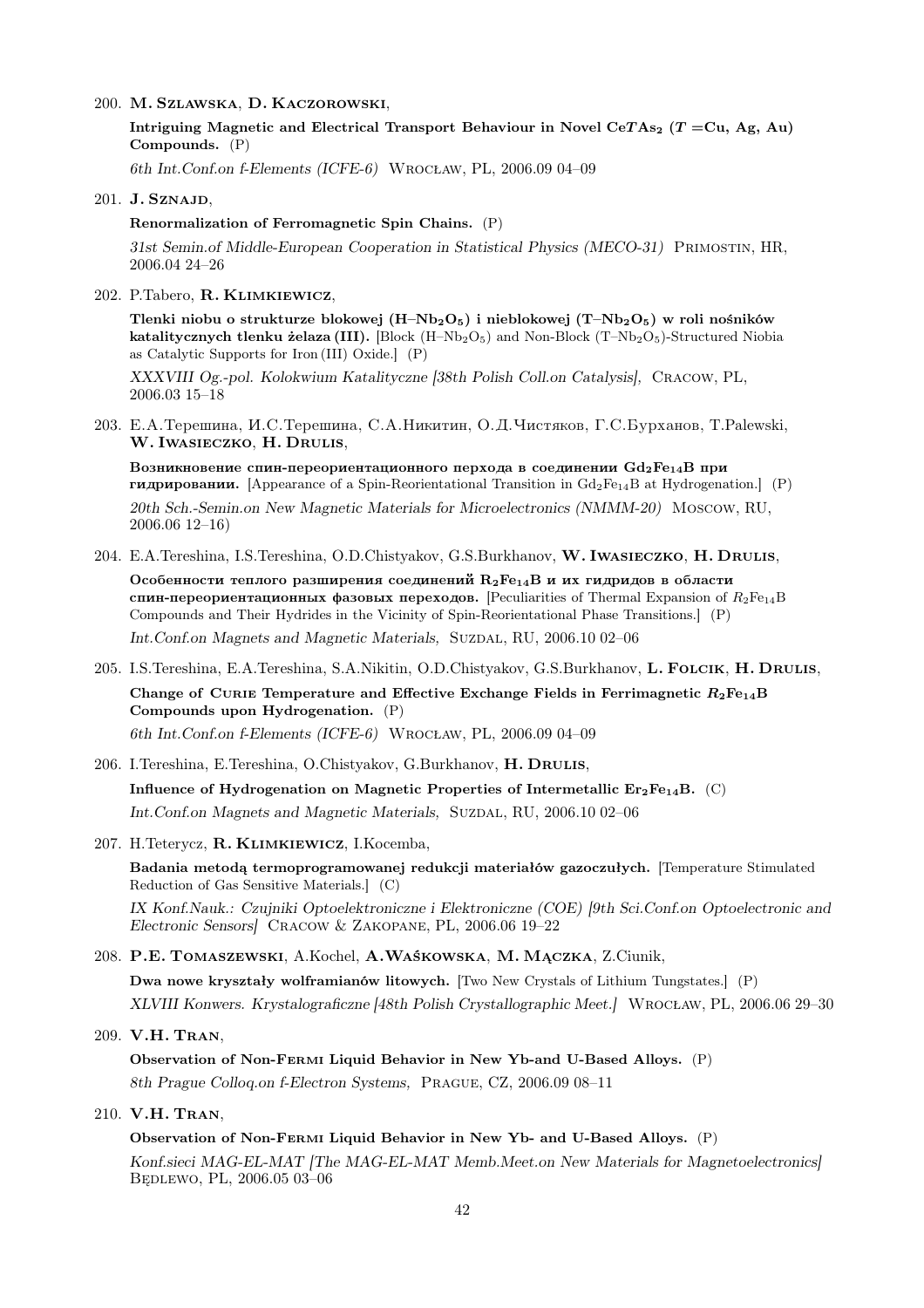211. V.H. Tran,

Magnetic Phase Diagram of the URh<sub>1 $-x$ </sub>Ru<sub>x</sub>Ge System: A Crossover from Short-Range Correlation to Non-Fermi-Liquid State. (C)

- Worksh.on Quantum Complexities in Condensed Matter, CAMBRIDGE, E, UK, 2006.07 03-07
- 212. V.H. Tran,

Unusual Electron Transport Properties of  $U_{0.05}Y_{0.95}A_{12}$ . (P) 13th Czech and Slovak Conf.on Magnetism, Košice, SK, 2006.07 09–12

213. V.H. Tran, E.Bauer,

Electronic Transport Properties of Medium Heavy Fermion Compound U2Rh2In. (C) 36ièmes Journées des Actinides, OXFORD, E, UK, 2006.04 01-04

214. V.H. Tran, M.Gamża, A.Ślebarski, W. Miiller, J.Jarmulska,

Magnetism of the Series of Intermetallic  $C_{65}CuM_3$  Compounds, where  $M = Sn$ , Pb and Bi. (C) 6th Int.Conf.on f-Elements (ICFE-6) Wrocław, PL, 2006.09 04–09

215. V.H. Tran, J.Goraus, A.Ślebarski,

Electronic Structures of Intermetallic  $U_2PdGa_3$  and  $U_2PtGa_3$ . (P) 15th Int.Conf.on Solid Compounds of Transition Elements, Cracow, PL, 2006.07 15–20

216. V.H. TRAN, J. JARMULSKA, W. MIILLER,

Magnetism and Electronic Transport Properties in  $Ce<sub>5</sub>CuPb<sub>3</sub>$ . (P) Konf.sieci MAG-EL-MAT [The MAG-EL-MAT Memb.Meet.on New Materials for Magnetoelectronics] BEDLEWO, PL, 2006.05 03-06

- 217. V.H. Tran, W. Miiller,
	- Magnetic and Transport Properties of Pseudoternary System  $\text{URh}_{1-x}\text{Ru}_{x}\text{Ge}$  in Proximity of Quantum Critical Point. (P)

36ièmes Journées des Actinides, OXFORD, E, UK, 2006.04 01-04

- 218. V.H. Tran, W. Miiller, K.F.Cai, H.F.Wang, X.R.He, Investigation of the Effect of Sb Doping on the Thermoelectric Properties of the Ge-Based Clathrates,  $Ba_8Ga_{16+x}Sb_xGe_{30-2x}$ . (P) 25th Int.Conf.on Thermoelectrics, Vienna, AT, 2006.08 06–10
- 219. V.H. Tran, W. Miiller, A.Kowalczyk, T.Toliński, G.Chełkowska, YbNi<sub>0.8</sub>Al<sub>4.2</sub>: A Novel Intermetallic Compound with an Enhanced Thermoelectric Power Factor. (P) 15th Int.Conf.on Solid Compounds of Transition Elements (SCTE 2006) Cracow, PL, 2006.07 15–20
- 220. V.H. Tran, W. Miiller, A.J. Zaleski, M.Baenitz, F.Steglich, Short-Range Magnetic Ordering in  $\mathrm{URh}_{0.7}\mathrm{Ru}_{0.3}\mathrm{Ge.}$  (P) 6th Int.Conf.on f-Elements (ICFE-6) Wrocław, PL, 2006.09 04–09
- 221. V.H. TRAN, A.Ślebarski, W. MIILLER, XPS Valence Bands of the URh<sub>1 $-x$ </sub>Ru<sub>x</sub>Ge Solid Solutions. (P) 6th Int.Conf.on f-Elements (ICFE-6) Wrocław, PL, 2006.09 04–09
- 222. R. Troć,

The Possibility of the Mixed Valence State in the Uranium Intermetallic Compounds:  $UCoGa<sub>5</sub>$ ,  $U_2Ru_2Sn$ , and  $U_2RuGa_8$ . The Scaling Properties. (L) 15th Int.Conf.on Solid Compounds of Transition Elements (SCTE 2006) Cracow, PL, 2006.07 15–20

223. R. Troć, V.H. Tran,

A Huge Magnetoresistivity in UPdGe at the Ferro-Antiferromagnetic Transition. (P) 36ièmes Journées des Actinides, OXFORD, E, UK, 2006.04 01-04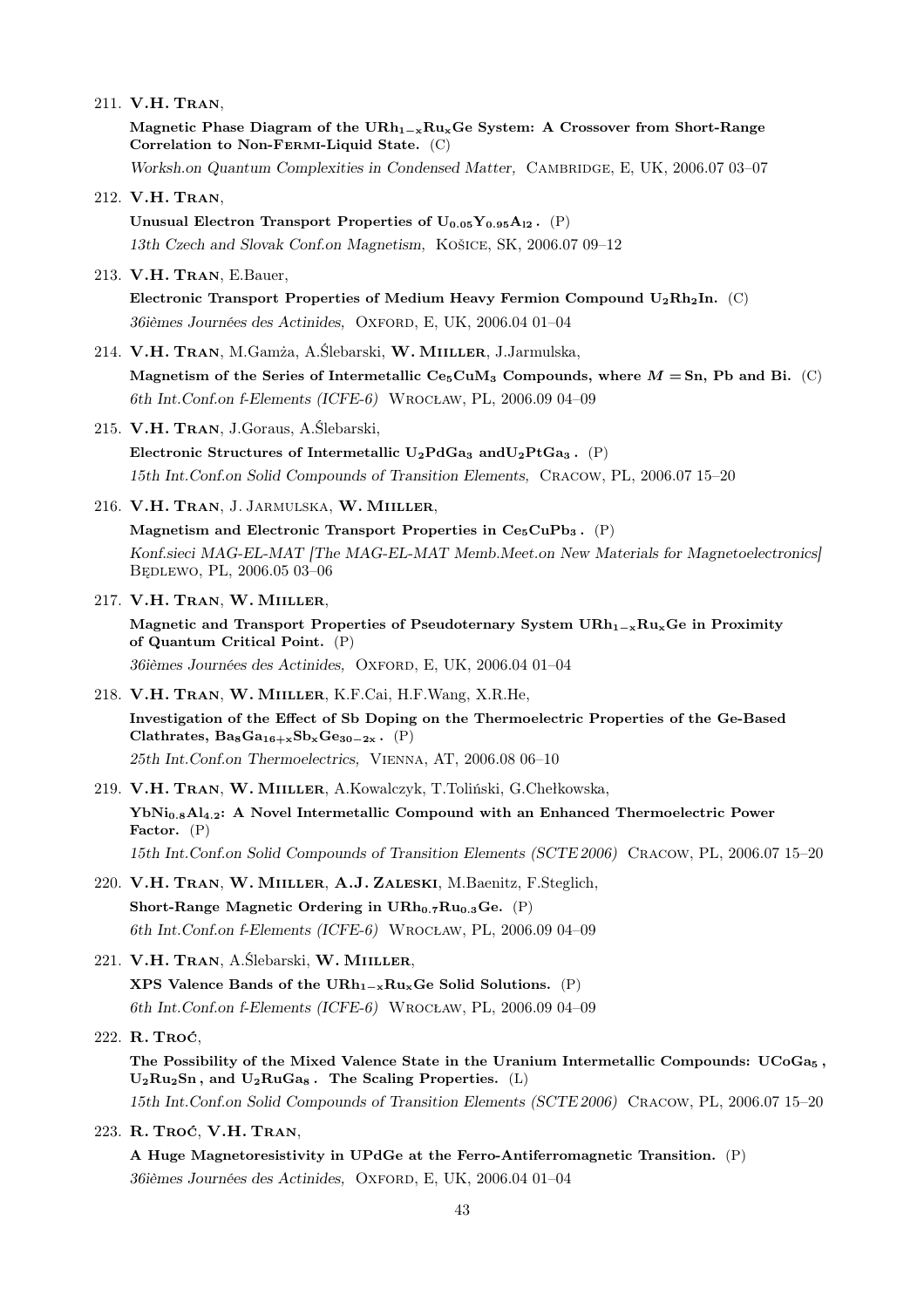- 224. O.Tsukamoto, Z.Li, H.Suzuki, M.Liu, K.Yamagishi, M. Ciszek, T.Takao, K.Ohmatsu, Dependence of AC Losses in HTS Coated Conductors with Magnetic Substrates on Tensile Stresses. (P) 2006 Applied Superconductivity Conf., Seattle, WA, US, 2006.08 27 –.09 01
- 225. W.Turek, M.Lapkowski, A.Krowiak, H.Teterycz, R. Klimkiewicz, Evaluation of Semiconducting Sensor Materials on the Basis of Catalytic Test Reactions. (P) 6th Int.Symp.on Effects of Surface Heterogeneity in Adsorption and Catalysis on Solids (ISSHAC-VI) Zakopane, PL, 2006.08 28 -.09 02
- 226. V.S.Vikhnin, H.R.Asatryan, T.I.Maksimova, M. Mączka, J. Hanuza, Local Transition of  $\rm MnO_4^{2-}$  Molecular Impurity Ion in Proper Ferroelastic  $\rm K_3Na(CrO_4)_2$  .  $(?)$ 10th [5th Int.] Semin.on the Ferroelastic Physics (ISFP-5[10]) Voronezh, RU, 2006.09 10–13
- 227. N.Vityk, W. Suski, R.Gladyshevskii, K. Wochowski, Effect of the Co/Ga Substitution on Structure and Magnetic Properties of Tb<sub>2</sub>Co<sub>17−x</sub>Ga<sub>x</sub>. (P) 15th Int.Conf.on Solid Compounds of Transition Elements, Cracow, PL, 2006.07 15–20
- 228. N.Vityk, W. Suski, R.Gladyshevskii, K. Wochowski, Homogeneity Ranges  $Y_2C_{017}-YC_{05}$  in the Y-Co-Al System and Their Magnetic Properties. (P)

Konf.sieci MAG-EL-MAT [The MAG-EL-MAT Memb.Meet.on New Materials for Magnetoelectronics] Będlewo, PL, 2006.05 03-06

229. N.Vityk, W. Suski, R.Gladyshevskii, K. Wochowski, T.Mydlarz, Crystal Structure and Magnetic Properties of Y<sub>2</sub>Co<sub>17−x</sub>Ga<sub>x</sub> and YCo<sub>5−x</sub>Ga<sub>x</sub> Phases. (P)

15th Int.Conf.on Solid Compounds of Transition Elements, Cracow, PL, 2006.07 15–20

230. R.Wawryk, O. Żogał, A.Pietraszko, S. Paluch, T. Cichorek, W.M.Yuhasz, T.A.Sayles, P.-C.Ho, T.Yanagisawa, N.P.Butch, M.B.Maple, Z. Henkie,

Crystal Structure, <sup>139</sup>La NMR and Transport Properties of the As-Based Filled Skutterudites  $LaOs<sub>4</sub>As<sub>12</sub>$  and  $Pros<sub>4</sub>As<sub>12</sub>$ . (P)

6th Int.Conf.on f-Elements (ICFE-6) Wrocław, PL, 2006.09 04–09

231. P. Wiśniewski,

Giant Anisotropy of Thermoelectric Power in  $U_3X_4$ -Type Cubic Uranium Pnictides. (P) 36ièmes Journées des Actinides, OXFORD, E, UK, 2006.04 01-04

232. P. Wiśniewski, M.Doerr, M.Rotter,

Unusual Domain and Field-Forced Magnetostriction in  $U_3A_{54}$  and  $U_3P_4$ . (P) Int.Conf.on Magnetism (ICM'06) KYOTO, JP, 2006.08 20-25

233. P. Wiśniewski, Z. Henkie,

Prospect for Research on Spintronics of U3As<sup>4</sup> Ferromagnet and Its Semiconducting Th Derivatives. (C)

Konf.sieci MAG-EL-MAT [The MAG-EL-MAT Memb.Meet.on New Materials for Magnetoelectronics] Będlewo, PL, 2006.05 03–06

234. A.Wojakowska, E.Krzyżak, A.Wojakowski,

Phase Equilibria in the Copper(I) Bromide–Lithium Bromide System. (P) EUCHEM Conf.on Molten Salts and Ionic Liquids, Hammamet, TN, 2006.09 16–22

235. J.Wolak, M.Połomska, L.Szcześniak, A.Pietraszko, L.F.Kirpichnikova,

Raman Scattering, DSC, XRD and Ferroelastic Domain Studies at Superionic Phase Transitions in  $[(NH_4)_{1-x}Rb_x]_3H(SO_4)_2$  for  $x > 0.8$ . ((P) 10th Polish Conf.on Systems with Fast Ionic Transport, Augustów, PL, 2006.09 13–17

44